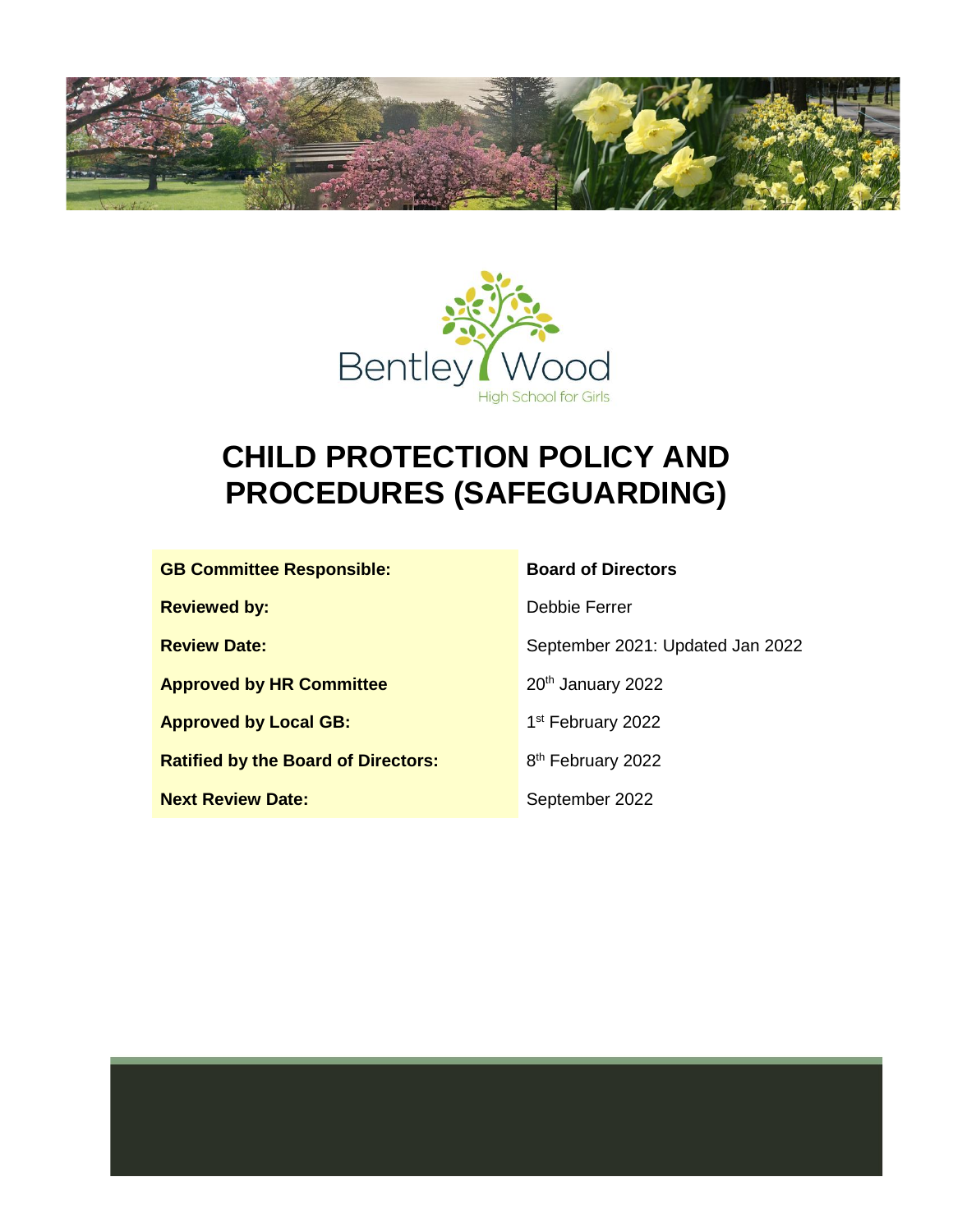# **BENTLEY WOOD HIGH SCHOOL CHILD PROTECTION POLICY AND PROCEDURES**

## **(SAFEGUARDING)**

| <b>Contents</b><br>1. | Introduction and legislative framework                                                                                                                                                                             | Page<br>3-4 |
|-----------------------|--------------------------------------------------------------------------------------------------------------------------------------------------------------------------------------------------------------------|-------------|
| 2.                    | Key contacts                                                                                                                                                                                                       | $5-6$       |
| 3.                    | Bentley Wood High School's Safeguarding Mission Statement                                                                                                                                                          | $6 - 7$     |
| 4.                    | Responsibilities                                                                                                                                                                                                   | 9           |
|                       | Local Governing Body and The Bentley Wood Trust Board<br><b>Designated Safeguarding Lead</b><br>What all staff should look out for<br>Thresholds for intervention                                                  |             |
|                       | 5. Procedures                                                                                                                                                                                                      | 13          |
|                       | General<br>When concerned about a child<br>Dealing with a disclosure<br>-<br>Confidentiality and communication with parents<br>-<br>Record keeping<br>۰.<br>Transfer of files/ records<br>$\overline{\phantom{0}}$ |             |
| 6.                    | Information sharing                                                                                                                                                                                                | 14          |
| 7 <sub>1</sub>        | <b>Safer Workforce</b>                                                                                                                                                                                             | $14 - 15$   |
|                       | Safer recruitment<br>-<br>Safer working practice<br>Managing allegations against staff and volunteers<br>-                                                                                                         |             |
| 8.                    | Physical Intervention/ Positive Intervention                                                                                                                                                                       | 16          |
|                       | 9. Whistle-blowing                                                                                                                                                                                                 | 16          |
|                       | 10. Supporting vulnerable children                                                                                                                                                                                 | 16-17       |
|                       | 11. Online Safety                                                                                                                                                                                                  | 18          |
|                       | 12. Peer on Peer Abuse                                                                                                                                                                                             | 20          |
|                       | <b>Bullying</b><br>-<br>Child on child sexual violence and sexual harassment<br>Management of sexual violence/ harassment cases<br>-                                                                               |             |
|                       | Appendix 1 -<br>Further Information - Safeguarding Children in Specific Circumstances.<br>Child abduction and community safety incidents<br>a)<br>b)<br>Children and the court system                              | 27          |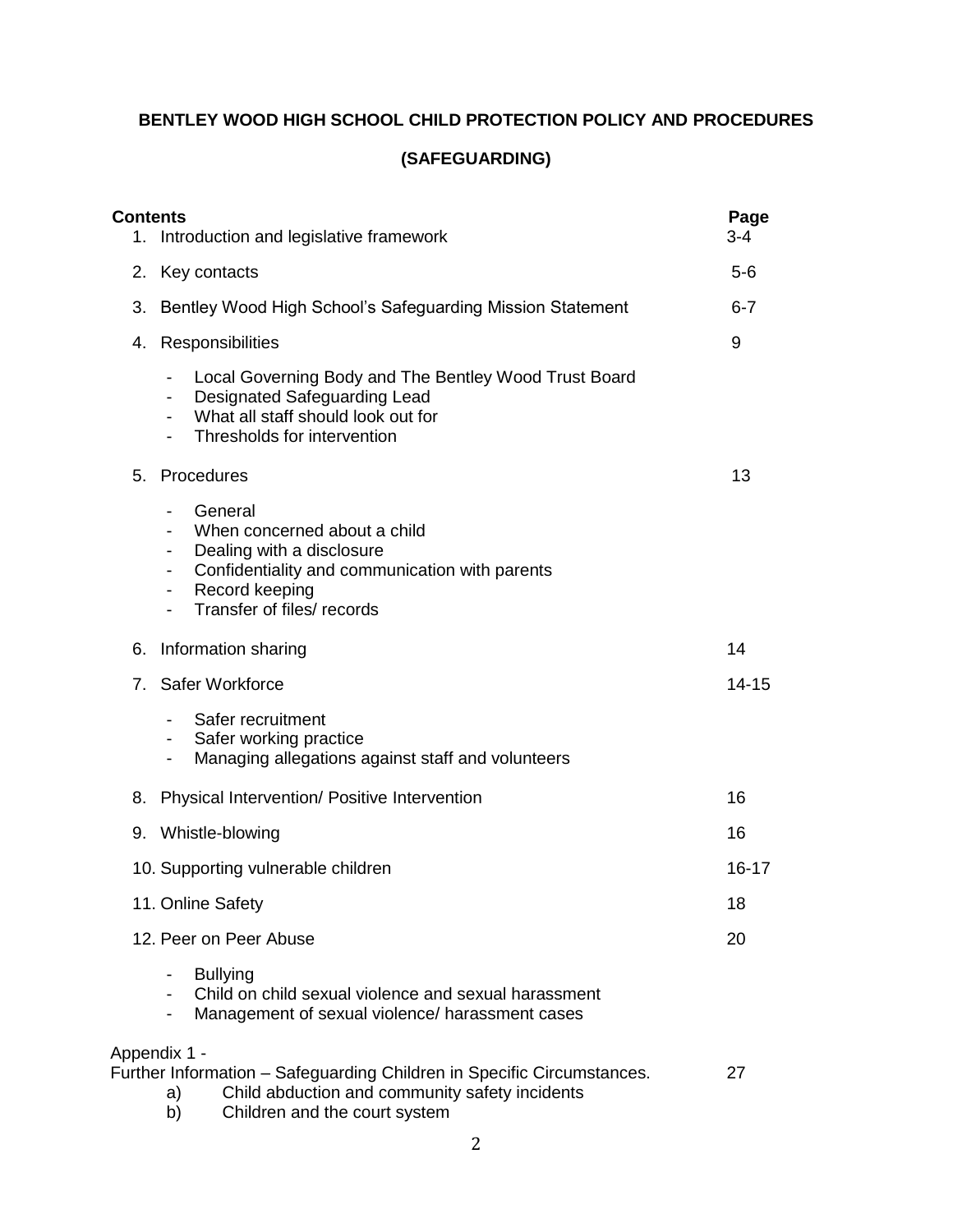- c) Children with Disabilities or Special Educational Needs<br>d) Children with a family member in prison
- d) Children with a family member in prison<br>e) Child Criminal Exploitation
- Child Criminal Exploitation
- f) Child Sexual Exploitation
- g) Gangs and youth violence
- h) Domestic abuse
- i) Female Genital Mutilation<br>i) Forced Marriage
- j) Forced Marriage<br>k) Homelessness
- Homelessness
- l) Homestay children staying with host families
- m) So called 'honour-based abuse
- n) Missing education or missing from home and care
- o) Preventing Radicalisation
- p) Private fostering
- q) Substance Misuse
- r) Mental Health
- s) Trafficking and Modern Day Slavery<br>t) Young carers
- Young carers
- u) Children with a social worker

| Appendix 2 | Role Description for Designated Safeguarding Lead                       | 34 |
|------------|-------------------------------------------------------------------------|----|
| Appendix 3 | Types of abuse and neglect – definitions                                | 36 |
| Appendix 4 | Actions where there are concerns about a child                          | 38 |
| Appendix 5 | Low Level Concerns                                                      | 40 |
| Appendix 6 | Reporting Incidents of alleged sexual violence and<br>sexual harassment | 42 |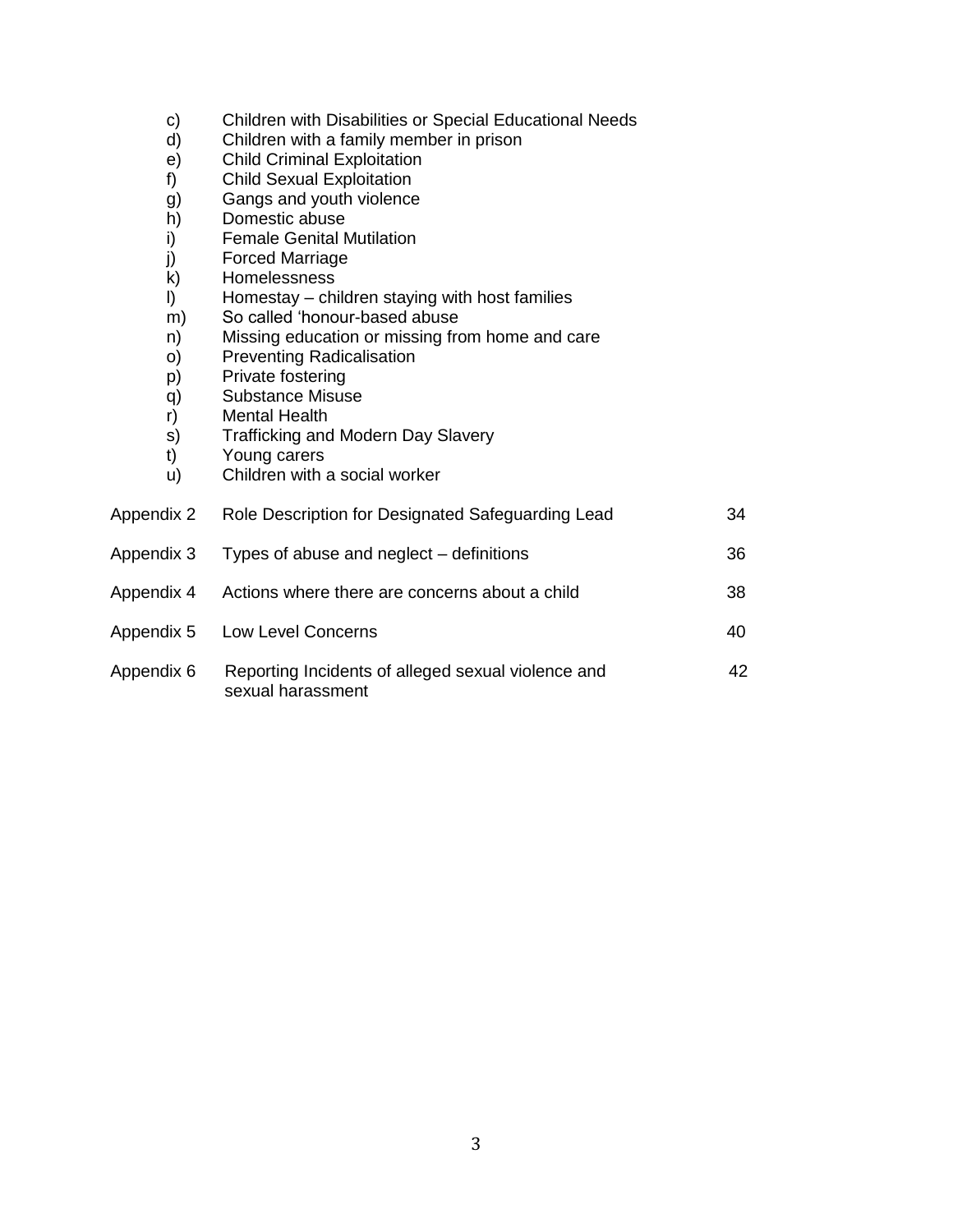#### **1. Introduction – legislative framework**

#### *"Safeguarding and promoting the welfare of children is everyone's responsibility. All staff should make sure that any decisions made are in the best interests of the child." KCSIE*

Bentley Wood High School is fully committed to meet its responsibility to protect and safeguard the welfare of children and young people in its care. We recognise the important part we have to play in identifying children and young people at risk of abuse and neglect and in securing appropriate support for them and their families. *'Children' includes everyone under the age of 18'.*

#### **Safeguarding and promoting the welfare of children and young people means:**

- Protecting children from mistreatment;
- Preventing impairment of children's health or development;
- Ensuring that children are growing up in circumstances consistent with the provision of safe and effective care;
- And undertaking that role so as to enable those children to have optimum life chances and enter adulthood successfully.

Safeguarding updates are regularly built into whole school CPD and all new staff receive induction in safeguarding and child protection policies and procedures.

#### **This Policy is informed by the following:**

DfE: [Keeping Children Safe in Education,](https://assets.publishing.service.gov.uk/government/uploads/system/uploads/attachment_data/file/1007260/Keeping_children_safe_in_education_2021.pdf) September 2021 [Serious Crime Act 2015](https://www.gov.uk/government/collections/serious-crime-bill) [The Prevent Duty,](https://www.gov.uk/government/publications/prevent-duty-guidance/revised-prevent-duty-guidance-for-england-and-wales) updated 1<sup>st</sup> April 2021 DfE: [Use of reasonable force in schools,](https://assets.publishing.service.gov.uk/government/uploads/system/uploads/attachment_data/file/444051/Use_of_reasonable_force_advice_Reviewed_July_2015.pdf) July 2013 DfE: [Working together to safeguard children,](https://assets.publishing.service.gov.uk/government/uploads/system/uploads/attachment_data/file/942454/Working_together_to_safeguard_children_inter_agency_guidance.pdf) July 2018 DfE: [Mental Health and Behaviour in Schools,](https://assets.publishing.service.gov.uk/government/uploads/system/uploads/attachment_data/file/755135/Mental_health_and_behaviour_in_schools__.pdf) November 2018 DfE[:Sexual violence and sexual harassment between children in schools and colleges](https://assets.publishing.service.gov.uk/government/uploads/system/uploads/attachment_data/file/999239/SVSH_2021.pdf) September 2021 DfE: [Teaching Online Safety in Schools,](https://assets.publishing.service.gov.uk/government/uploads/system/uploads/attachment_data/file/811796/Teaching_online_safety_in_school.pdf) July 2019 [Domestic Abuse Act,](https://www.gov.uk/government/publications/domestic-abuse-bill-2020-factsheets/domestic-abuse-bill-2020-overarching-factsheet) 2021 OFSTED – Review of sexual abuse in schools and colleges (June 2021) [Sharing nudes and semi-nudes: advice for education settings working with children and young](https://www.gov.uk/government/publications/sharing-nudes-and-semi-nudes-advice-for-education-settings-working-with-children-and-young-people/sharing-nudes-and-semi-nudes-advice-for-education-settings-working-with-children-and-young-people)  [people](https://www.gov.uk/government/publications/sharing-nudes-and-semi-nudes-advice-for-education-settings-working-with-children-and-young-people/sharing-nudes-and-semi-nudes-advice-for-education-settings-working-with-children-and-young-people) (UKCIS December 2020) [The Equality Act](https://www.gov.uk/guidance/equality-act-2010-guidance) 2010 [School Attendance: guidance for maintained schools, academies, independent schools and local](https://assets.publishing.service.gov.uk/government/uploads/system/uploads/attachment_data/file/907535/School_attendance_guidance_for_2020_to_2021_academic_year.pdf)  [authorities](https://assets.publishing.service.gov.uk/government/uploads/system/uploads/attachment_data/file/907535/School_attendance_guidance_for_2020_to_2021_academic_year.pdf) (August 2020) [Online Harms Bill](https://www.gov.uk/government/consultations/online-harms-white-paper/online-harms-white-paper) (Government White Paper consolation December 2020)

Bentley Wood High School Suite of HR Polices

#### **And should be read in conjunction with the following Policies:**

Allegations of Abuse Against Staff Supporting Students with Medical Conditions IT and Virtual School Anti-Bullying Behaviour and Exclusion Attendance and Punctuality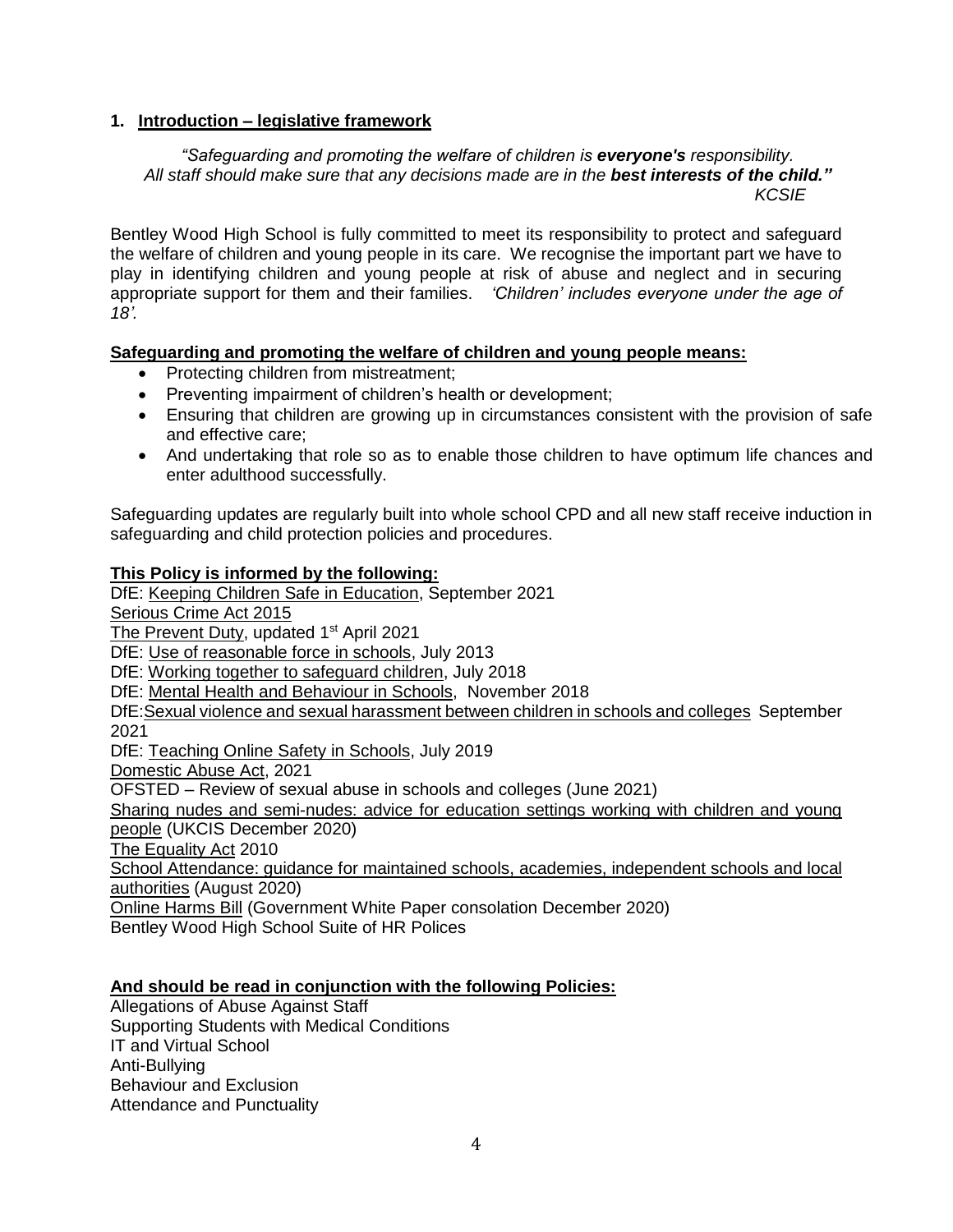Health and Safety Policy Preventing Extremism and Radicalisation Relationships and Sex Policy Young Carers Whistleblowing (from the Suite of HR Policies) British Values Statement Equality information and objectives Inclusion Policy RSE Policy Managing Allegations against Staff

#### **School Procedures:**

All parents are made aware of the school's Safeguarding Policy via the website. In order to ensure all staff are clear of our expectations in relation to safeguarding. Our Safeguarding Policy is reviewed annually and all new members of staff given safeguarding training as part of their induction.

#### **Low Level Concerns:**

#### (See Appendix 5)

A Low level concern is any concern, no matter how small, (but gives a sense of unease or 'nagging doubt') that an adult working in a school may have acted in a way that is inconsistent with staff code of conduct

- being over friendly with students
- having favourites
- taking photos of students on own mobile phone
- engaging with a student on a one to one basis in a secluded area or behind a closed door –
- using inappropriate sexualised , intimidating or offensive language

Staff are clear about what appropriate behaviour is and are confident in distinguishing expected and appropriate behaviours from concerning, problematic or inappropriate behaviour in themselves and others.

## **Whole Staff and Governor's Induction and Training:**

Safeguarding is the responsibility of all staff at Bentley Wood High School. All staff are made aware, through regular CPD training, of their responsibilities, including online safety. All staff receive updates 6 times a year with Teach Talks and weekly updates in the whole staff bulletin. Governors receive annual training and updates in regards to Safeguarding.

All staff members are made aware of their safeguarding duties through their induction training. This includes:

- Read the latest ['Keeping Children Safe in Education 2021'](https://assets.publishing.service.gov.uk/government/uploads/system/uploads/attachment_data/file/1007260/Keeping_children_safe_in_education_2021.pdf)
- being made aware of the safeguarding team and reporting procedures;
- Aware that safeguarding concerns can happen in or outside of the setting as well as online and the need for an "it could happen here" approach;
- being made aware of the role of the designated safeguarding lead, the head teacher and the Chair of Governors.

All staff are required to read the most recent version of 'Keeping Children Safe in Education' on a yearly basis (more often if any updates are released) and confirm that they have done so.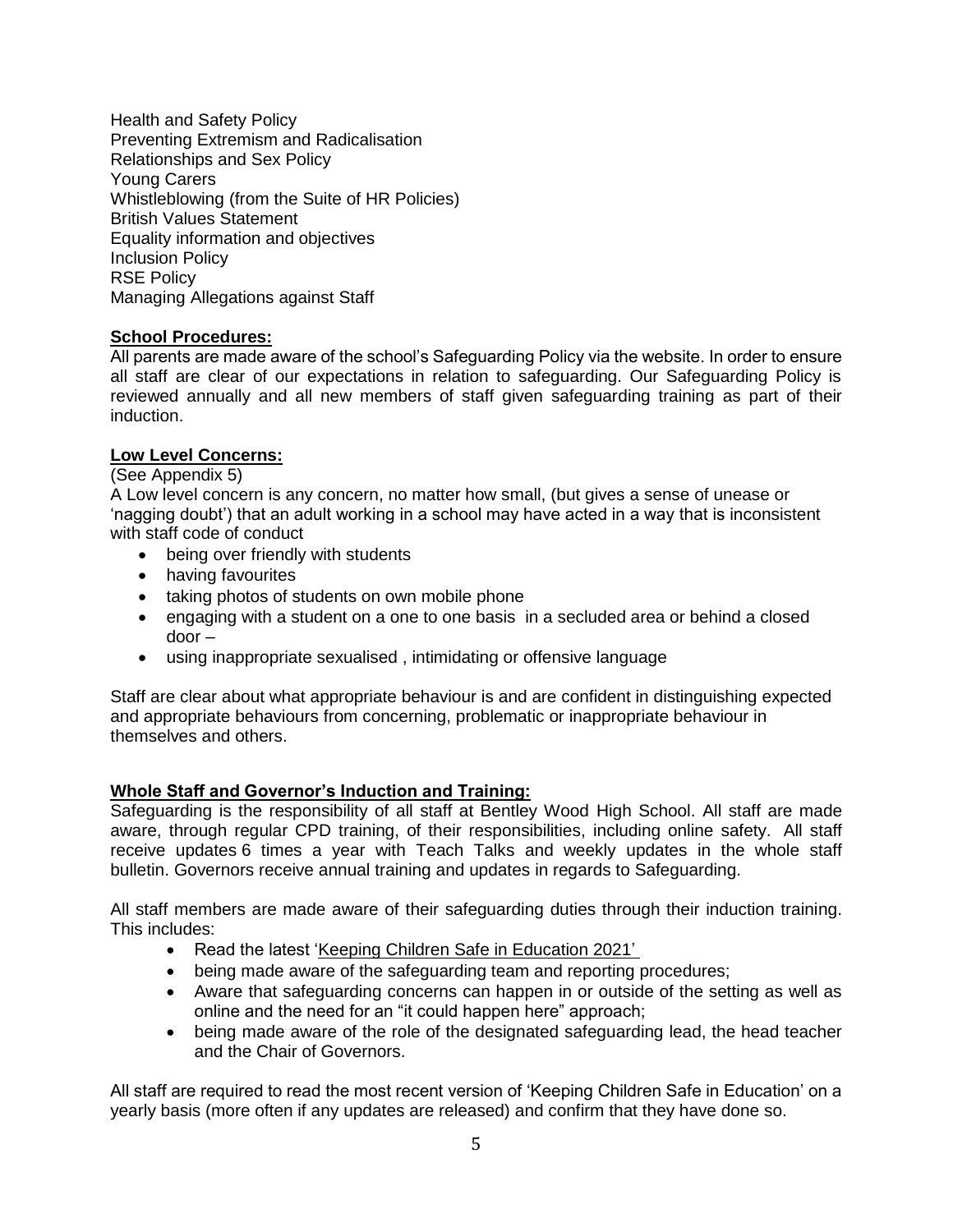Regular Safeguarding training is integrated, aligned and considered as part of the whole school safeguarding approach and wider staff training and curriculum planning.

If any member of staff has a safeguarding concern, email the Safeguarding Team: [safeguardingteam@bentleywood.harrow.sch.uk](mailto:safeguardingteam@bentleywood.harrow.sch.uk) without delay.

Alternatively, every member of staff is able to make a referral to children's social care themselves, but if they do so, must inform the Designated Safeguarding Lead at the earliest opportunity. The number for Harrow Children's Services is: 020 8901 2690

Any member of school staff should feel able to raise concerns about poor or unsafe practice and potential failures in the school's safeguarding regime and that such concerns will be taken seriously by the Senior Leadership Team.

Where a staff member feels unable to raise an issue with the Senior Leadership Team or feels that their genuine concerns are not being addressed, other whistle-blowing channels are available: [https://www.nspcc.org.uk/what-you-can-do/report-abuse/dedicated-helplines/whistleblowing](https://www.nspcc.org.uk/what-you-can-do/report-abuse/dedicated-helplines/whistleblowing-advice-line/)[advice-line/](https://www.nspcc.org.uk/what-you-can-do/report-abuse/dedicated-helplines/whistleblowing-advice-line/)

Further information on whistle blowing can be found in the School's Whistle Blowing Policy found in the Suite of HR Policies and Published on the School Website.

#### **'A child centred and coordinated approach to safeguarding'**

The child's best interests will remain our paramount focus and this is best achieved by Bentley Wood High School working within the context of the following statutory duties and government guidance which require effective inter-agency cooperation:

*Section 175* of the *Education Act 2002* places a statutory duty on the governing body to have policies and procedures in place that safeguard and promote the welfare of children who are pupils of the school.

*Section 11* of the *Children Act 2004* sets out the arrangements that schools and other specified settings must make to safeguard and promote the welfare of children. These arrangements are outlined within this document so that all staff, families and the local community are provided with a clear understanding of our school's processes and commitment to safeguard and promote the welfare of children and young people in our care.

Our policy and procedures are in accordance with government guidance set out in [Keeping](https://assets.publishing.service.gov.uk/government/uploads/system/uploads/attachment_data/file/1007260/Keeping_children_safe_in_education_2021.pdf)  [children safe in education](https://assets.publishing.service.gov.uk/government/uploads/system/uploads/attachment_data/file/1007260/Keeping_children_safe_in_education_2021.pdf) (DfE September 2021) (KCSIE) which incorporates a range of related responsibilities for schools and statutory duties introduced to protect children and young people from Female Genital Mutilation and Radicalisation. In particular, this document incorporates **Part one** of KCSIE to ensure that **all staff** understand how to discharge their roles and responsibilities and Part 5 in regards to Child on child sexual violence and sexual harassment. This procedure also reflects government advice [What to do if you are worried a child is being abused: guide for](https://www.gov.uk/government/publications/what-to-do-if-youre-worried-a-child-is-being-abused--2)  [practitioners](https://www.gov.uk/government/publications/what-to-do-if-youre-worried-a-child-is-being-abused--2) (DfE 2015)

The following policy and procedure apply to all governors, staff and volunteers working in our school. We also ensure contractors are aware of the child protection policy and the school take the same responsibilities as they do for staff, volunteers and agency staff.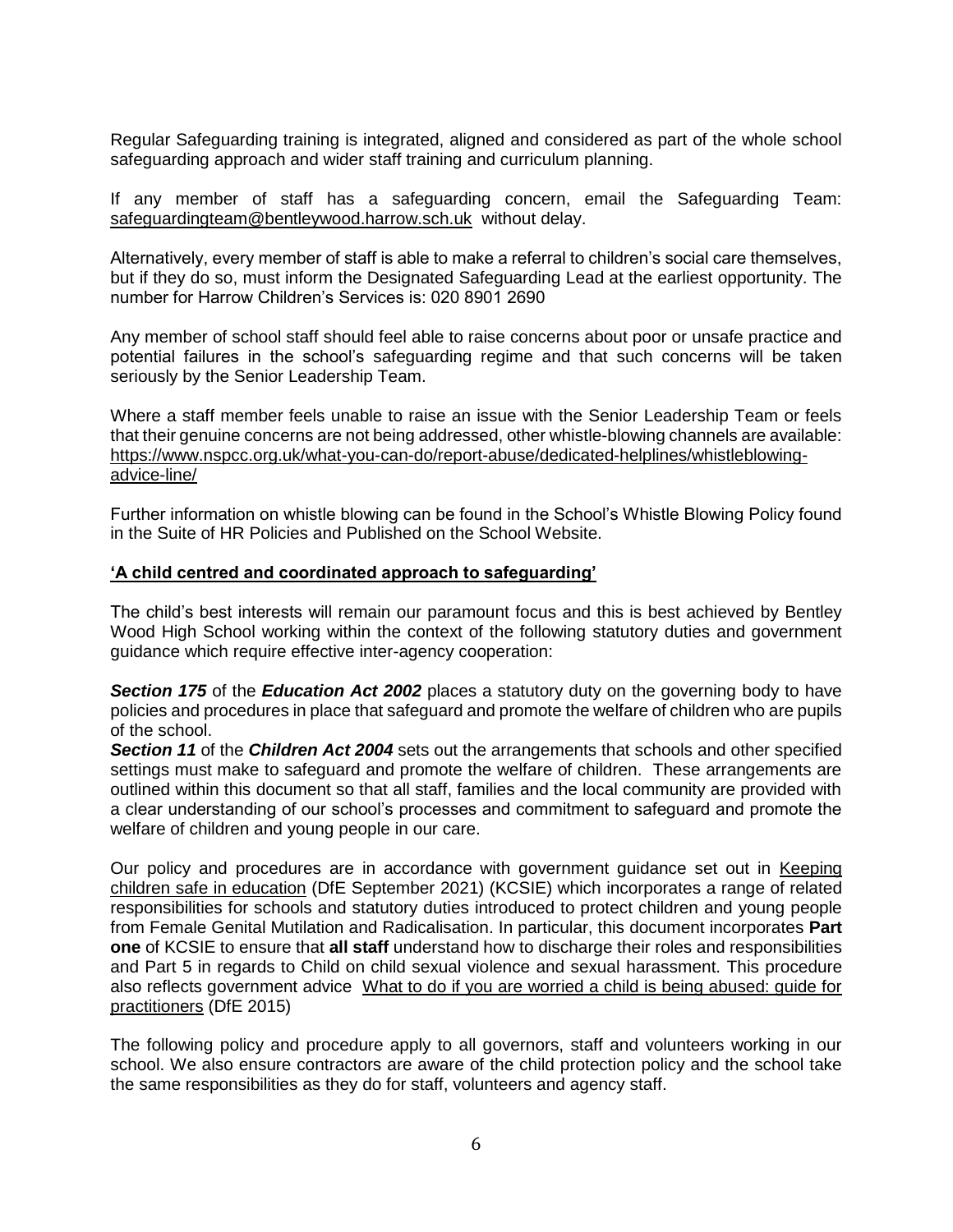It is expected that all staff will also be made aware of related internal school policies including, the Bentley Wood High School Behaviour Policy and the staff Code of Conduct (found within the Bentley Wood Suite of HR Policies)

#### **COVID-19 Considerations**

We will work closely with parents and carers regarding the safeguarding of all within COVID-19 guidance issued by the DfE, Local Authority and Public Health England. We will work closely with parents and carers to facilitate attendance with due regard to those who may be reluctant or anxious about returning and put the right support in place to address this. This may include pupils who have themselves been shielding previously but have been advised that this is no longer necessary, those living in households where someone is clinically vulnerable, or those concerned about the comparatively increased risk from coronavirus (COVID-19), including those from Black, Asian and Minority Ethnic (BAME) backgrounds or who have certain conditions such as obesity and diabetes.

If parents of pupils with significant risk factors are concerned, we will discuss their concerns and provide reassurance of the measures we are putting in place to reduce the risk in school.

#### **Safeguarding and Promoting the Welfare of Children: Key Contacts:**

#### **Bentley Wood High School's Safeguarding Team 2021-2022**

The following members of staff are part of the Safeguarding Team:

*Janice Howkins: Headteacher*

*Debbie Ferrer: Assistant Head teacher/Designated Safeguarding Lead Naseema Akbar: Deputy Head teacher Saqib Ahmed: Assistant Head teacher/Online Safeguarding Claire Bannon: Associate Assistant Head teacher/HOY 9/Counselling Jahnvi Manzi: Associate Assistant Head teacher/Sexual Harassment/PSHE/RSE Sara Lomax: Associate Assistant Head teacher/Head of Sixth Form*

#### **Additional Key Colleagues:**

*Attendance Officer Kavita Mehta Hannah Stoodley SENCO Alison Moore: TBWT Safeguarding Lead (as a MAT)(TBC) Alison Moore: Bentley Wood High School's Safeguarding Governor (2021-2022).*

All members of the **Safeguarding Team** and The **SENCO** have undertaken Safeguarding training at level 3 or above and supports the DSL with the gathering information, ensuring record keeping is up to date, working with families and making referrals to external agencies.

In addition, our **Attendance Officer** works closely with external organisations in regards to liaising with families with regard to poor attendance at school or for children who are deemed to be missing in education.

All **Heads of Year** are also trained to at least level three and support the safeguarding team when gathering information, working with families and making referrals.

All members of the **Senior Leadership Team** are also Level 3 trained, with the Head teacher, the DSL and the Deputies also trained in safer recruitment (Level Four).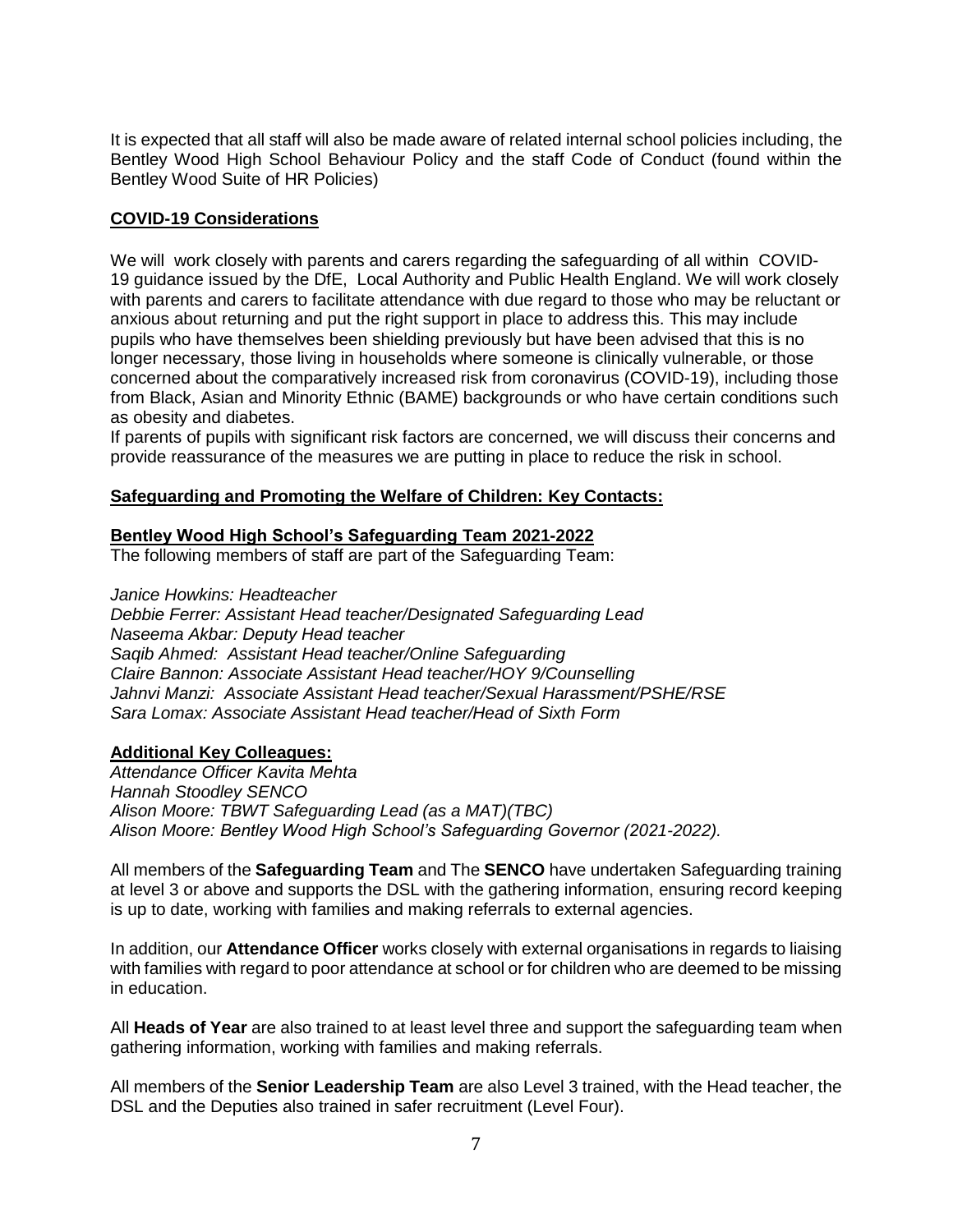## **(i) Key local contacts for safeguarding children:**

| <b>Harrow Children's Social Care &amp; Multi-</b><br>agency Safeguarding Hub (MASH)                   | 'Golden Number': 020 8901 2690<br>Emergency Duty Team: weekends, bank<br>holidays and between 5pm-9am during the |
|-------------------------------------------------------------------------------------------------------|------------------------------------------------------------------------------------------------------------------|
| <b>Police</b>                                                                                         | week: 020 8424 0999<br>101 or for emergency: 999                                                                 |
| <b>FGM - Mandatory reporting</b>                                                                      | Police on 101                                                                                                    |
| <b>Local Authority Designated Officer for</b>                                                         | Initial referrals via MASH/ Golden Number                                                                        |
| <b>Allegations against staff (LADO)</b>                                                               | above. (For on-going cases: 020 8736 6435)                                                                       |
| <b>Children and Young People with</b>                                                                 | 020 8966 6481                                                                                                    |
| <b>Disabilities 0-25 years</b>                                                                        |                                                                                                                  |
| Local multi-agency procedures, guidance<br>and Training: Harrow Safeguarding<br><b>Children Board</b> | www.harrowlscb.co.uk                                                                                             |
| <b>NSPCC</b>                                                                                          | 0800 800 5000                                                                                                    |
| <b>Childline</b>                                                                                      | 0800 1111                                                                                                        |
| <b>Government's Whistle-blowing Service</b><br>via NSPCC Report Line                                  | 0800 0285                                                                                                        |

#### **2. Bentley Wood High School's Safeguarding Mission Statement:**

All staff at Bentley Wood High School understand that safeguarding children is everyone's responsibility.

We will:

- Provide a caring, positive, safe and stimulating environment that promotes the social, physical and moral development of the individual child.
- Always act in the best interests of the child, taking their wishes and feelings into account.
- Ensure that all staff and volunteers are recruited using robust 'Safer Recruitment' processes (See Bentley Wood High School Suite of HR Policies).
- Aim to identify concerns early and prevent concerns from escalating. This includes identifying emerging problems, liaising with the DSL, sharing information with other professionals to support early identification and assessment and, in some cases, providing the lead professional in undertaking an early help assessment. See Appendix 1 and [Harrow's Early Help offer.](http://www.harrowlscb.co.uk/parents-carers/early-help/)
- Establish and maintain an environment where children feel respected, safe, and are encouraged to talk and be listened to when they have a worry or concern.
- Require any member of staff who has a concern about a child's welfare to follow the referral process set out in this document.
- Where there is a safeguarding concern, take the child's wishes and feelings into account at all stages of the process of intervention.
- Ensure that children who have been abused or neglected will be supported in line with a child protection plan.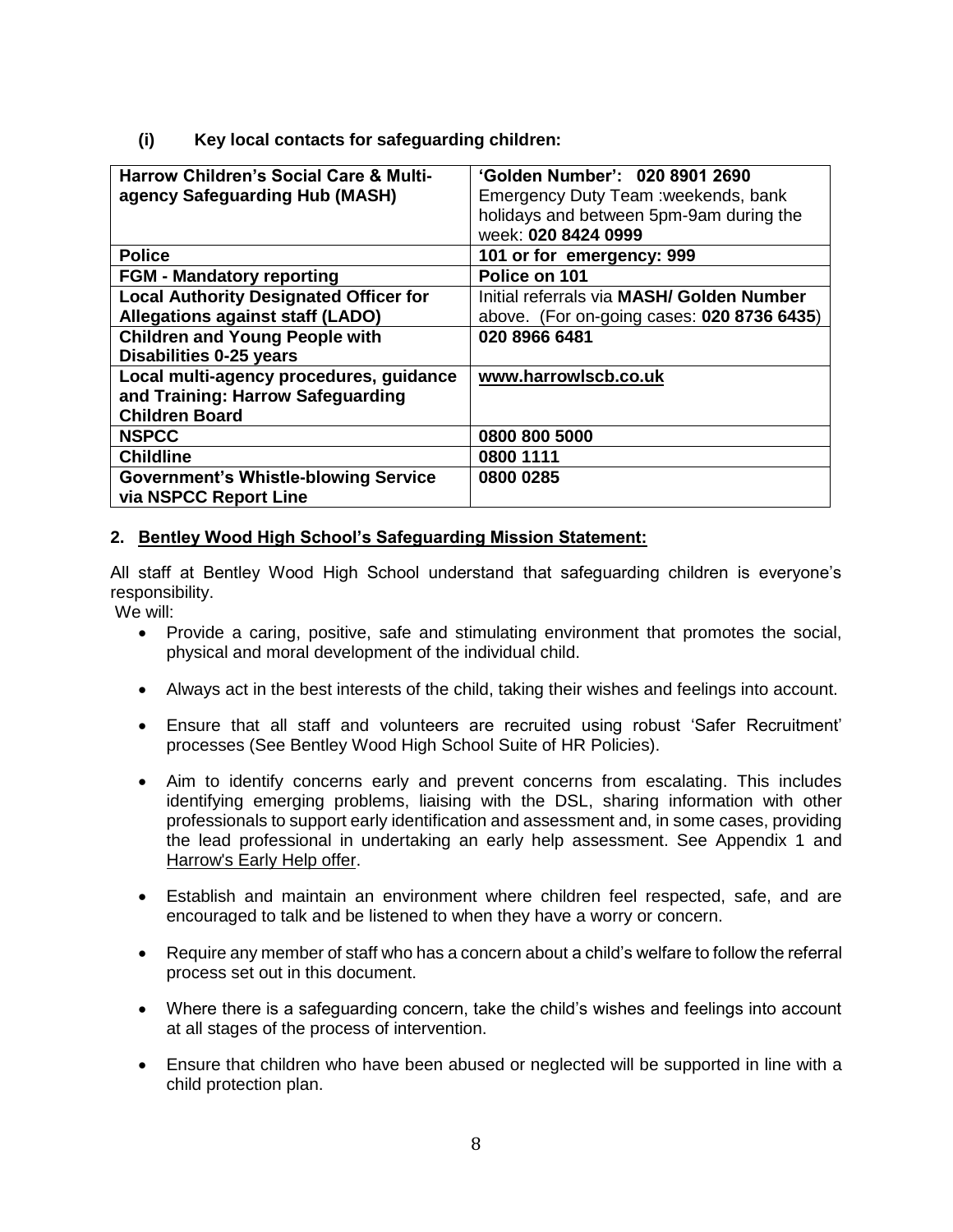- Work with parents/carers to build a supportive relationship and be clear about our Safeguarding and Child Protection Procedures and in particular, when we may need to refer concerns to other agencies.
- Include opportunities across the curriculum, including PSHE and ICT for children to be taught about safeguarding and to develop the skills they need to recognise danger and know where to seek help.
- Students are taught about safeguarding, including online safety, cyberbullying, *prejudicebased and discriminatory bullying* in accordance with the Equality Act 2010. This approach is personalised/contextualised for more vulnerable children and some young people with SEND.
- Maintain an attitude of "it could happen here" where safeguarding is concerned.

#### **Why is this important to our school?**

It is important for children to receive the right help at the right time to address risks and prevent issues escalating. Research and serious case reviews have repeatedly shown the dangers of failing to take effective action. Examples of poor practice include:

- failing to act on and refer the early signs of abuse and neglect;
- poor record keeping;
- failing to listen to the views of the child;
- failing to re-assess concerns when situations do not improve;
- not sharing information or sharing information too slowly and;
- a lack of challenge to those who appear not to be taking action.

#### **Contextual Safeguarding**

We recognise that some safeguarding incidents or behaviours are associated with wider environmental factors which relate to children and young peoples' neighbourhoods and/or online communications. Contextual Safeguarding expands the objectives of child protection systems in recognition that young people are vulnerable to abuse in a range of social contexts. For further information see the University of Bedfordshire's [Contextual Safeguarding Network.](file:///C:/Users/bassani/AppData/AppData/Local/Microsoft/Windows/AppData/AppData/Local/Microsoft/Windows/INetCache/Content.Outlook/3TJSXR32/Contextual%20Safeguarding%20Network)

#### **3. Responsibilities**

## **(i) The Local Governing Body and The Bentley Wood Trust Board**

It is the responsibility of our Local Governing Body and The Bentley Wood Trust Board to ensure that our school complies with its legislative duties and has regard to Government guidance *Keeping Children Safe in Education 2021* to ensure that our school's policies, procedures and training are effective and comply with the law.

This responsibility includes understanding the local criteria for action and assessment and supplying information as requested by the three safeguarding partners (Local Authority, Police and Clinical Commissioning Group).

#### **Our Local Governing Body and Trust Board will:**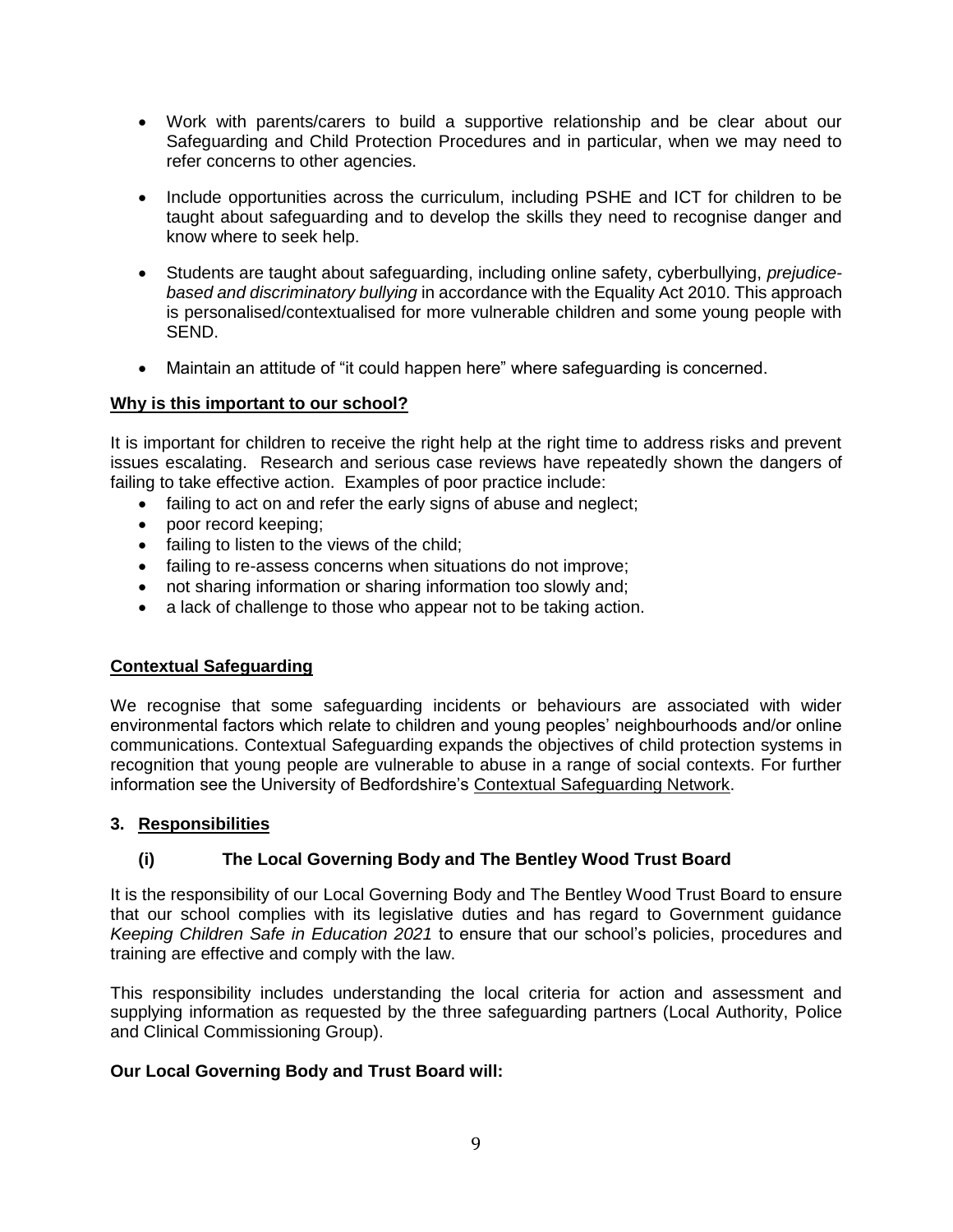- Designate a lead governor for child protection and safeguarding at a Local Level who will oversee the school's policy and practice and champion safeguarding issues. Ensure there is a MAT Safeguarding Lead at Trust Level.
- Nominate a member of the Local Governing body (usually the Chair) to be responsible in the event of an allegation of abuse made against the Headteacher.
- Ensure that the school has a Designated Safeguarding Lead (DSL) within the senior management team.
- Ensure that policies and procedures are in place, which are compliant with government guidance and local Safeguarding Partnership Arrangements. These should be reviewed annually and staff should be encouraged to contribute to their development. These should be made available publicly via the website or other means.
- Ensure that all staff and volunteers access appropriate levels of child protection and safeguarding induction and training, including online safety. In addition, all staff should receive regular safeguarding and child protection updates (e.g. via email, e-bulletins, staff meetings) as required, and at least annually, to provide them with relevant skills and knowledge to safeguard children effectively.
- Liaise closely with the Designated Safeguarding Lead and receive regular reports to monitor procedures and practice and ensure compliance.
- Ensure that staff understand the process and principles for sharing information, including the Data Protection Act 2018 and the General Data Protection Regulations (GDPR) 2016.
- Ensure that safe recruitment procedures are in place and are applied for all staff and volunteers to ensure suitability to work with children, including the requirement for at least one person conducting an interview to have completed safer recruitment training. See 'Recruitment' in Bentley Wood High School's Suite of HR Policies.
- Ensure that Allegations Management procedures are in place and embedded across the school.
- Ensure that other related procedures are in place and embedded e.g. the staff Code of Conduct, Acceptable Use Policy.
- Ensure that appropriate responses to children who go missing from education, particularly repeat occasions are in place to help identify the risk of abuse and neglect, including sexual abuse or exploitation, and to help prevent the risks of their going missing in future.
- Ensure the school has clear systems and processes in place for identifying possible mental health problems in pupils, including clear routes to escalate concerns and clear referral and accountability systems.
- Ensure that other related procedures e.g. FGM, Anti-bullying Peer on Peer abuse, Preventing Radicalisation, Trafficking and Modern Day Slavery are in place and embedded (see Appendix 1: Further Information – Safeguarding Children in Specific Circumstances).
- Ensure any deficiencies in safeguarding arrangements are remedied without delay.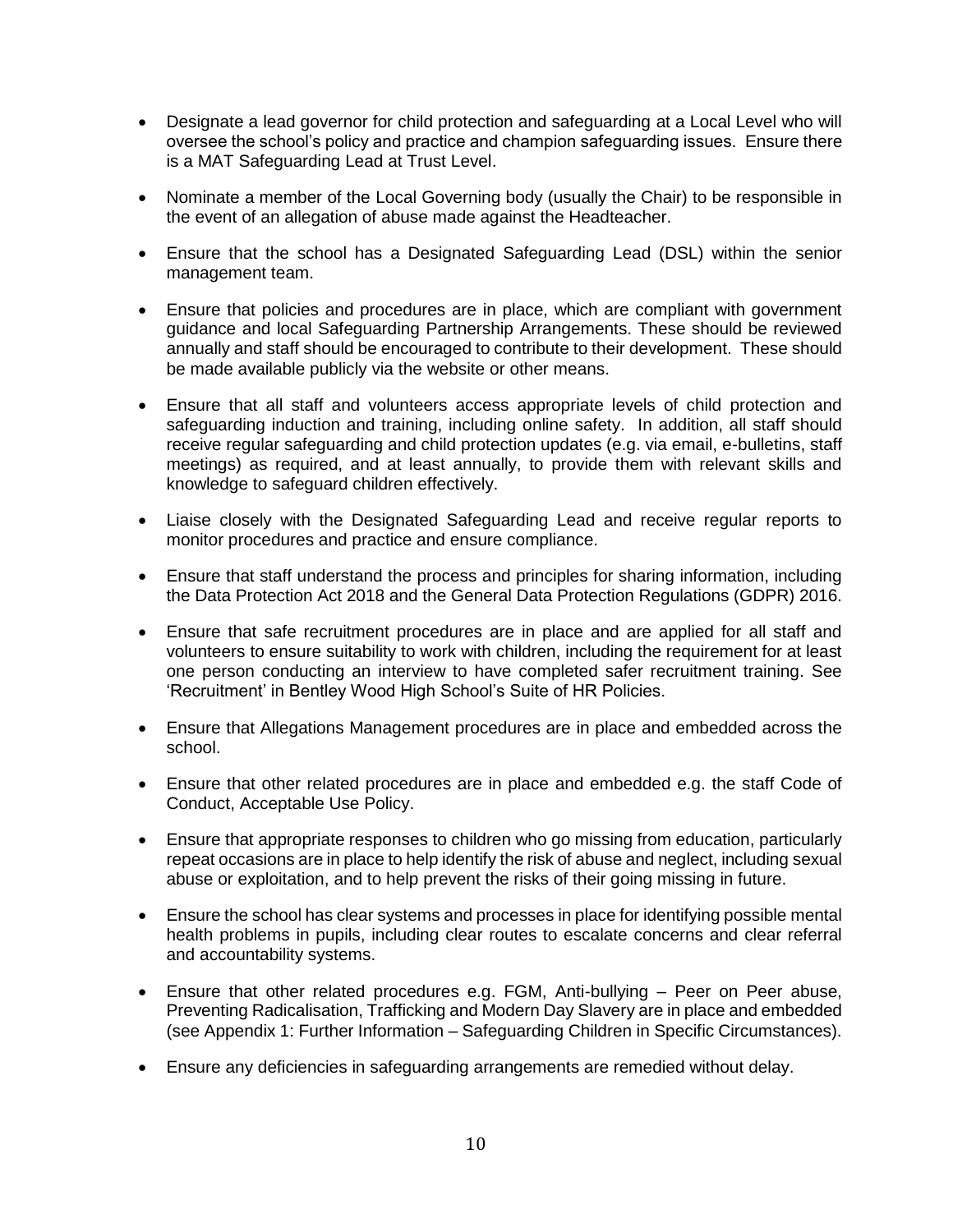- Ensure that staff are equipped to respond to the needs of vulnerable children including those with disabilities and those who are Looked After by the Local Authority.
- Ensure that the curriculum supports children in recognising and responding to risks, including ICT.
- Take a proportionate risk-based approach to the level of information that is provided to temporary staff and volunteers.

#### **(ii) Designated Safeguarding Lead (DSL)**

#### **The Designated Safeguarding Lead's responsibility**

The Designated Safeguarding Lead, **Debbie Ferrer**, will take responsibility for all child protection referrals and ensure that adequate information is sought to enable a decision to be made on whether to refer the matter to Children's Services when there is a significant concern. She will be responsible for ensuring all referrals are completed in a timely manner and followed up to ensure the well-being and safety of the child. If after a referral the child's situation does not appear to be improving, she will press for re-consideration to ensure all concerns have been addressed.

ALL referrals should be sent in to MASH – e-mail: [duty&assess@harrow.gov.uk](mailto:duty&assess@harrow.gov.uk)

It is recognised that any matter concerning child protection is confidential, and the Designated Safeguarding Lead will disclose any information on a need to know basis only.

All parents will be made aware of the Designated Safeguarding Lead's responsibility with regard to safeguarding referrals when their child starts at the school and of how to raise a concern regarding safeguarding with the school.

The DSL will liaise with the three safeguarding partners (Local Authority, Police and Clinical Commissioning Group) and work with other agencies in line with *Working Together to Safeguard Children (2018)*.

#### **Our DSL will:**

- Undergo training to provide them with the knowledge and skills required to carry out the role. Training should be updated every two years with regular updates (at least annually) on developments in between, e.g. via e-bulletins, forums for DSLs, and reading time, to keep up with any developments relevant to their role.
- Act as focal point for staff concerns and liaise with the Local Authority and other agencies in accordance with *Working Together to Safeguard Children 2018.*
- Refer all cases of suspected abuse to Harrow Children's Social Care via the Multi-Agency Safeguarding Hub (MASH).
- Refer all cases to the police where a crime has been committed.

*For the full Role Description for the DSL see Appendix 2.* 

#### **The Headteacher's responsibility:**

The Headteacher will ensure that the Safeguarding Policy adopted by the Local Governing Body and The Bentley Wood Trust Board is fully implemented and followed by all staff. In addition, she will ensure that sufficient resources and time are allocated to enable the Designated Teachers to discharge their responsibilities and ensure that all staff and volunteers feel able to raise concerns about poor or unsafe practice in regard to children. Such concerns will be addressed sensitively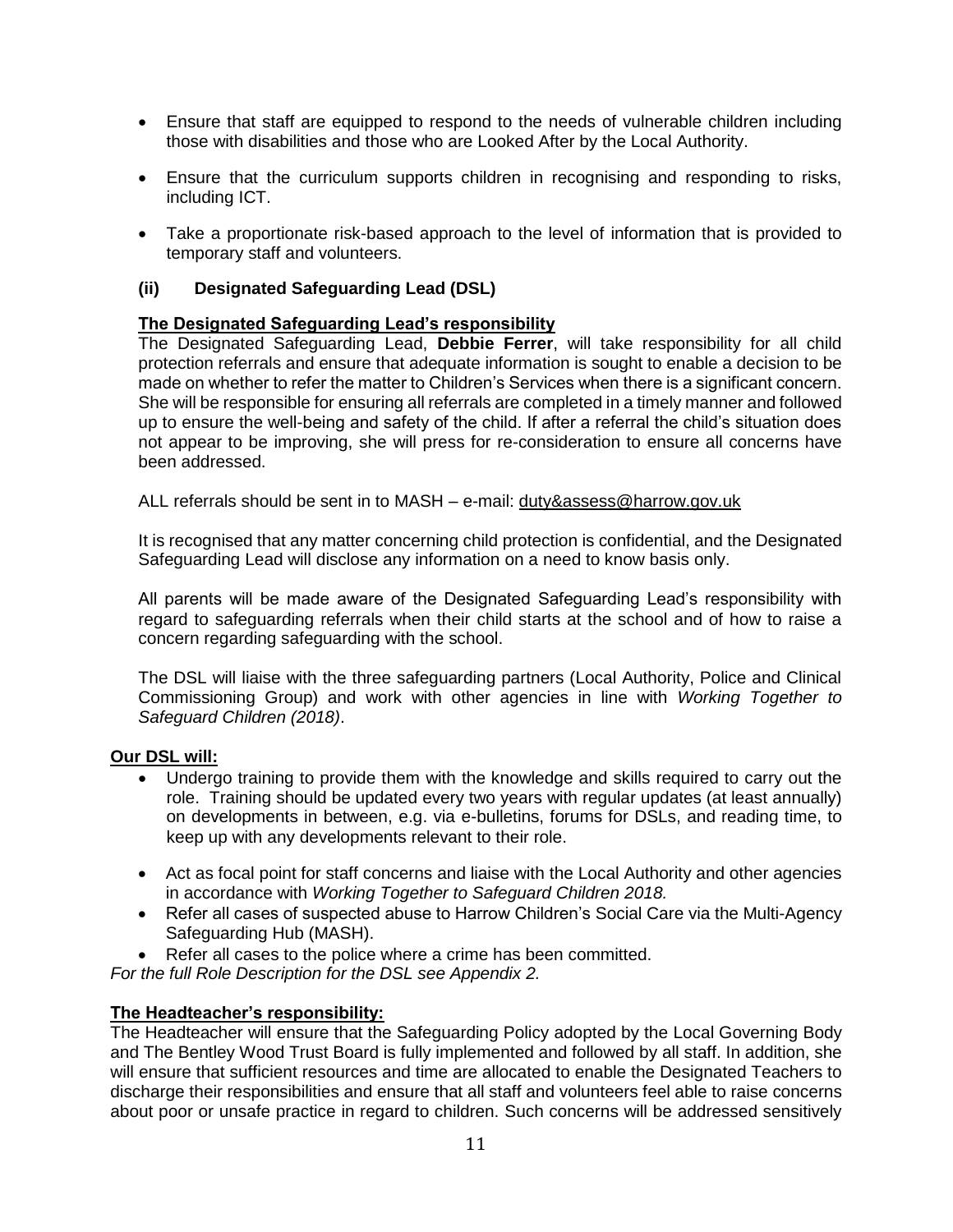and effectively in a timely manner, in accordance with agreed whistle blowing policies. The Headteacher plays a key role in the managing of allegations against staff and volunteers.

The Headteacher will also coordinate any allegations against a member of staff. If the allegation concerns the Headteacher, this will be referred to the Chair of Governors.

An allegation against the Chair of Governors should be reported directly to the LADO.

Harrow's LADO's contact details are: Rosalind South 020 8736 6435 [Rosalind.South@harrow.gov.uk](mailto:%20Rosalind.South@harrow.gov.uk)

#### *What all staff should look out for:*

Any child may benefit from early help, but all staff should be particularly alert to the potential need for early help for a child who:

- is disabled and has specific additional needs
- has special educational needs (whether or not they have a statutory Education, Health and Care Plan)
- is a young carer
- is showing signs of being drawn in to anti-social or criminal behaviour, including gang involvement and association with organised crime groups
- is frequently missing/ goes missing from care or from home
- is at risk of modern slavery, trafficking or exploitation, or FGM
- is at risk of being radicalised or exploited
- is in a family circumstance presenting challenges for the child, such as drug and alcohol misuse, adult mental health issues and domestic abuse, or a parent in prison
- is misusing drugs or alcohol themselves
- has returned home to their family from care
- is a privately fostered child

#### **Thresholds for Intervention:**

The DSL will decide upon the most appropriate course of action and whether the concerns should be referred to Children's Social Care – refer to [Harrow Thresholds Guidance.](http://www.harrowlscb.co.uk/wp-content/uploads/2015/06/Harrow-Threshold-Guidance-Nov-20151.pdf) If it is decided to make a referral to Children's Social Care the parent will be informed, unless to do so would place the child at further risk or undermine the collection of evidence e.g. obtaining forensic evidence. All concerns, discussion and decisions will be recorded in writing.

**N.B.** Informing parents does not require seeking their consent to share the information with professionals who need to know.

The DSL will provide guidance on the appropriate action. Options will include:

- Managing any support for the child internally via the school's own pastoral support processes;
- An early help assessment or;
- A referral for statutory services e.g. the child is or might be in need or suffering or likely to suffer harm.

**Early Help -** If early help is appropriate, the DSL will generally lead on liaising with other agencies and setting up an inter-agency assessment as appropriate. Staff may be required to support other agencies and professionals in an early help assessment, in some cases acting as the lead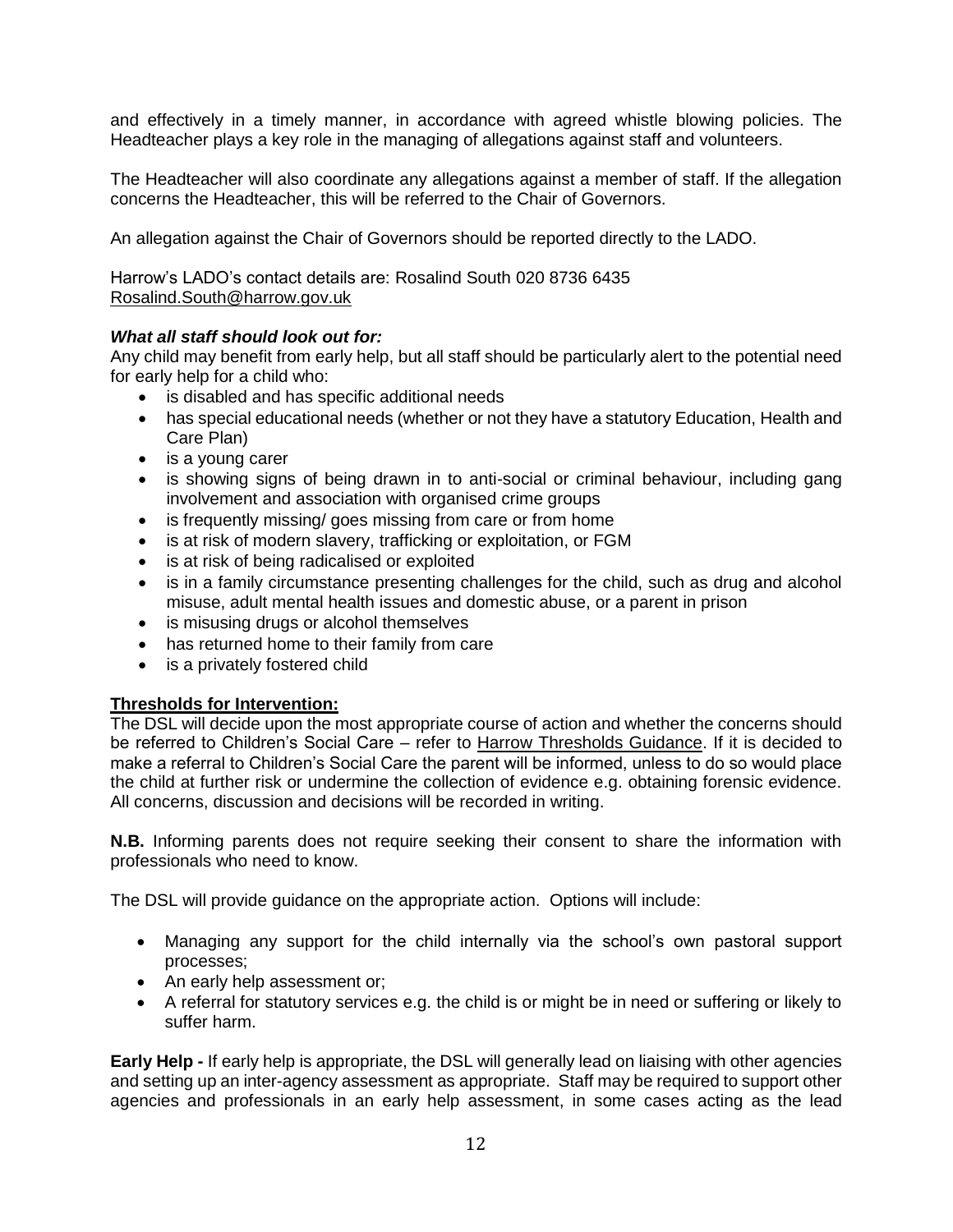practitioner. Any such cases should be kept under constant review and consideration given to a referral to Children's Social Care for assessment for statutory services if the child's situation does not appear to be improving or is getting worse.

**Children in Need –** A child in need is defined under the *Children Act 1989* as a child who is unlikely to achieve or maintain a reasonable level of health or development, or whose health and development is likely to be significantly or further impaired, without the provision of services; or a child who is disabled. The Local Authority is required to provide services for children in need for the purposes of safeguarding and promoting their welfare. Children in need may be assessed under section 17 of the *Children Act 1989*.

**Children suffering or likely to suffer significant harm -** Local authorities, with the help of other organisations as appropriate, have a duty to make enquiries under section 47 of the *Children Act 1989* if they have reasonable cause to suspect that a child is suffering, or is likely to suffer, significant harm. Such enquiries enable them to decide whether they should take any action to safeguard and promote the child's welfare and must be initiated where there are concerns about maltreatment, including all forms of abuse and neglect, female genital mutilation or other so-called honour based violence, and extra-familial threats like radicalisation and sexual exploitation.

#### **4. Procedures:**

#### **General**

- (i) It is the responsibility of every member of staff and volunteer at Bentley Wood High School to know, understand and follow our Child Protection and Safeguarding Policy and Procedure. They should maintain an attitude of '**it could happen here'** where safeguarding is concerned and know what to look for.
- (ii) If any member of staff or volunteer is concerned about a child s/he must inform a DSL immediately. They must record information regarding the concerns on the same day. The written record must be a clear, precise, factual account of the observations or what has been said.
- (iii) Where there is a child protection concern, allegation or disclosure the DSL will make an immediate call to Children's Social Care to alert or to consult with them. The Multi Agency Referral Form will be sent by the DSL.
- (iv) If in exceptional circumstance a DSL is not available, this should not delay appropriate action being taken. Staff should consider speaking to a member of the senior leadership team and/ or take advice from Children's Social Care. In these circumstances, any action taken should be shared with the DSL as soon as is practically possible.
- (v) If a member of staff disagrees about the level of concern and feels that a child has not been protected, then any member of staff can make a direct referral to Children's Social Care – refer to [HSCB guidance on multi-agency resolution of professional disagreements](http://www.harrowlscb.co.uk/london-gp/challenge-and-escalation/)
- (vi) Within one working day of a referral being made, Children's Social Care should acknowledge receipt to the referrer and decide about the next steps and the type of response that is required. The referrer should follow up if this information is not forthcoming.
- (vii) If social workers decide to carry out a statutory assessment, staff should do everything they can to support that assessment (supported by the DSL as required).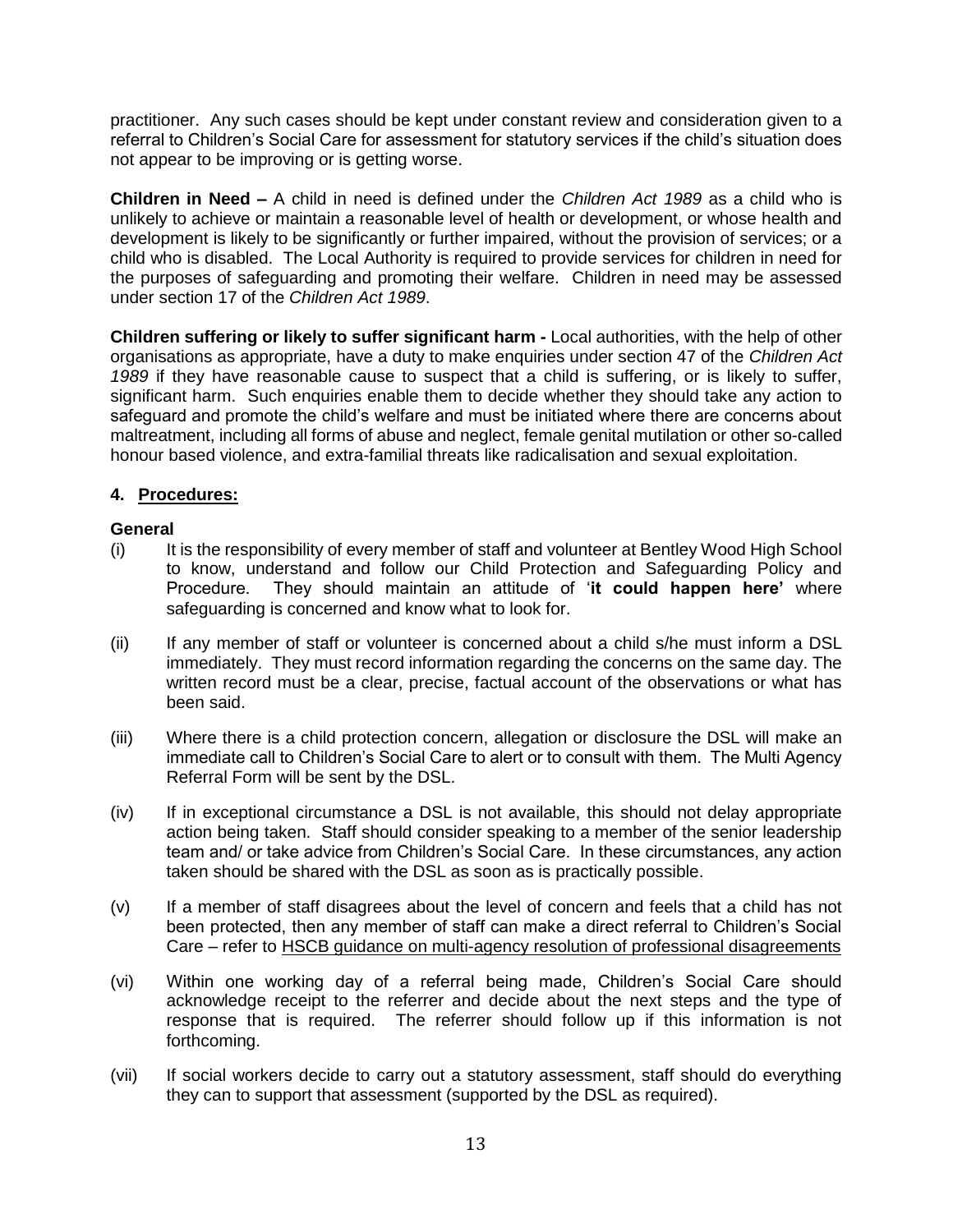(viii) If, after a referral, the child's situation does not appear to be improving, the referrer should consider following the [HSCB guidance on multi-agency resolution of professional](http://www.harrowlscb.co.uk/london-gp/challenge-and-escalation/)  [disagreements](http://www.harrowlscb.co.uk/london-gp/challenge-and-escalation/) to ensure that their concerns are addressed and, most importantly, that the child's situation improves.

#### **When concerned about a child:**

All staff and volunteers should be aware that the main categories of abuse include, Physical, Emotional, Sexual Abuse and Neglect (see Appendix 4). Training should equip staff to help identify the indicators of harm, but in general in an abusive relationship a child may:

- Appear frightened of a parent or others in the household e.g. siblings;
- Appear frightened of someone outside of the home, including a peer. This includes within the school setting;
- Act in a way that is inappropriate to her/ his age and development (full account needs to be taken of different patterns of development and cultural backgrounds);
- Display insufficient sense of boundaries or lack stranger awareness;
- Appear wary of adults and display a 'frozen watchfulness' or appear noticeably withdrawn.

#### **Dealing with a disclosure:**

If a child discloses that he or she has been abused or neglected, the member of staff or volunteer should:

- Listen to what is being said without displaying shock or disbelief, allowing the child to talk freely and at their own pace;
- The School operates "with the best interests of the child at heart" and there are suitable means by which children can say what is happening to them and know that they will be heard.
- Students will speak to a 'trusted adult' in order be able to confidently report abuse, and know their concerns will be treated seriously.
- Reassure the child, but do not make promises, particularly about maintaining confidentiality – it might be necessary to refer to other agencies;
- Reassure the child that they are not at fault and they were right to tell someone;
- Listen and only ask questions when it is necessary to obtain clarification;
- Do not criticise the alleged perpetrator;
- Make a written record as soon as possible, using the child's language when relaying what they said (do not include the personal opinion of the note taker);
- Pass the information to the DSL without delay

#### **Confidentiality and Communicating with Parents:**

All staff in schools have a responsibility to share relevant information about the protection of children with other specified professionals, particularly investigative agencies (Children's Social Care and the Police).

If a child confides in you and requests that the information is kept secret, it is important to tell the child in a sensitive manner and appropriate to their development that you cannot promise complete confidentiality, but explain what you will do next and that information will only be shared with those who need to know in order to help.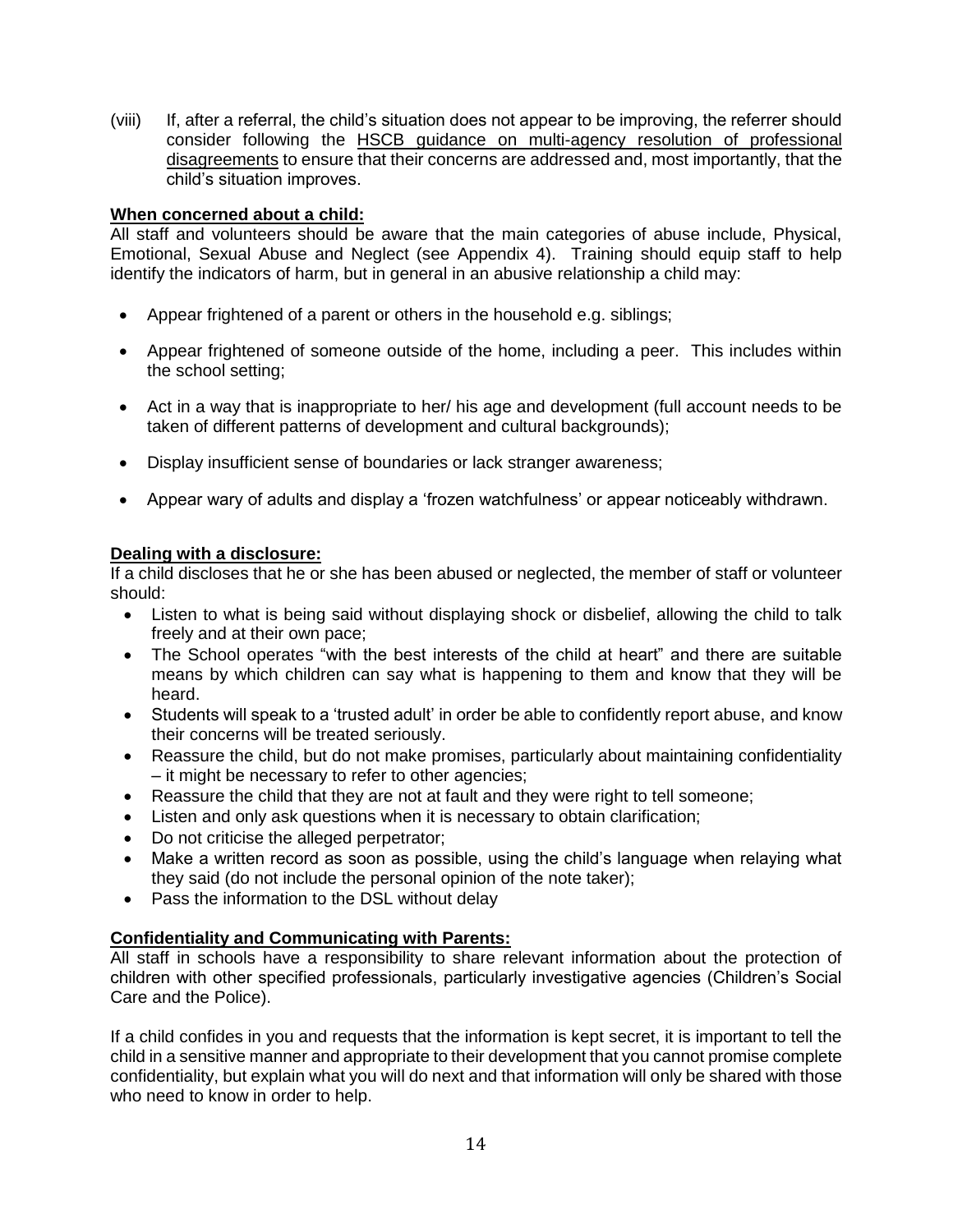Staff/volunteers who receive sensitive information about children and their families should therefore only share information with appropriate professionals.

Parents should be made aware of the school's Safeguarding and Child Protection Policy and Procedures and that these are available on our school's website.

Parents should be informed prior to referrals being made to other agencies, unless to do so might place the child at further risk or cause evidence to be removed or destroyed. The DSL will ensure that our school's information sharing arrangements comply with the DfE's [Information Sharing:](https://www.gov.uk/government/publications/safeguarding-practitioners-information-sharing-advice)  [Guidance for Practitioners](https://www.gov.uk/government/publications/safeguarding-practitioners-information-sharing-advice)

Any written communications containing sensitive information must only be sent to other professionals on a need to know basis using secure mail processes e.g. secure email.

#### **Record Keeping:**

When a child protection concern has been identified, reported or disclosed, A senior member of the Safeguarding Team should:

- Record concern as soon as possible using CPOMS.
- Not destroy any original notes these are sometimes required by a court.
- Record the date, time, place and any noticeable non-verbal behaviour and the words used by the child.
- Use a body map/ chart to indicate the position of any visible injuries.
- Record statements and observations rather than interpretations or assumptions.
- Make a record of all concerns, discussions and decisions made, and the reasons for those decisions. If in doubt about recording requirements, staff should discuss with the DSL.
- If there are paper copies of disclosures, sign and date your notes, which must be given to the DSL promptly.
- Sign and date the notes

The DSL will ensure that all safeguarding records are managed in accordance with the [Education](http://www.legislation.gov.uk/uksi/2005/1437/regulation/6/made)  (Pupil Information - [England\) Regulation 2005.](http://www.legislation.gov.uk/uksi/2005/1437/regulation/6/made)

#### **Transfer of files/ records:**

When a child leaves our school, our DSL will ensure that their child protection file, if they have one, is transferred securely to the new school or college as soon as possible and ensure that the relevant member of staff in the new establishment is made aware. For further guidance se[e HSCB](http://www.harrowlscb.co.uk/wp-content/uploads/2015/06/Guidance-on-the-transfer-of-a-child-protection-safeguarding-file-1.pdf)  [Guidance on the transfer of a CP or Safeguarding file to another educational setting.](http://www.harrowlscb.co.uk/wp-content/uploads/2015/06/Guidance-on-the-transfer-of-a-child-protection-safeguarding-file-1.pdf)

#### **6. Information Sharing:**

Information sharing is vital in identifying and tackling all forms of abuse and neglect. *The Data Protection Act 2018* and GDPR do not prevent or limit the sharing of information for the purposes of keeping children safe. Fears about sharing information **must not** be allowed to stand in the way of the need to promote the welfare and protect the safety of children.

*The Data Protection Act* specifies safeguarding of children and individuals at risk' as a processing condition that allows practitioners to share information (special category personal data) without consent.For further information click on these links:

[Information Commissioner's Office;](https://ico.org.uk/)

[GDPR in schools FAQs;](https://www.gdpr.school/faqs/)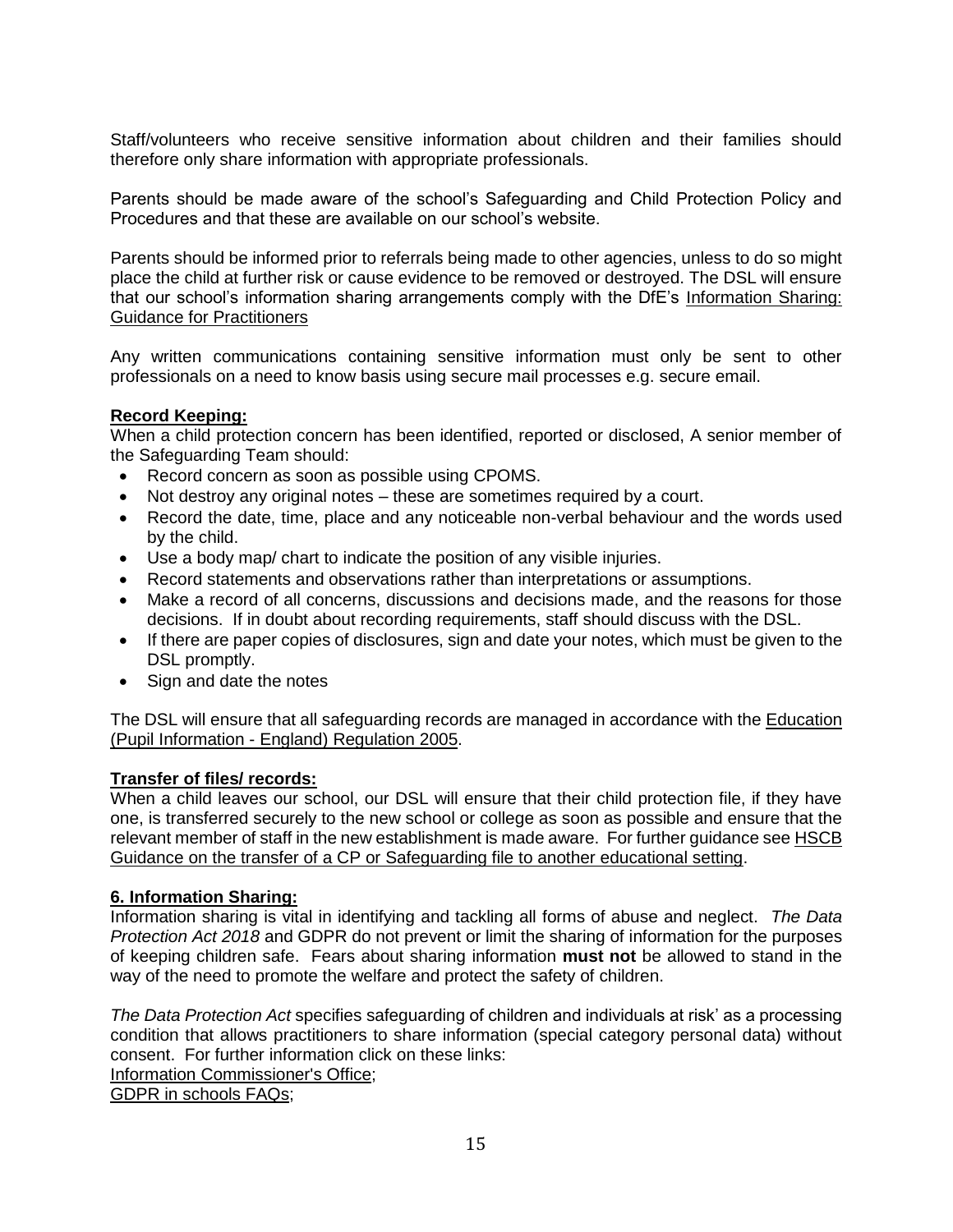#### [Information Sharing: The Seven Golden Rules DfE July 2018.](https://assets.publishing.service.gov.uk/government/uploads/system/uploads/attachment_data/file/721581/Information_sharing_advice_practitioners_safeguarding_services.pdf) [When to Call the Police: Guidance for Colleges and Schools 2020](https://www.npcc.police.uk/documents/Children%20and%20Young%20people/When%20to%20call%20the%20police%20guidance%20for%20schools%20and%20colleges.pdf)

All staff should be proactive in sharing information as early as possible to help identify, assess and respond to risks or concerns about the safety and welfare of children, whether this is when problems are first emerging, or where a child is already known to Children's Social Care.

## **7. Safer Workforce**

**Safer Recruitment -** Bentley Wood High School has a separate Recruitment Policy (found within the Bentley Wood High School Suite of HR Policies) which specifies how all staff and volunteers must be recruited, following robust recruitment and selection process, including DBS and thorough reference checks.

The aims of the Recruitment Policy are to help appoint the most suitable people to work with our pupils and to deter, reject or identify people who might harm pupils or are otherwise unsuitable to work or volunteer in our school

We ensure that all appropriate measures are applied in relation to everyone who works in the school who is likely to be perceived by the children as a safe and trustworthy adult including volunteers and staff employed by contractors. Safer recruitment practice includes scrutinising applicants, collecting and verifying references, checking previous employment history, qualifications, and ensuring that a candidate has the health and physical capacity for the job. It also includes undertaking interviews and, where appropriate, Barred List Check, Disclosure and Barring Service checks and Overseas Police Checks.

The School takes account of the Keeping Children Safe in Education guidance and the statutory guidance for regulated most recent activity. Checks are recorded on the school's Single Central Record detailing the range of checks carried out on staff, supply staff, others who work in regular contact with children, including volunteers and all members of the academy trust. The register will confirm whether a check was carried out and the date of such a check. The school undertakes the following checks in line with Keeping Children Safe in Education:

Identity checks to verify a candidate's identity:

- A DBS Enhanced Disclosure with barred list information for all staff engaged in a regulated activity (as defined in Schedule 4 of the Safeguarding Vulnerable Groups Act 2006).
- Verification of the candidate's mental and physical fitness to carry out their work responsibilities.
- Verification of the candidate's right to work in the UK including EU Nationals.
- Any staff who is appointed to carry out teaching work must have a Prohibition check to ensure they are not prohibited from teaching.
- Verify professional qualifications, as appropriate. The Teaching Regulation Agency's Employer Access Service is used to verify qualified teacher status (QTS).
- All new appointments to the school workforce who have lived outside the UK are subject to additional checks as appropriate. From 1 January 2020 this includes teachers in EEA member states as this will no longer be held on the TRA Employer Access Service.
- Section 128 regulatory check for Academy Governors and Staff in Management Positions.
- Enhanced DBS check for any serving Governor.
- Written vetting information is collected from the agency or third party organisation for all supply staff to confirm they have undergone the necessary checks and obtained the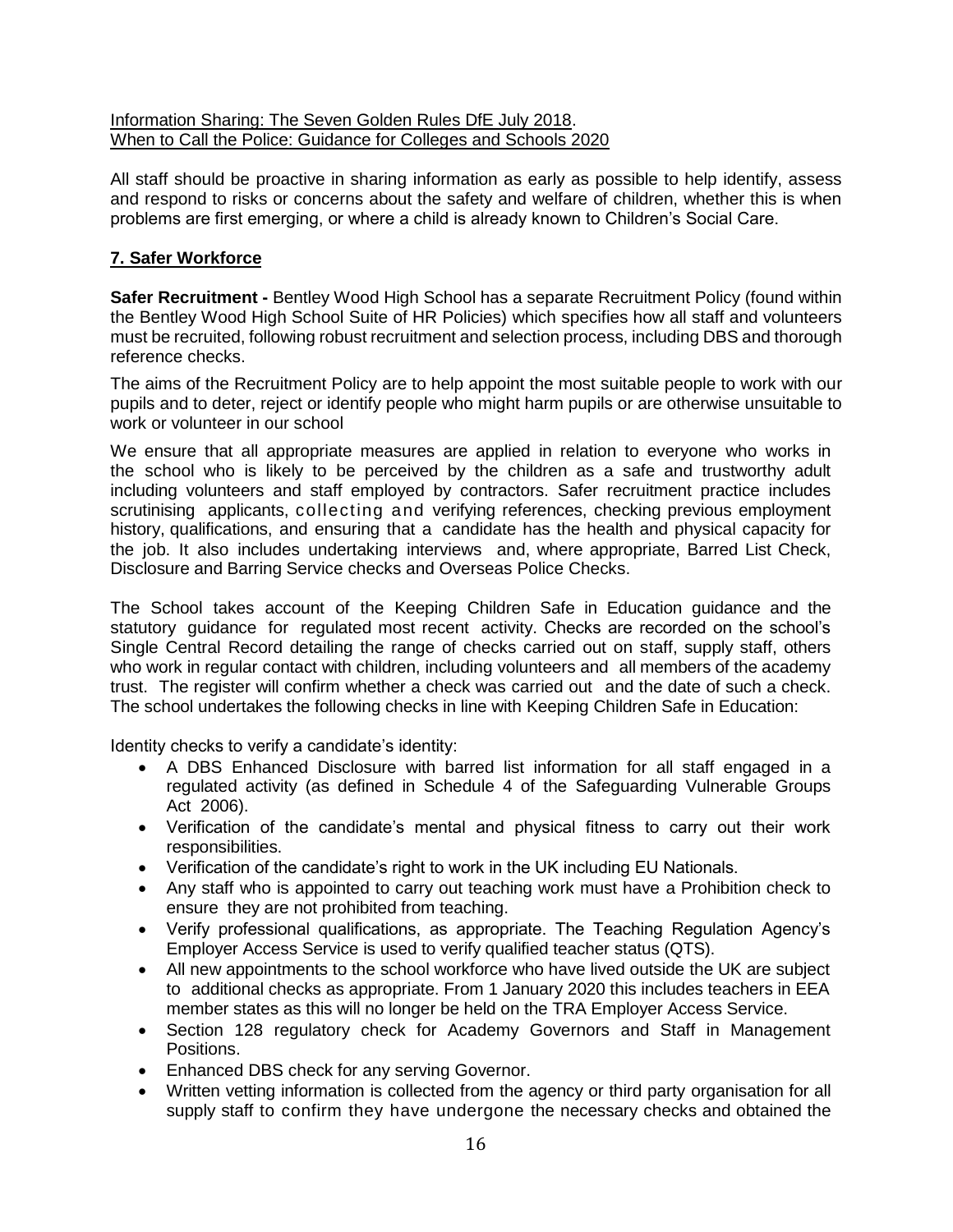appropriate certificates.

• Supervised volunteers are not in a regulated activity, however an enhanced DBS check without a barred list check may be undertaken for these staff in appropriate circumstances.

The Headteacher, some School Governors and the Senior Leadership Team have undertaken the Safer Recruitment training. One of the above will be involved in all staff and volunteer appointments and arrangements (including, where appropriate, contracted/commissioned services). For full information on Safer Recruitment at Bentley Wood see the detailed policy 'Recruitment Policy', on the school website.

**Safer working practice -** All school staff and volunteers should take care not to place themselves in a vulnerable position with a child forms part of our School's compulsory training for all staff and volunteers. Click here for further information: [https://www.saferrecruitmentconsortium.org/GSWP%20May%202019%20final.pdf.](https://www.saferrecruitmentconsortium.org/GSWP%20May%202019%20final.pdf)

**Managing allegations against staff and volunteers -** Any allegation against a member of staff or volunteer, as described below, must be reported to the headteacher without delay, unless the Headteacher is the subject of the allegation - when the chair of governors must be informed. Where a member of staff or volunteer may have:

- Behaved in a way that has or may have harmed a child;
- Possibly committed a criminal offence against/ relating to a child;
- Behaved towards a child or children in a way which indicates s/he would pose a risk of harm if they work regularly or closely with children;
- Behaved or may have behaved in a way that indicates they may not be suitable to work with children.

In addition, we ensure that staff and volunteers are aware that sexual relationships with pupils aged under 18 are unlawful and could result in legal proceedings taken against them under the *Sexual Offences Act 2003*.

Our school will also ensure that any staff facing an allegation will be provided with support, including a named contact if they are suspended. We will work effectively with the Local Authority's Designated Officer to help ensure that the matter is dealt with as quickly, fairly and consistently as possible in the interests of all concerned.

The person to whom an allegation is first reported should take the matter seriously and keep an open mind. S/he should not investigate or ask leading questions if seeking clarification. Confidentiality should not be promised and information is to be shared on a 'need to know' basis only.

An immediate written record of the allegation should be made, including time, date and place where the alleged incident took place, with brief details of what was said to have happened. This record should be signed and immediately passed on to the Headteacher (or Chair of Governors if the allegation is made against the Headteacher).

The Headteacher or Chair of Governors will not investigate the matter but will consult the Local Authority's Designated Officer (LADO) for Managing Allegations via the Multi-Agency Safeguarding Hub (MASH).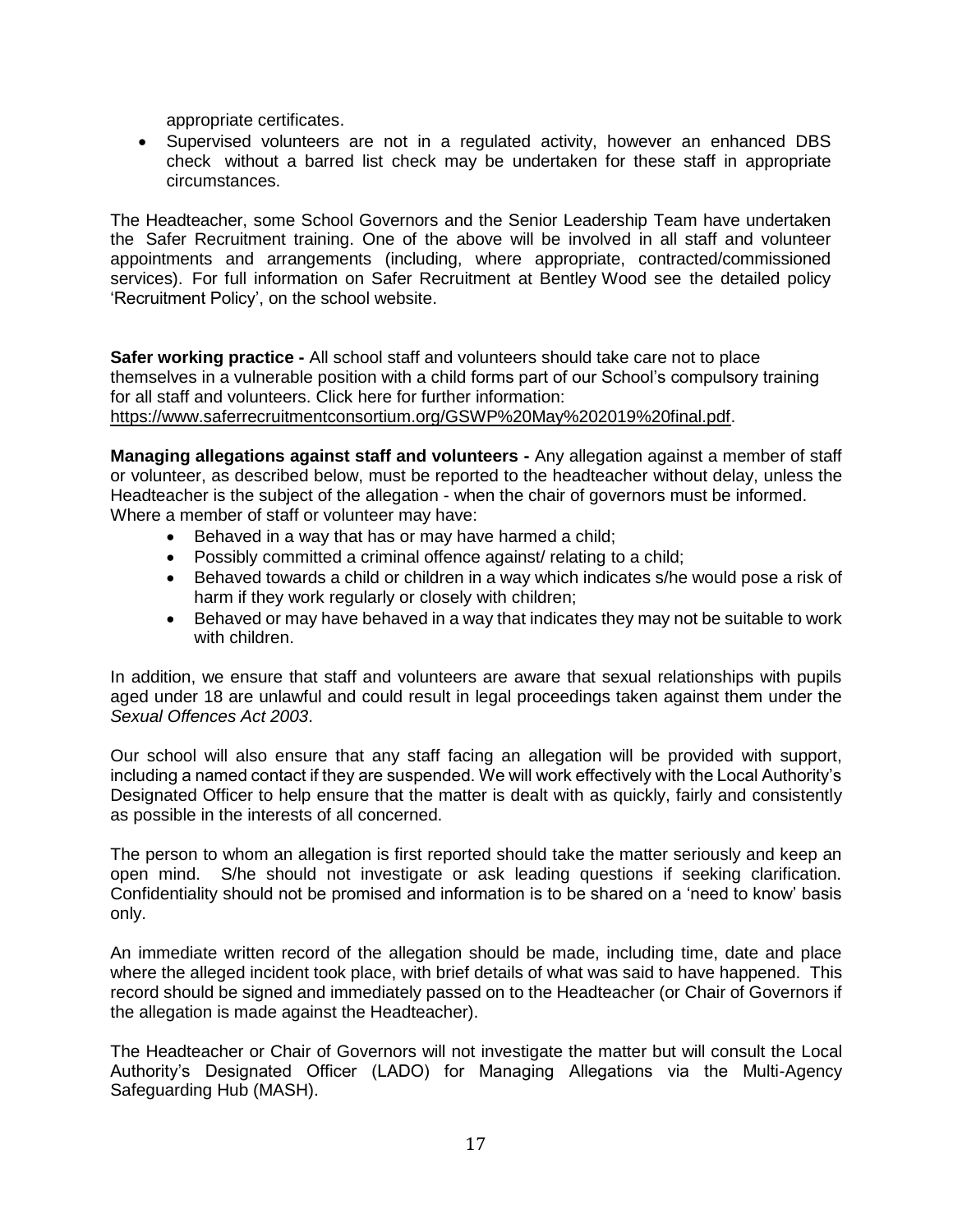Whilst recognising our duty to support staff, the welfare of our pupils remains our paramount consideration.

Our school will ensure that any disciplinary proceedings against staff relating to child protection matters are concluded in full even when the member of staff is no longer employed at the school. We recognise our legal duty to refer to the DBS and any other relevant professional body details of anyone who has harmed or poses a risk of harm to a child. For further details on the management of allegations against staff, please see the Bentley Wood High School's Whistleblowing Policy.

#### **8. Physical Intervention/ Positive Intervention:**

The School will comply with the [DfE's guidance on use of reasonable force](https://www.gov.uk/government/publications/use-of-reasonable-force-in-schools) staff may only use reasonable force, meaning no more force than is needed to prevent pupils from hurting themselves or others, from damaging property, or from causing disorder. It is always unlawful to use force as a punishment.

Headteachers and other authorised trained staff can use such force/ restraint as is reasonable in the circumstances to conduct a search for the following prohibited items: knives and weapons, alcohol, illegal drugs, stolen items, cigarettes and tobacco, fireworks, pornographic images, mobile phones or any article that has been or is likely to be used to commit an offence, cause personal injury or damage property.

Where the use of force is necessary, plans and reasonable adjustments should be made for disabled children and children with special educational needs.

Any use of force or restraint must be recorded and signed by a witness. The parent/ carer will be informed of the incident.

#### **9. Whistle-blowing:**

All staff and volunteers at our school should feel able to raise concerns about poor or unsafe practice and potential failures in the school's safeguarding regime and know that such concerns will be taken seriously by our senior leadership team.

All staff are to be made aware of their whistle-blowing responsibilities and promptly report any concerns in the interests of protecting children and staff from poor practice and or unsuitable behaviour. This includes the requirement to self-disclose any personal information which may impact on their suitability to work in an education setting.

Where internal reporting arrangements are viewed not to have been taken seriously or with sufficient rigour, any member of staff can raise concerns externally if the matter is not resolved by the Headteacher or Chair of Governors e.g. via the Local Authority's Designated Officer for Managing Allegations; the HSCB or the Government's Whistle-blowing report line: **0800 028 0285**  or **[help@nspcc.org.uk](mailto:help@nspcc.org.uk)**

#### **10. Supporting Vulnerable Children**

We recognise that without appropriate intervention and support, abuse or witnessing violence may have an adverse impact on children which may last into adulthood. Our school will support pupils through:

• Curricular opportunities to encourage self-esteem and self-motivation;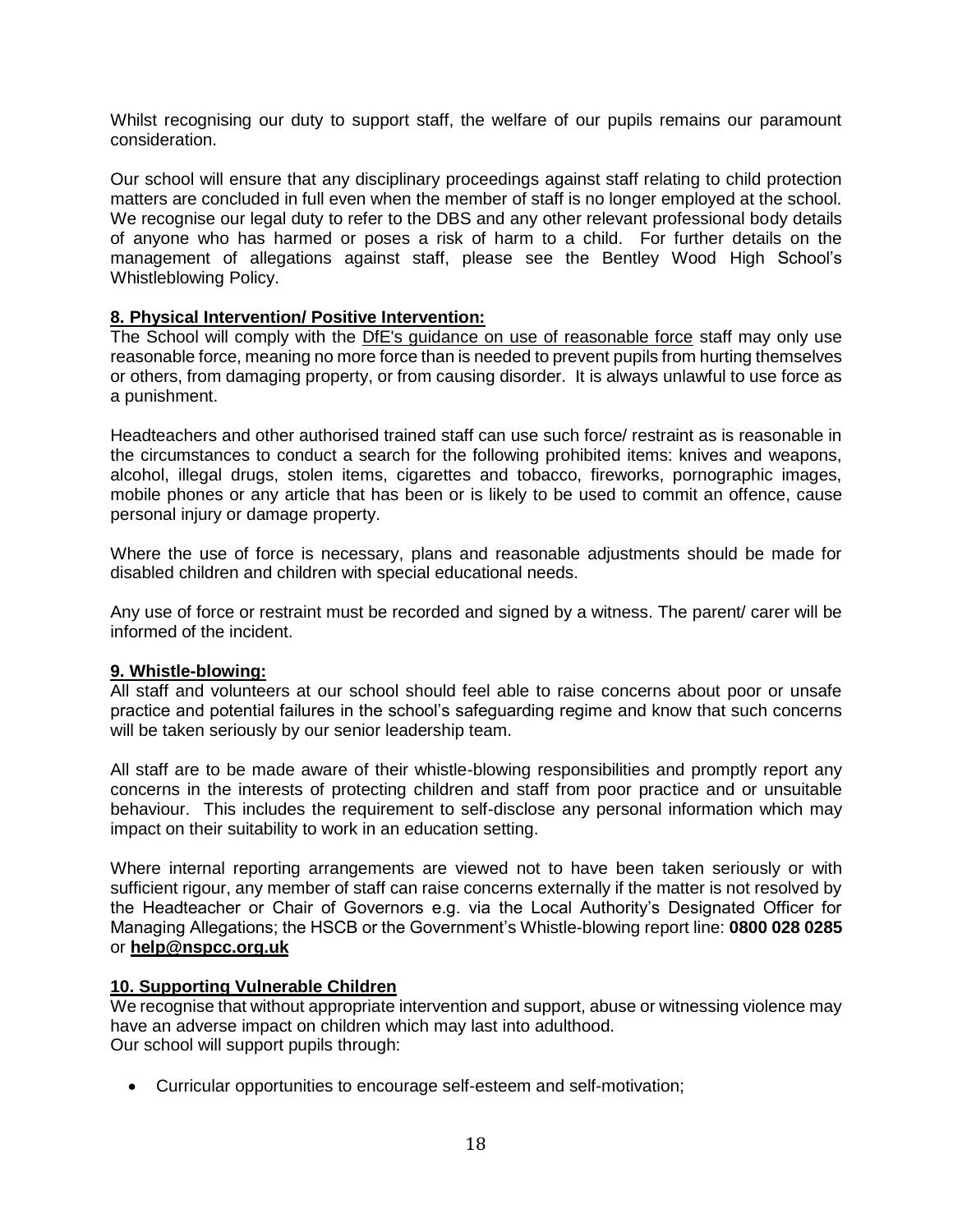- An ethos that actively promotes a positive, supportive and safe environment and values the whole community;
- Liaison with other agencies which support the pupil such as Social Care and Child and Adolescent Mental Health Services (CAMHS);
- Our school's behaviour policy will support vulnerable pupils in the school. Our staff will agree a consistent approach that focuses on the behaviour of the child but does not damage the pupil's sense of worth.

#### **Domestic Abuse Act 2021:**

#### (See Appendix G)

The school are aware of young people can be impacted through direct or indirect abuse, as young people can be a direct and indirect means of coercion and control

"Any **incident or pattern of incidents** of controlling, coercive, threatening behaviour, violence or abuse between those **aged 16 or over** who are, or have been, **intimate partners or family members regardless of gender or sexuality**. Abuse can be **direct or indirect** (e.g., through a child).

#### **Children at potentially greater risk of harm**

**Children who need a social worker (Child in Need and Child Protection Plans):** Children may need a social worker due to safeguarding or welfare needs. Children may need this help due to abuse, neglect and complex family circumstances. A child's experiences of adversity and trauma can leave them vulnerable to further harm, as well as educationally disadvantaged in facing barriers to attendance, learning, behaviour and mental health.

**Children requiring mental health support:** All staff will be made aware that mental health problems can, in some cases, be an indicator that a child has suffered, or is at risk of suffering abuse, neglect or exploitation.

#### *Only appropriately trained professionals should attempt to make a diagnosis of a mental health problem. However, staff are well placed to observe and identify children whose behaviour suggests they may be experiencing a mental health problem or may be at risk of developing one.*

Staff who have a mental health concern about a child that is also a safeguarding concern will act in line with this policy and speak to the DSL, Claire Bannon or a member of the Safeguarding Team.

The school will access a range of advice to help them identify children in need of additional mental health support, including working with external agencies. and has a comprehensive counselling support network, working with The Harrow Schools Counselling Partnership, Harrow Horizons, The Wish Centre and CAMHs to support our students and their families.

**Looked After Children:** The most common reason for children becoming looked after is as a result of abuse and/ or neglect. We will ensure that our staff have the skills, knowledge and understanding necessary to keep looked after children safe, including children who were previously looked after.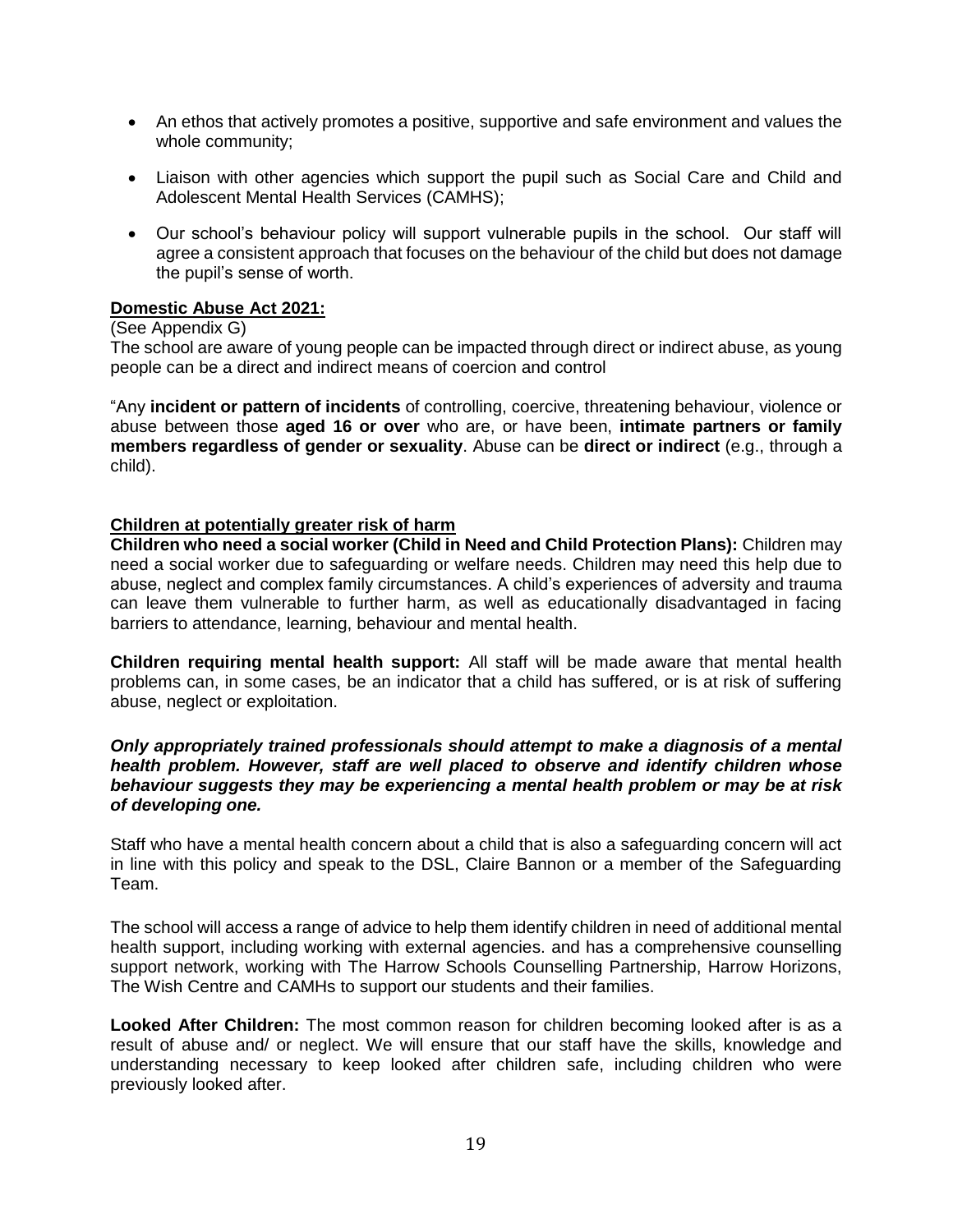In particular, we will ensure that appropriate staff have the information they need in relation to a child's looked after legal status (whether they are looked after under voluntary arrangements with consent of parents or on an interim or full care order) and contact arrangements with birth parents or those with Parental Responsibility. Our staff will obtain information about the child's care arrangements and the levels of authority delegated to the carer by the authority looking after him/ her. Our Designated Teacher for Children Looked After (Debbie Ferrer) will obtain details of the child's social worker and the name of the virtual school head in the authority that looks after the child.

The DSL for CLA will work with the virtual school head and appropriate professionals to promote the educational achievement and welfare of existing and previously Looked After Children. For further information see [The Role and Responsibilities of the Designated Teacher](https://www.gov.uk/government/publications/designated-teacher-for-looked-after-children) and [Promoting](https://www.gov.uk/government/publications/promoting-the-education-of-looked-after-children)  [the Education of Looked After Children.](https://www.gov.uk/government/publications/promoting-the-education-of-looked-after-children)

## **11. Online Safety**

Our Online Safety Policy is set out in a separate document. We ensure that we have effective mechanisms to identify, intervene in, and escalate any incident where appropriate. Online safety is included in our curriculum at all levels and information is also provided to parents/carers. Before using the internet, school network or IT equipment staff and students sign an Acceptable Use Agreement which is designed to ensure that all adults working in school are aware of their individual responsibilities. The terms of this agreement should be followed at all times (see IT and Virtual school policy)

The breadth of issues classified within online safety is considerable, but can be categorised into four areas of risk:

• Content: being exposed to illegal, inappropriate or harmful content, for example: pornography, fake news, racism, misogyny, self-harm, suicide, anti-Semitism, radicalisation and extremism.

• Contact: being subjected to harmful online interaction with other users; for example: peer to peer pressure, commercial advertising and adults posing as children or young adults with the intention to groom or exploit them for sexual, criminal, financial or other purposes.

• Conduct: personal online behaviour that increases the likelihood of, or causes, harm; for example, making, sending and receiving explicit images (e.g. consensual and non-consensual sharing of nudes and semi-nudes and/or pornography, sharing other explicit images and online bullying; and

• Commerce: risks such as online gambling, inappropriate advertising, phishing and or financial scams.

All staff are made aware of the school policy on Online Safety which sets our expectations relating to:

- Creating a safer online environment including training requirements, filters and monitoring;
- Giving everyone the skills, knowledge and understanding to help children and young people stay safe on-line;
- Inspiring safe and responsible use and behaviour;
- Safe use of mobile phones both within school and on school trips/ outings;
- Safe use of camera equipment, including camera phones; and
- What steps to take if you have concerns and where to go for further help.

#### **11a Cybercrime**

 Cybercrime is criminal activity committed using computers and/or the internet. It is broadly categorised as either 'cyber-enabled' (crimes that can happen off-line but are enabled at scale and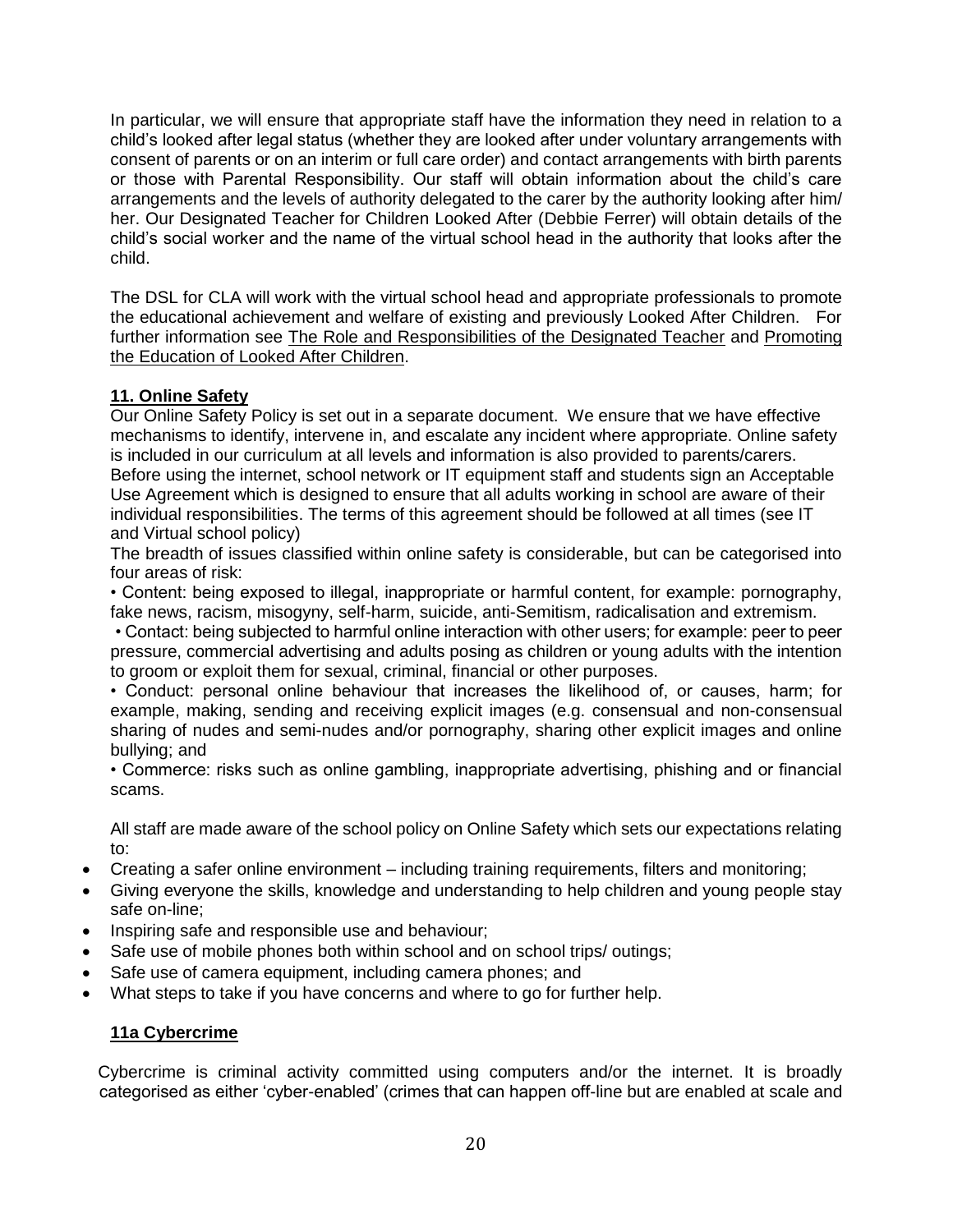at speed on-line) or 'cyber dependent' (crimes that can be committed only by using a computer). Cyber-dependent crimes include;

- unauthorised access to computers (illegal 'hacking'), for example accessing a school's computer network to look for test paper answers or change grades awarded;
- denial of Service (Dos or DDoS) attacks or 'booting'. These are attempts to make a computer, network or website unavailable by overwhelming it with internet traffic from multiple sources; and,
- making, supplying or obtaining malware (malicious software) such as viruses, spyware, ransomware, botnets and Remote Access Trojans with the intent to commit further offence, including those above.

 Children with particular skill and interest in computing and technology may inadvertently or deliberately stray into cyber-dependent crime

#### **12. Peer on Peer Abuse**

We, as a school community, have a zero-tolerance approach to abuse. Abuse or harassment should never be passed off as "banter", "just having a laugh", "part of growing up" or "boys being boys" as this can lead to a culture of unacceptable behaviours and an unsafe environment for children. Children and young people may not always make a direct report and information may come from overheard conversations or observed behaviour changes.

The School are aware that even if there are no reported cases of peer-on-peer abuse, such abuse may still be taking place and is simply not being reported.

Different forms peer on peer abuse can take, such as:

- bullying (including cyberbullying, prejudice-based and discriminatory bullying);
- abuse in intimate personal relationships between peers;
- [sexual abuse](https://safeguarding.network/safeguarding-resources/sexual-abuse/) (which does not necessarily involve violence).
- Consensual and non-consensual sharing of nudes and semi-nude images and/or videos (referred previously as sexting or youth produced sexual imagery)
- causing someone to engage in sexual activity without consent, such as forcing someone to strip, touch themselves sexually, or to engage in sexual activity with a third party;

**Bullying -** Our school's policy on the prevention and management of bullying is set out in a separate document and is reviewed by the Curriculum and Achievement Committee every 2 years. This policy includes reference to all prejudice related bullying. We acknowledge that to allow or condone bullying may lead to considerations under child protection procedures. We recognise that children can also be vulnerable to physical, sexual and emotional bullying and abuse by their peers or they may be the perpetrator of such behaviour In addition to cyberbullying, discriminatory bullying and abuse in intimate personal relationships between peers.

We will always address such abuse seriously, involving partner agencies where required. We will remain alert to the possibility that a child or young person who has harmed another may well also be a victim. Staff should not dismiss some abusive sexual behaviour as 'normal' between young people and should not develop high thresholds before taking action.

#### **12a Child on child sexual violence and sexual harassment**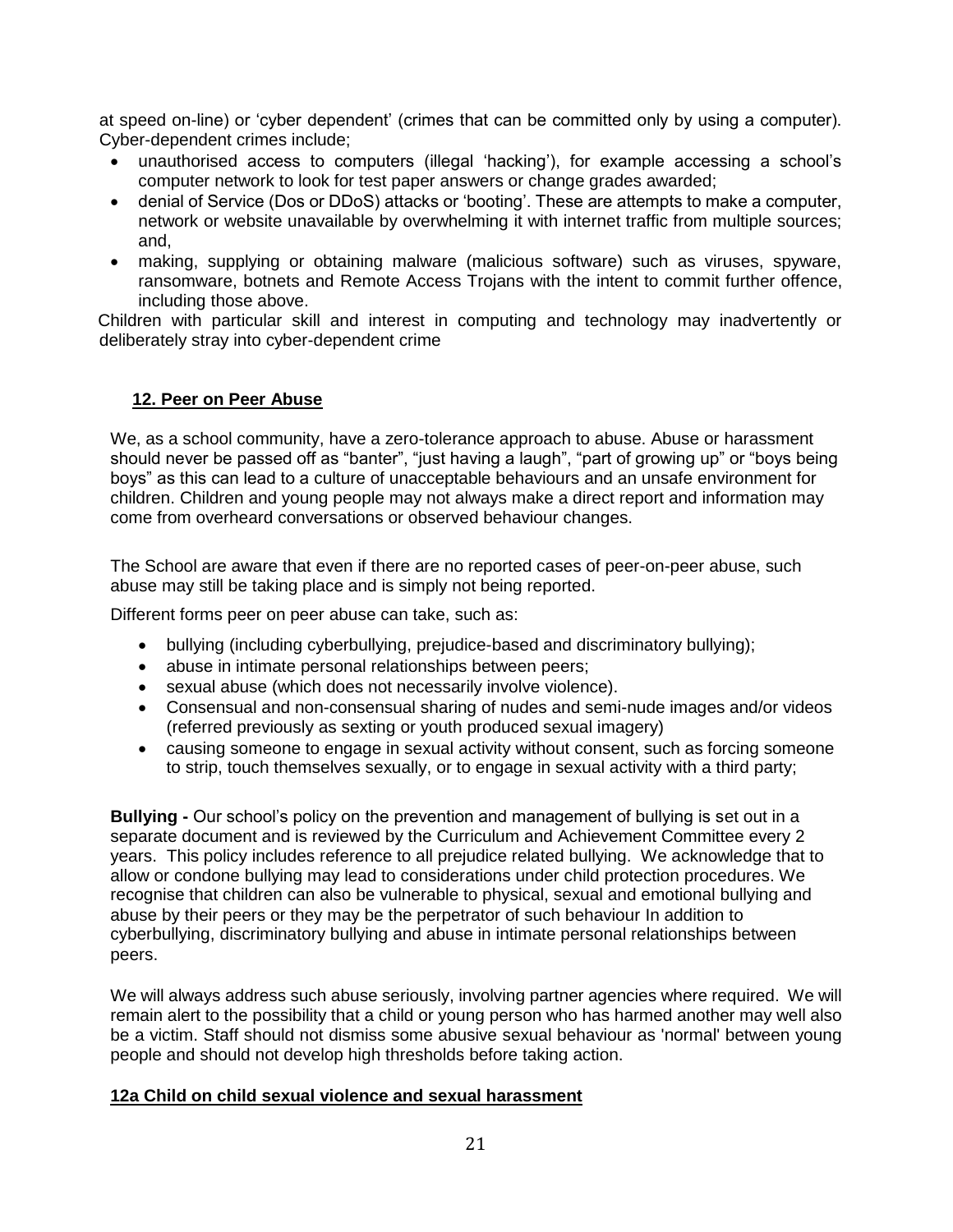At Bentley Wood High School, we recognise that sexual violence and sexual harassment can occur between children of any age and sex.It can be complex and may occur online and offline. We will ensure that all victims are taken seriously and that appropriate action is taken to address the issue, including the provision of appropriate support. Sexual violence or sexual harassment, including 'upskirting' (a criminal offence) will not be passed off as 'banter' or just 'part of growing up'.

**Upskirting:** typically involves taking a picture under a person's clothing without them knowing, with the intention of viewing their genitals or buttocks to obtain sexual gratification, or cause the vctim humiliation, distress or alarm. It is now a criminal offence.

**Peer on peer abuse is** most likely to include, but not limited to:

- bullying (including cyberbullying, prejudice-based and discriminatory bullying;)
- physical abuse such as hitting, kicking, shaking, biting, hair pulling, or otherwise causing physical harm (this may include an online element which facilitates, threatens and/or encourages physical abuse)
- sexual violence (this may include an online element which facilitates, threatens and/or encourages sexual violence) and sexual harassment (online sexual harassment, which may be standalone or part of a broader pattern of abuse);
- gender-based violence
- sexting (also known as youth produced sexual imagery); and
- initiation-type violence and rituals (may also include an online element) .

Abuse is abuse and should never be tolerated or passed off as "banter" or "part of growing up". Different gender issues can be prevalent when dealing with peer on peer abuse. This could for example include girls being sexually touched/assaulted or boys being subject to initiation-type violence.

Abuse can take place wholly online, or technology may be used to facilitate offline abuse

Sexual Violence Offences defined below under the Sexual Offences Act 2003 (paraphrased for brevity):

- Rape: intentional penetration of the vagina, anus or mouth of another person, using the penis, without consent
- Assault by penetration: intentional penetration of the vagina or anus of another person using a body part (other than the penis), or other object, without consent
- Sexual assault: intentionally touching another person sexually, without consent
- Sexual Harassment is unwanted conduct of a sexual nature, including sexual comments, 'jokes' or taunts; physical behaviour; or online sexual harassment.

**Harmful sexual behaviour (HSB**) is developmentally inappropriate sexual behavior which is displayed by children and young people and which may be harmful or abusive (derived from Hackett 2014). It may also be referred to as sexually harmful behavior or sexualized behavior. HSB encompasses a range of behavior, which can be displayed towards younger children, peers, older children or adults. It is harmful to the children and young people wo display it, as well as the people it is directed towards.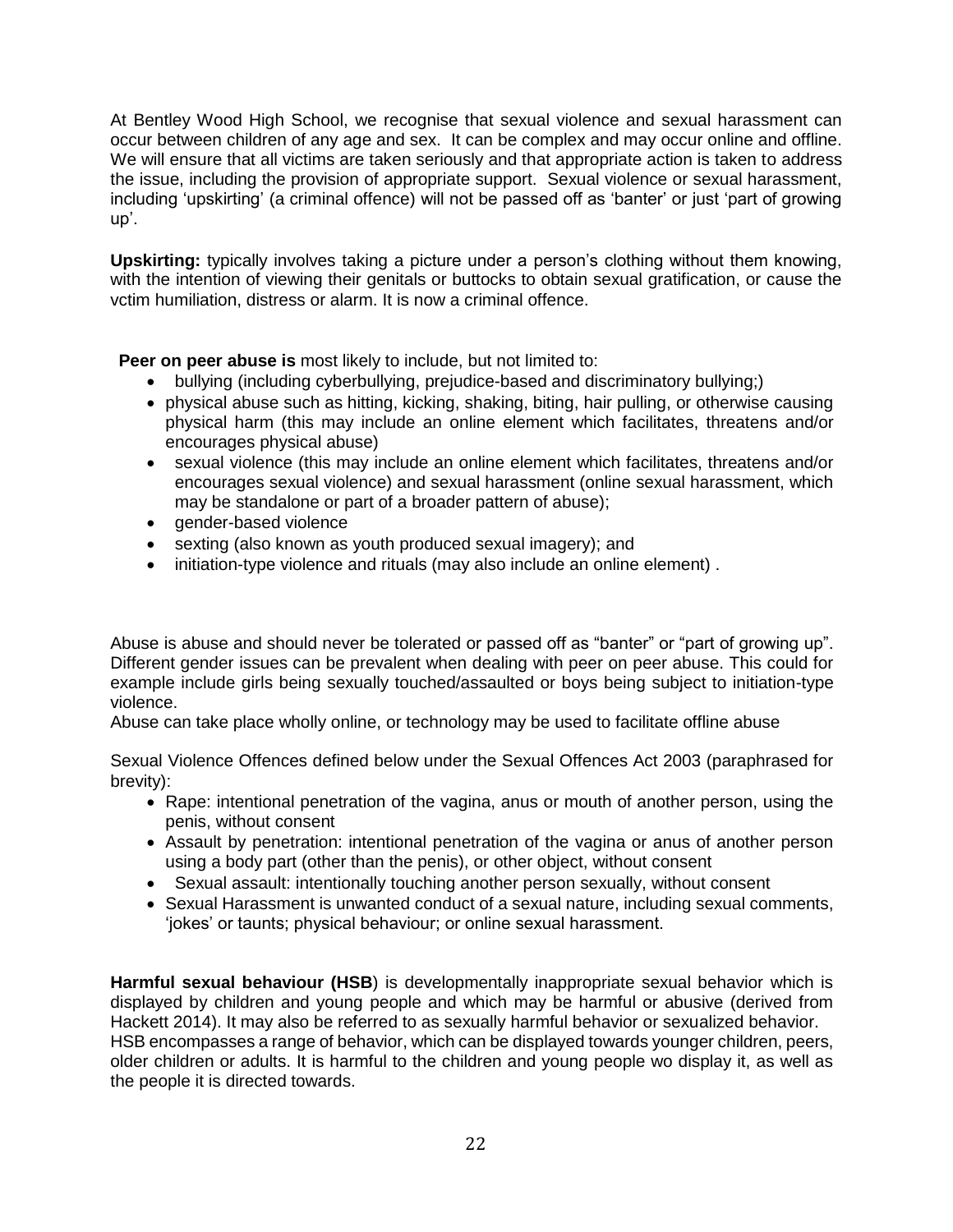HSB includes:

- Sexist or homophobic name calling and bullying
- Sexual comments in person and on social media directed at students (such as 'slag', 'sket', 'hoe' 'slut')
- Rumours about another student's sexual activity
- Rating students with regard 'attractiveness' or 'masculinity'
- Controlling behaviour in relationships
- Pressure to send sexual photos
- Sexual imagery shared on social media without consent
- Inappropriate or unwanted touching or groping
- Pressure to perform sexual acts
- Sexual bullying, harassment and pressure

#### **12b Sexting**

The term 'sexting' is derived from texting and refers to the sending of sexually provocative material (including photos, videos and sexually explicit text) from modern communication devices or applications, such as mobile phones, tablets, email, social networking sites and instant messaging services – or 'youth-produced sexual imagery'.

Bentley Wood High School follows The UKCIS 'Sharing nudes and semi-nudes: advice for education settings working with children and young people' guidance was published in December 2020

#### Legal Implications for Students

Sexting may breach laws that prohibit the creation, distribution or possession of child pornography regardless of whether all parties involved consent to the images being taken and shared, or whether the images are sent to other minors, even minors of the same age.

Sexting can constitute a criminal offence and sexual harassment. It can also be considered a form of sexual exploitation and cyberbullying.

This is especially the case where images are shared past the intended audience or when accompanied by nasty comments.

All staff members are required to notify the Designated Safeguarding Lead immediately upon becoming aware that sexting by a student is likely to have occurred. The allegation will first be investigated by the Designated Safeguarding Lead and the parents of all students involved will be contacted.

Staff members are not permitted to forward, copy or print any sexting images, however, if the nature of the sexting is deemed by the designated person to be of a serious nature, the Police will be contacted and the sexting will be reported to Children's Services - in accordance with the 2016 UK Council for Child Internet Safety (UKCCIS now UKCIS) non-statutory guidance on managing incidents of sexting by under-18s.

#### **12c Teenage relationship abuse**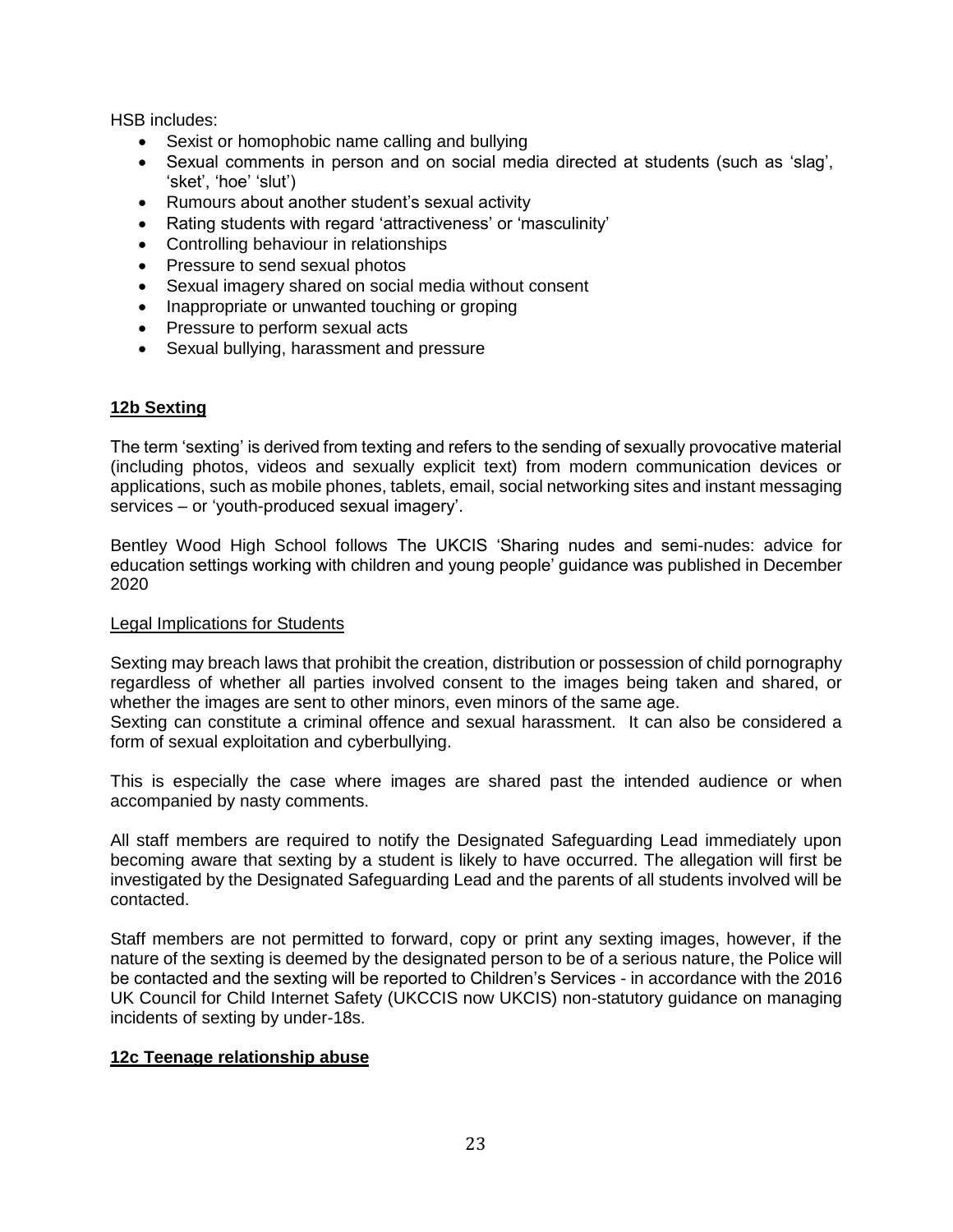Teenage relationship abuse consists of the same patterns of coercive and controlling behaviour as domestic abuse.

These patterns might include sexual abuse, physical abuse, financial abuse, emotional abuse or psychological abuse.

Signs include:

- Physical signs injury/illness
- Truancy
- Falling grades
- Isolation from family and friends
- Frequent texts and calls from boyfriend/girlfriend
- Depression
- Self-harm (See Appendix 2)

#### **In response to such a report our school will:**

- reassure the victim that they will be taken seriously and they will be supported;
- respond in line with our safeguarding procedures outlined in sections 5 to 7 of this document;
- where a concern includes an online element, follow Searching, screening and confiscation: [advice for schools](https://www.gov.uk/government/publications/searching-screening-and-confiscation) and [UKCCIS Sexting in schools and colleges.](https://www.gov.uk/government/groups/uk-council-for-child-internet-safety-ukccis) In general staff will not view or forward illegal images of a child (note that the guidance links in this paragraph give further advice where this is unavoidable); and
- if possible, manage any such reports with two members of staff present (preferably the DSL being one of them).

Where there has been a report of sexual violence, our DSL will make and record an immediate risk and needs assessment.

Where there has been a report of sexual harassment, including 'upskirting', the DSL will consider the need for a risk assessment on a case-by-case basis.

The risk and needs assessment will consider and keep under review:

- the victim, especially their protection and support;
- the alleged perpetrator; and
- all the other children (and, if appropriate, adult students and staff) at the school, especially any actions that are appropriate to protect them

Our DSL will engage with children's social care, the police and specialist services as required. Any risk assessments undertaken by the other agencies/ services will be used to inform our school's own risk assessment.

Important considerations: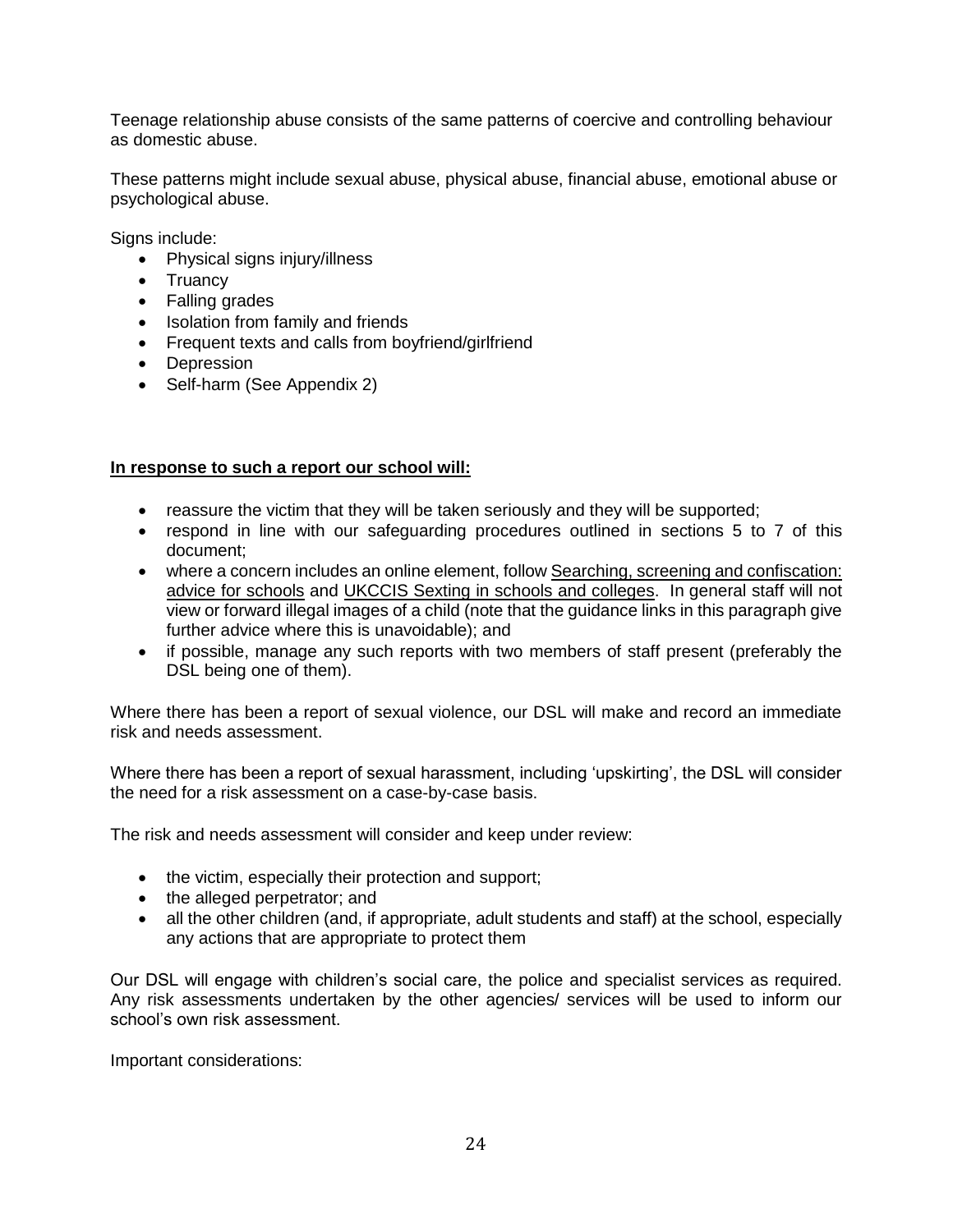- the wishes of the victim in terms of how they want to proceed. Victims should be given as much control as is reasonably possible;
- the nature of the alleged incident(s), including whether a crime may have been committed and consideration of any harmful sexual behaviour;
- the ages and developmental stages of the children involved;
- any power imbalance between the children e.g. age differential, disability or learning difficulty
- if the alleged incident is a one-off or a sustained pattern of abuse;
- any ongoing risks to the victim, other children, adult students or staff; and
- other related, contextual issues e.g. in the community/ local environment
- if both the alleged perpetrator and victim are still attending the same school/ college, how best to keep them at a reasonable distance apart (including on transport).

#### **Management of sexual violence/ harassment cases**

Where appropriate, the management of such cases will be agreed in consultation with children's social care and/ or the police or other specialist service. There are four possible routes – **all** underpinned by the principle that such behaviour is **never acceptable and will not be tolerated:**

- (i) **Manage internally** In some case of sexual harassment, e.g. one-off incidents, it might be appropriate to handle the incident internally, perhaps through utilising our behaviour and bullying policies and by providing pastoral support.
- (ii) **Early Help**  Providing early help can be particularly useful to address non-violent harmful sexual behaviour and may prevent escalation of sexual violence.
- (iii) **Referrals to children's social care**  Where a child has been harmed, is at risk of harm, or is in immediate danger, we will make a referral to children's social care, who will determine whether any of the children involved are in need of protection or other services. Referring to children's social care should not delay our school from taking immediate action to protect the victim and other children. However, we will ensure that any such actions do not jeopardise a statutory investigation.
- (iv) **Reporting to the Police –** Any report to the police will generally be in parallel with a referral to children's social care. Where a report of rape, assault by penetration or sexual assault is made, the matter should be passed on to the police. If the alleged perpetrator is under ten (below the age of criminal responsibility), the principle of reporting to the police remains. The police will take a welfare approach, rather than a criminal justice approach.

The school will consult the police and agree what information can be disclosed to staff and others, in particular, the alleged perpetrator and their parents/ carers. They should also discuss the best way to protect the victim and their anonymity.

#### *With all routes outlined above, it is vital that all concerns, decisions and reasons for decisions are recorded (written or electronic***).**

**Bail conditions –**The term 'Released Under Investigation' (RUI) will apply where circumstances do not warrant the application of bail to either re-attend on a particular date or to include conditions preventing activity or in some cases ensuring compliance with an administrative process.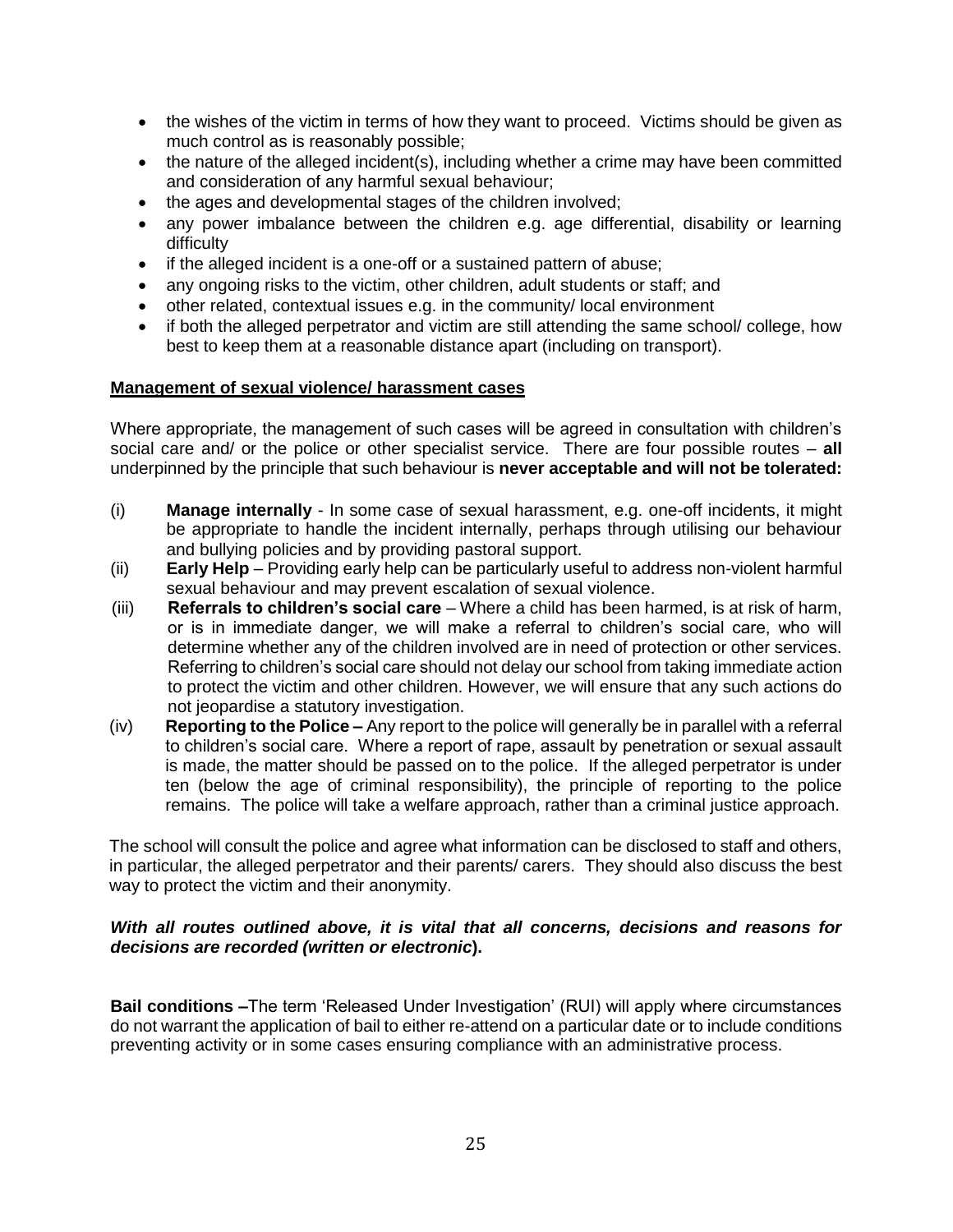In all cases, our school will work with children's social care and the police to manage any implications and to safeguard children. An important consideration will be to ensure that the victim can continue in their normal routine, including continuing to receive a suitable education.

Throughout any criminal process taking place, the police will help and support the school as much as they can – within the constraints of any legal restrictions.

**The end of the criminal process –** if a child is convicted or cautioned for a sexual offence and remains in school/ college, expectations regarding their future behaviour and any restrictions must be made clear.

**Safeguarding and supporting the victim –** victims may not disclose the whole picture immediately. They should be asked if they would find it helpful to have a designated trusted adult to talk to about their needs and have choice about who this is. In response to any stress they may experience, flexible or alternative arrangements for their education may need to be considered. We will do everything we reasonably can to protect the victim from bullying and harassment to ensure that they continue to receive a suitable education.

**Safeguarding and supporting the alleged perpetrator –** Any child will likely experience stress as a result of being subject of allegations and any associated negative reactions by their peers. We will respond proportionately, recognising that the alleged perpetrator may have unmet needs as well as potentially posing a risk of harm to other children. These behaviours may be a symptom of either their own abuse or exposure to abusive practices and or materials. We will seek advice as appropriate from children's social care, specialist sexual violence services and the police.

If the alleged perpetrator moves to another educational provision, our DSL will ensure that relevant staff at the new provision are made aware of any ongoing support needs and any potential risks to other children and the staff.

Sanctions may also be put in place if and when appropriate:

'Taking disciplinary action and still providing appropriate support are not mutually exclusiove. They can, and should, occur at the same time if necessary' (Keeping Children Safe in Education September 2021)

The school has an effective programme of personal, social, health and economic education PCSHE and Sex and Relationships Education (SRE) to help our students to understand safeguarding issues, how to raise a concern they may have about themselves, or a friend or peer; and learn to recognise and develop healthy and respectful relationships, avoiding stereotypes and promoting equality.

They are taught that sexual violence and sexual harassment is always wrong.

Groups at particular risk include girls, students who identify as LGBT+, or are *perceived* by peers to be LGBT+, and pupils with SEND.

Students are aware of the NSPCC dedicated helpline for children and young people who have experienced abuse at school, and for worried adults and professionals that need support and guidance. Report Abuse on [0800 136 663](tel:0800136%20663) or email [help@nspcc.org.uk.](mailto:help@nspcc.org.uk)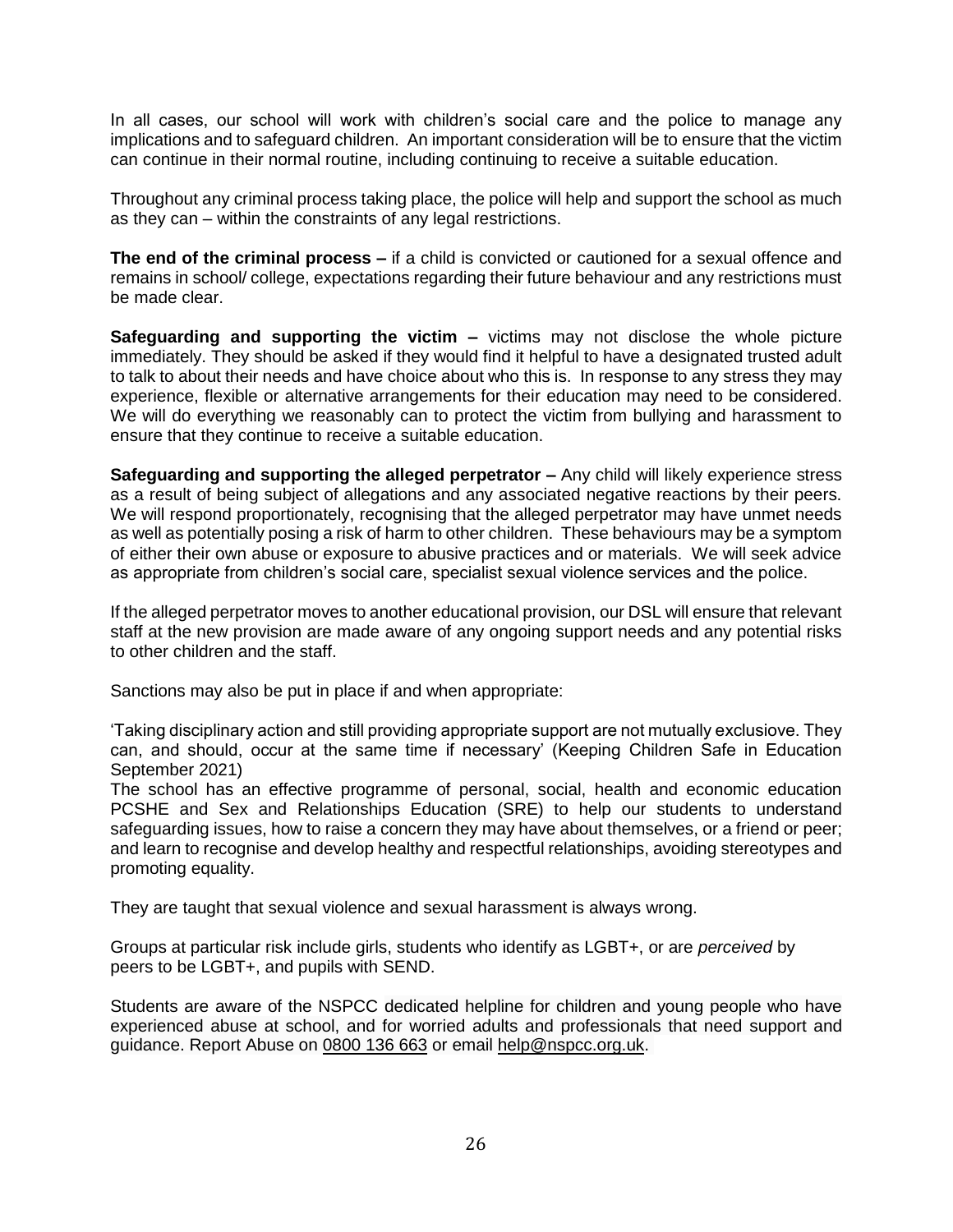## **Appendix 1:**

## **Further Information – Safeguarding Children in Specific Circumstances**

#### **a) Child abduction and community safety incidents**

Child abduction is the unauthorised removal or retention of a minor from a parent or anyone with legal responsibility for the child. Child abduction can be committed by parents or other family members; by people known but not related to the victim (such as neighbours, friends and acquaintances); and by strangers. There may also be community safety incidents within the vicinity of the school which can raise concerns amongst children and parents.

Opportunities for students to develop their confidence and abilities around keeping themselves are embedded into the school curriculum.

#### **b) Children and the court system**

Guidance is available for when children are required to give evidence in **criminal courts** [5-11](https://www.gov.uk/government/publications/young-witness-booklet-for-5-to-11-year-olds)  [year olds](https://www.gov.uk/government/publications/young-witness-booklet-for-5-to-11-year-olds) and [12-17 year olds.](https://www.gov.uk/government/publications/young-witness-booklet-for-12-to-17-year-olds) Making arrangements for children via the **family courts** following separation can be stressful and entrench conflict in families. The Ministry of Justice has launched useful online guidance [Get help with child arrangements](https://helpwithchildarrangements.service.justice.gov.uk/) (also known as contact, access or custody).

#### **c) Children with Disabilities or Special Educational Needs**

Our school is committed to ensure that children with disabilities or special educational needs have exactly the same human rights to be safe from abuse and neglect, to be protected from harm and achieve the same outcomes as non-disabled children. We recognise that disabled children do however require additional action because they can experience greater vulnerability as a result of negative attitudes and because they may have additional needs relating to physical, sensory, cognitive and/ or communication impairments.

These can include:

- assumptions that indicators of possible abuse such as behaviour, mood and injury relate to the child's condition without further exploration;
- these children being more prone to peer group isolation or bullying (including prejudicebased bullying) than other children;
- the potential for children with SEND or certain medical conditions being disproportionally impacted by behaviours such as bullying, without outwardly showing any signs; and
- communication barriers and difficulties in managing or reporting these challenges

This understanding is incorporated into our staff training, so that we all remain vigilant to identifying the additional vulnerabilities for these children in our care and provide the appropriate level and type of pastoral support.

When such students are identified, additional support is given.

#### **d) Children with a family member in prison**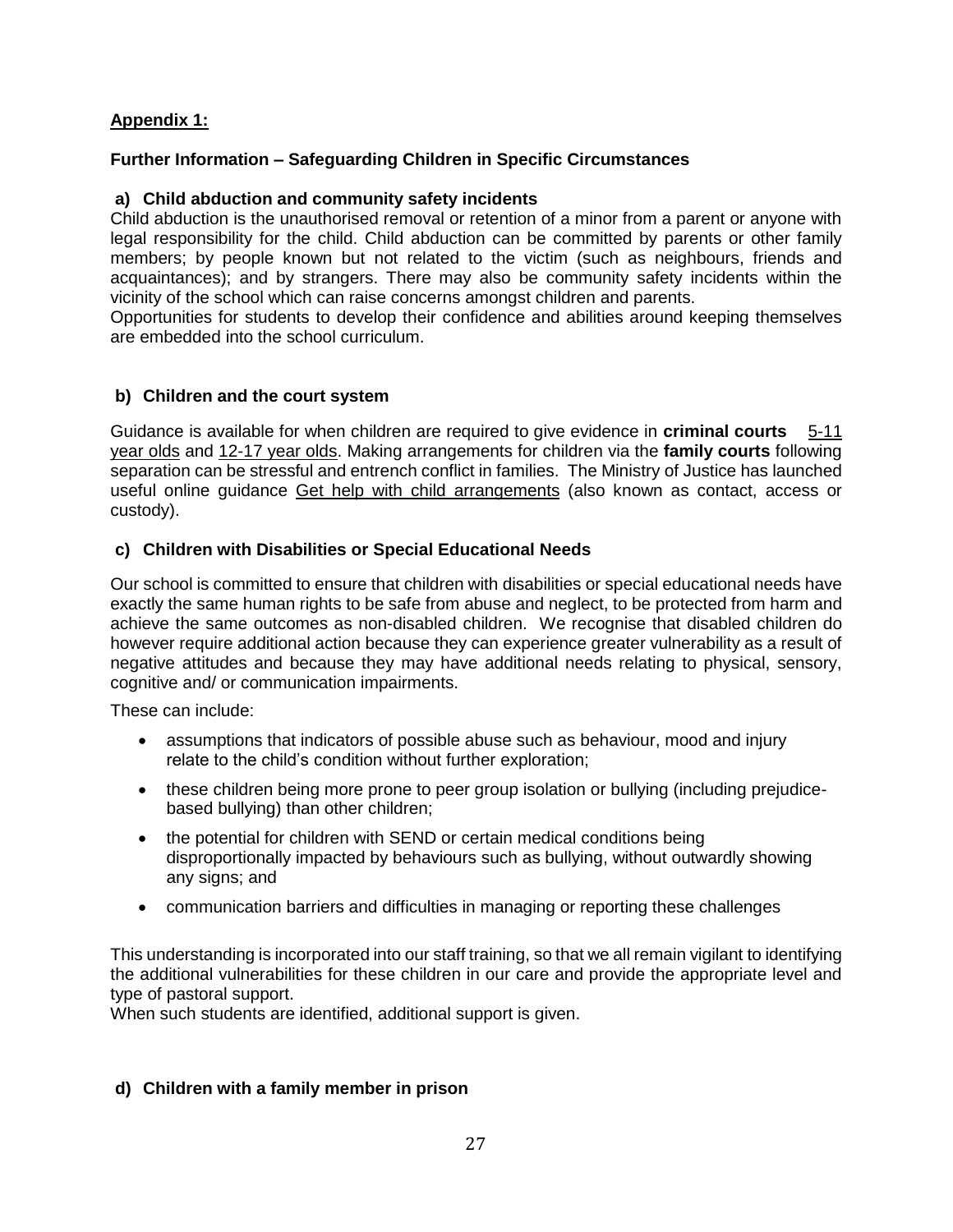These children are at risk of poor outcomes including poverty, stigma, isolation and poor mental health. [NICCO](https://www.nicco.org.uk/) (National Information Centre on Children of Offenders) provides information to support professionals working with offenders and their children, to help mitigate negative consequence for those children.

## **e) Child Criminal Exploitation (CCE)**

CCE is where an individual or group takes advantage of an imbalance of power to coerce, control, manipulate or deceive a child into any criminal activity (a) in exchange for something the victim needs or wants, and/or (b) for the financial or other advantage of the perpetrator or facilitator and/or (c) through violence or the threat of violence. The victim may have been criminally exploited even if the activity appears consensual. CCE does not always involve physical contact; it can also occur through the use of technology.

CCE can include children being forced to work in cannabis factories, being coerced into moving drugs or money across the country (county lines, see page 26 for more information), forced to shoplift or pickpocket, or to threaten other young people.

Some of the following can be indicators of CCE:

- appearing with unexplained gifts or new possessions;
- associating with other young people involved in exploitation;
- suffering from changes in emotional wellbeing;
- misusing drugs or alcohol;
- going missing for periods of time or regularly coming home late; and
- regularly missing school or education or not taking part in education.

## **f) Child Sexual Exploitation (CSE)**

CSE is a form of sexual abuse where children are sexually exploited for money, power or status. It can involve violent, humiliating and degrading sexual assaults. In some cases, young people are persuaded or forced into exchanging sexual activity for money, drugs, gifts, affection or status. Consent cannot be given, even where a child may believe they are voluntarily engaging in sexual activity with the person who is exploiting them. Exploitation can also happen on-line. The above CCE indicators can also be indicators of CSE, as can:

- having older boyfriends or girlfriends; and
- suffering from sexually transmitted infections or becoming pregnant.

Our school will support the multi-agency activity to combat these crimes and help to divert and support any young pupils affected by CSE. We will follow the HSCB protocol for identifying and managing cases of CSE and promote the use of the HSCB's [SAFEGUARD Identification Tool](http://www.harrowlscb.co.uk/wp-content/uploads/2015/05/S-A-F-E-G-U-A-R-D-cse-identification-tool.pdf) in our child protection training. Also see section on 'Child on Child Sexual Violence and Sexual Harassment' - page 21.

## **g) Gangs and youth violence**

Schools are increasingly recognised as places where early warning signs can be spotted that younger children may be at risk of getting involved in gangs or youth violence. Crucial preventative work can be done at this stage to prevent negative behaviour from escalating and becoming entrenched. We recognise that even low levels of youth violence can have a disproportionate impact on a pupil or the wider school/ community environment. We will therefore, support children in developing safeguarding skills to prevent involvement in risky behaviours, and where serious concerns arise we will work collaboratively with our partner agencies to help prevent escalation of harm. For further information refer to government guidance on [advice to schools on gangs and](https://www.gov.uk/government/publications/advice-to-schools-and-colleges-on-gangs-and-youth-violence)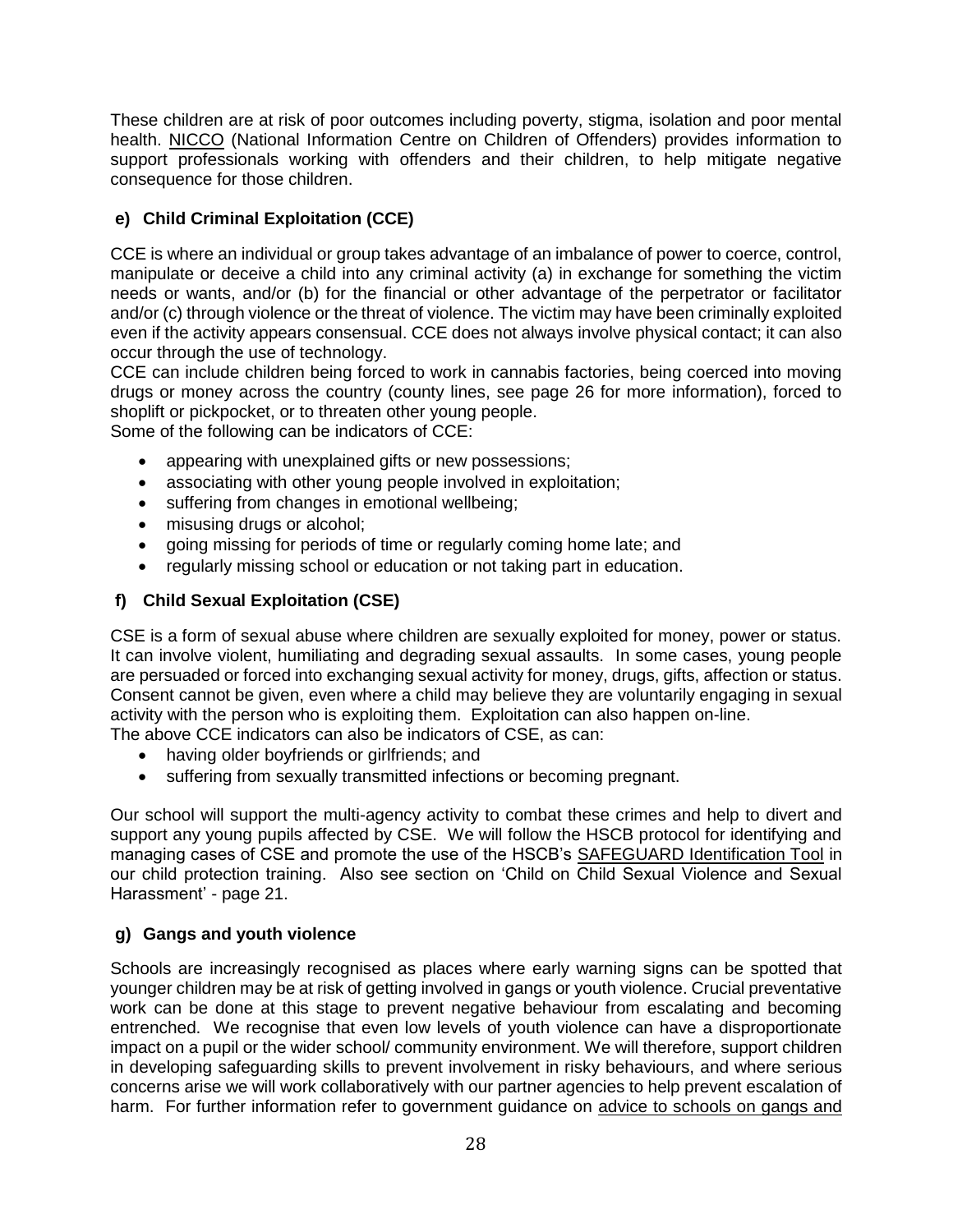[youth violence.](https://www.gov.uk/government/publications/advice-to-schools-and-colleges-on-gangs-and-youth-violence) Local support for young people affected by gang association can be obtained via [guidance on gangs](http://www.harrowlscb.co.uk/gangs-guidance/) and [London Gang Exit programme](https://www.london.gov.uk/what-we-do/mayors-office-policing-and-crime-mopac/our-priorities/gangs-and-serious-youth-violence-0) the latter for 16-24 year olds.

**County Lines:** this is a geographically widespread form of criminal activity involving drug networks or gangs that groom and exploit children and young people to carry drugs and money from urban areas to suburban and rural or seaside areas. Missing episodes can be an important identifying factor, where the victim may have been trafficked for these purposes. In close working relationship with our local MASH a referral to the **National Referral Mechanism** will be considered for any such concerns.

#### **h) Domestic Abuse**

Our school recognises the immediate and long term impact of domestic abuse on a child's development and emotional wellbeing. All staff will remain vigilant to identifying the signs so that early help and protective action can be instigated where appropriate. We endeavour to provide the child with a safe and caring environment at school to help mitigate the impact of home-life stresses.

The Domestic Abuse Act 2021 introduces the first ever statutory definition of domestic abuse and recognises the impact of domestic abuse on children, as victims in their own right, if they see, hear or experience the effects of abuse.

The statutory definition of domestic abuse ensures that different types of relationships are captured, including ex-partners and family members. The definition captures a range of different abusive behaviours, including physical, emotional and economic abuse and coercive and controlling behaviour. Both the person who is carrying out the behaviour and the person to whom the behaviour is directed towards must be aged 16 or over and they must be "personally connected" (as defined in section 2 of the 2021 Act).

Types of domestic abuse include intimate partner violence, abuse by family members, teenage relationship abuse and child/adolescent to parent violence and abuse. Anyone can be a victim of domestic abuse, regardless of gender, age, ethnicity, socio-economic status, sexuality or background and domestic abuse can take place inside or outside of the home.

All children can witness and be adversely affected by domestic abuse in the context of their home life where domestic abuse occurs between family members. Experiencing domestic abuse and/or violence can have a serious, long lasting emotional and psychological impact on children. In some cases, a child may blame themselves for the abuse or may have had to leave the family home as a result.

Any notifications received from the police/ MASH of domestic abuse incidents, will be promptly reviewed by our DSL. This will enable our school to respond appropriately to the impact on the child/ young person and to share any additional information with MASH to assist in the overall identification and assessment of risk

## **i) Female Genital Mutilation (FGM)**

In our school we recognise that whilst there is not necessarily an intention to harm a girl through FGM, the practice has serious short and long term medical and psychological implications. We are committed to work with families, partner agencies to promote understanding and safeguard pupils who may be at risk of this practice.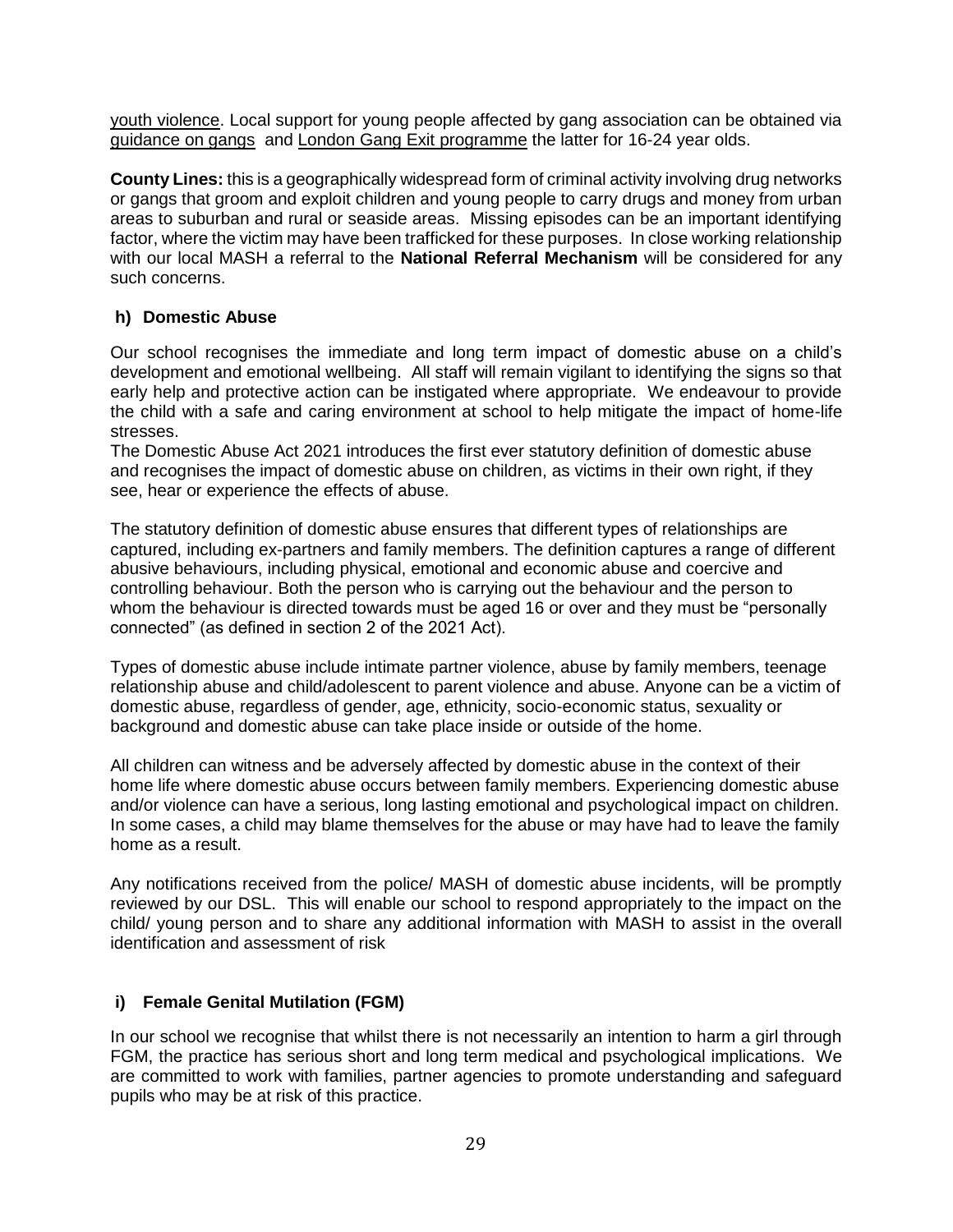We aim to work sensitively with community groups where this may be a cultural belief and practice, however we will act to safeguard and promote our pupils' welfare where required and will fulfil our duties under the *Female Genital Mutilation Act 2003* (as inserted by section 74 of the *Serious Crime Act 2015*). This places a statutory duty upon teachers along with regulated health and social care professionals to report to the police where they discover that FGM appears to have been carried out on a girl under 18 years.

Information on when and how to make a report can be found in the government's [mandatory](http://www.harrowlscb.co.uk/wp-content/uploads/2015/09/FGM-Mandatory-Reporting-procedural-info-FINAL.pdf)  [reporting procedure on FGM](http://www.harrowlscb.co.uk/wp-content/uploads/2015/09/FGM-Mandatory-Reporting-procedural-info-FINAL.pdf) guidance. Click here for [Factsheet](http://www.harrowlscb.co.uk/wp-content/uploads/2015/06/Fact_sheet_-_FGM_-_Act.pdf) on the Serious Crime Act 2015: FGM amendments to the 2003 Act.

## **j) Forced Marriage**

A forced marriage is one entered into without the full and free consent of one or both parties and where violence, threats or any other form of coercion is used to cause a person to enter into a marriage. A lack of consent can be where a person does not consent or where they cannot consent e.g. if they have learning disabilities. There can also be links to so called 'Honour Based Violence'.

Our school recognises that it has an important role in safeguarding children from forced marriage by educating pupils about the law and their rights and in identifying signs of risk. The Forced Marriage Unit has published [multi-agency statutory guidance](https://www.gov.uk/government/uploads/system/uploads/attachment_data/file/322310/HMG_Statutory_Guidance_publication_180614_Final.pdf) with pages 32-36 focusing on the role of schools and colleges. The Unit can be contacted for advice or information on 020 7008 0151 or email: [fmu@fco.gov.uk](mailto:fmu@fco.gov.uk)

#### **k) Homelessness**

Our staff will alert the DSL of families becoming or at risk of becoming homeless, so that the DSL can refer to housing services at the earliest opportunity. Indicators for the risk of homelessness can include debt, rent arrears, domestic abuse and anti-social behaviour, as well as the family being asked to leave a property. Duties introduced under *The Homelessness Reduction Act 2017* shift focus to early intervention, for further information see: [Homeless Reduction Act Factsheets.](https://www.gov.uk/government/publications/homelessness-reduction-bill-policy-factsheets)

## **l) Homestay - Children staying with host families**

Pupils may as part of their learning experience, stay for short periods with a host family (homestay) e.g. as part of a foreign exchange visit or sports tour. We will ensure the suitability of the adults in their respective families who will be responsible for the visiting child during the stay. See 'Recruitment' in Bentley Wood Suite of HR Policies for further details on our specific duties.

#### **m) So called 'honour-based' abuse**

So called HBA encompasses incidents or crimes which have been committed to protect or defend the honour of the family and/ or the community e.g. female genital mutilation, forced marriage, and breast ironing. All related concerns will be referred to our DSL, who as appropriate will activate safeguarding procedures.

## **n) Missing Education or Missing from Home and Care**

Bentley Wood High School will fulfil its statutory duty in notifying the local authority when removing a pupil's name from the admission's register outside of the normal transition points and will also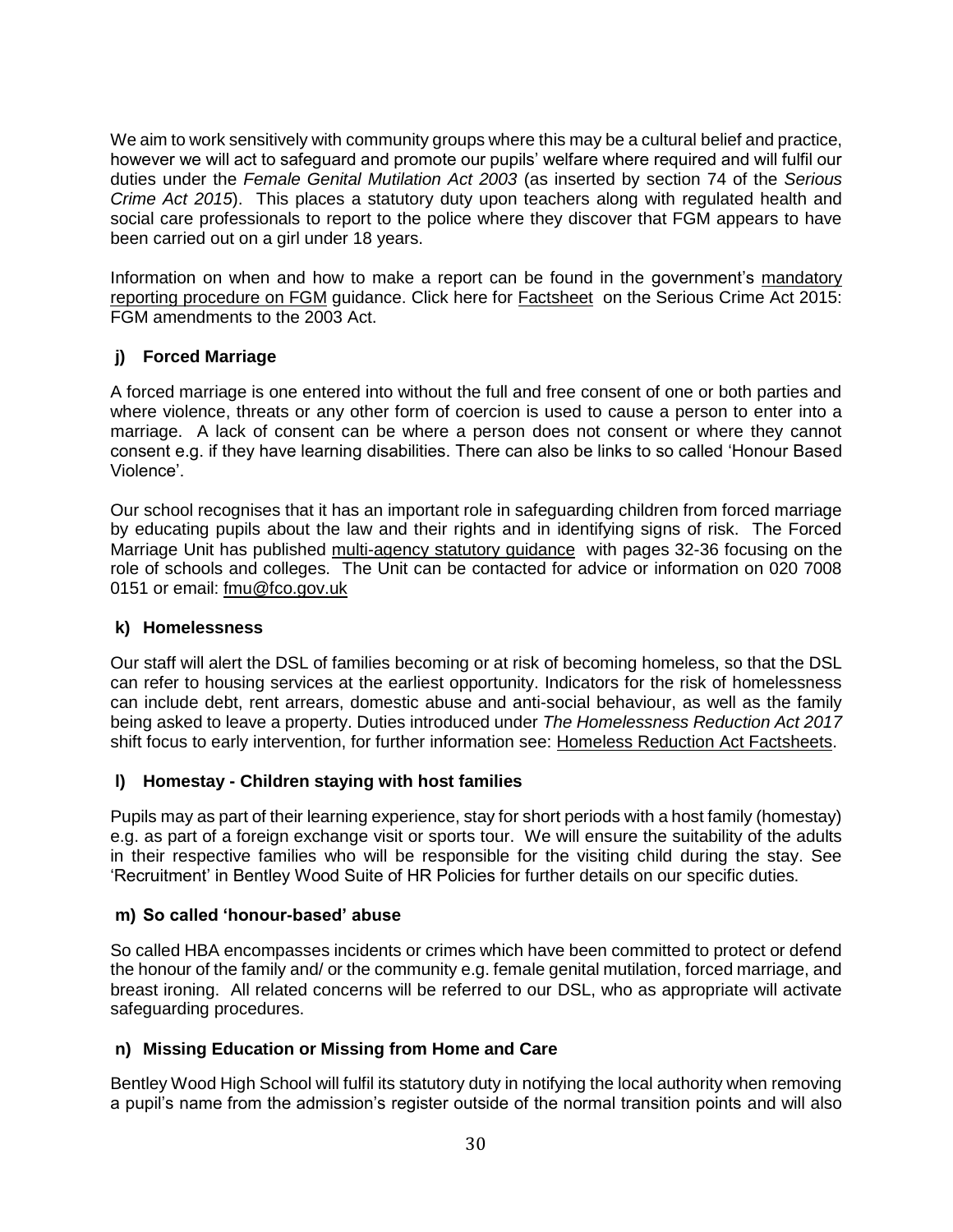liaise with the local authority in regards to a student who has been taken off role for elective home education. We will make reasonable enquiries to establish the whereabouts of the child jointly with the local authority before deleting their name from the register. We will also notify the local authority within five days of adding a pupil's name at a non-standard transition point.

When one of our pupils goes missing from home or care we will contribute to the police and local authority's efforts to identify and locate the child by completing the notification: [Grab Pack for a](http://www.harrowlscb.co.uk/wp-content/uploads/2015/06/GRAB-Pack-for-Missing-Children_Harrow-document.pdf)  [Missing Child](http://www.harrowlscb.co.uk/wp-content/uploads/2015/06/GRAB-Pack-for-Missing-Children_Harrow-document.pdf)**.** For further guidance see [Children missing Education.](https://www.gov.uk/government/publications/children-missing-education)

#### **o) Preventing Radicalisation**

Children are vulnerable to extremist ideology and radicalisation.

- **Extremism** is the vocal or active opposition to fundamental British values, including democracy, the rule of law, individual liberty and the mutual respect and tolerance of different faiths and beliefs. This includes calling for the death of members of the armed forces.
- **Radicalisation** refers to the process by which a person comes to support terrorism and extremist ideologies associated with terrorist groups.
- **Terrorism** is an action that endangers or causes serious violence to a person or people; causes serious damage to property; or seriously interferes or disrupts an electronic system. The use or threat must be designed to influence the government or intimidate the public and is made for the purpose of advancing a political, religious or ideological cause.

Our school recognises that protecting children from the risk of radicalisation is a part of our wider safeguarding duty to protect children from significant harm. Some young people may be more vulnerable to being groomed and this fact can be exploited by extremists. The internet and use of social media and risks within the home have become major factors in the radicalisation of young people and our school's Online Safety Policy and curriculum embeds understanding of these particular risks.

From 1<sup>st</sup> July 2015, specified authorities including all schools (and since 18<sup>th</sup> September 2015 all colleges) are subject to a duty under the *Counter-Terrorism and Security Act 2015*, to have due regard to the need to prevent people from being drawn into terrorism. This duty is known as the Prevent duty. Paragraphs 57-76 of the [Revised Prevent duty guidance for England and Wales](https://www.gov.uk/government/publications/prevent-duty-guidance/revised-prevent-duty-guidance-for-england-and-wales) (updated 1st April 2021) are specifically concerned with schools.

Our school will help to identify young people at risk and work with local partnership arrangements including the *Channel Programme* to help support and divert any young people from associated harm: Click here for further guidance [Channel Duty Guidance](https://www.gov.uk/government/uploads/system/uploads/attachment_data/file/425189/Channel_Duty_Guidance_April_2015.pdf)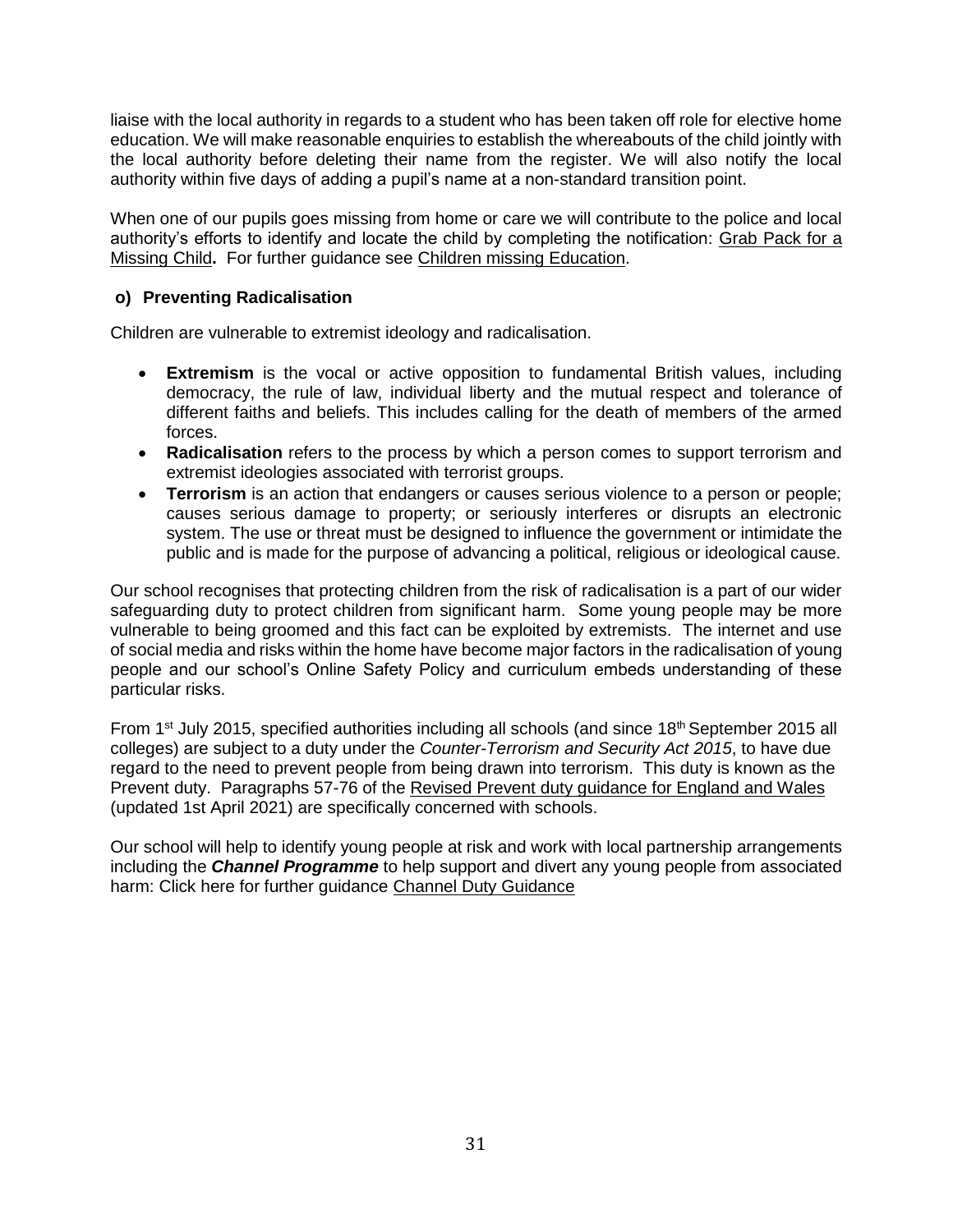## **p) Private Fostering**

We recognise the importance of identifying children in Private Fostering arrangements so that their needs can be fully assessed by the local authority. At Bentley Wood High School we will confirm the status of every pupil's care arrangements on admission (or when a pupil's care arrangements change) and notify the local authority of any known or suspected Private Fostering arrangement. We will support any subsequent assessment and remain alert to any additional needs that children placed away from their immediate families might face. Click here for information on what constitutes [private fostering](http://www.harrow.gov.uk/download/downloads/id/6620/privtae_fostering_leaflet) and here for details of [The Children's Act 1989: private fostering.](https://www.gov.uk/government/publications/children-act-1989-private-fostering)

## **q) Substance Misuse**

**Pupils:** We recognise the clear role our school has to play in preventing drug misuse as part of our pastoral responsibilities. We will provide age appropriate information on drugs and alcohol and tackle problem behaviour, working with local partners to prevent drug or alcohol misuse. For further guidance refer to [DfE and ACPO Drug Advice for schools.](https://www.gov.uk/government/publications/drugs-advice-for-schools)

**Parental Substance Misuse:** Substance misuse (drugs or alcohol) may impact on parental capacity and can significantly exacerbate other concerns such as domestic violence or mental health issues. We will remain vigilant in identifying and supporting pupils and their families facing such issues, and work in collaboration with other agencies where necessary to prevent significant harm.

#### **q) Mental Health**

**Pupils:** Our school seeks to promote positive mental health in our pupils and to identify and address those with less severe problems at an early stage and build their resilience. We are also committed to identifying and supporting pupils with more severe needs and to help make appropriate referrals to specialist agencies such as Child and Adolescent Mental Health Services (CAMHS) where necessary. For further information refer to government guidance on [mental health](https://www.gov.uk/government/publications/mental-health-and-behaviour-in-schools--2)  [and behaviours](https://www.gov.uk/government/publications/mental-health-and-behaviour-in-schools--2) to identify and support pupils whose behaviour suggests they have unmet mental health needs.

**Parental Mental Health:** We recognise that some parents with mental health issues may experience difficulties at times with their parenting responsibilities. We are committed to supporting such families and will endeavour to identify those who would benefit from early help from local services and work with them to avoid any adverse impact on their children. For further guidance refer to [Think Child; Think Parent; Think Family: a guide to parental mental health and](http://www.scie.org.uk/publications/guides/guide30/index.asp)  [child welfare](http://www.scie.org.uk/publications/guides/guide30/index.asp)

## **r) Trafficking and Modern-Day Slavery**

Bentley Wood High School will remain alert for children trafficked into the country who may be registered at our school for a term or longer, before being moved to another part of the UK or abroad. We will bear in mind that not all children who go missing from education have been victims of trafficking. For example, there may be instances of children from communities that move around – Gypsy, Roma, Traveller or migrant families – who collectively go missing from school. For further government guidance refer to [Safeguarding Children who may have been trafficked practice](https://www.gov.uk/government/publications/safeguarding-children-who-may-have-been-trafficked-practice-guidance)  [guidance.](https://www.gov.uk/government/publications/safeguarding-children-who-may-have-been-trafficked-practice-guidance)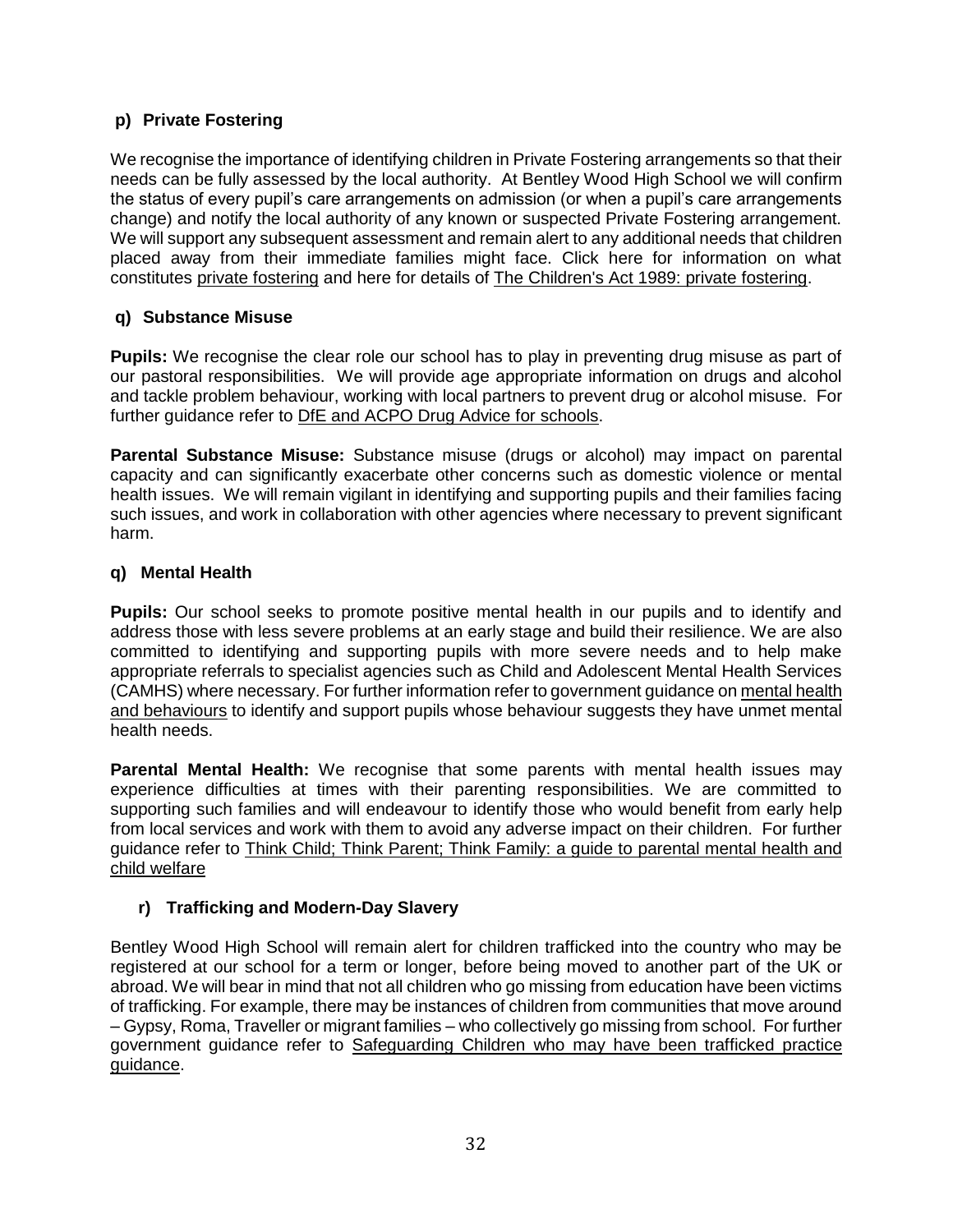The term Modern Slavery captures a whole range of types of exploitation, many of which occur together.

These include but are not limited to:

• Sexual exploitation – This includes but is not limited to sexual exploitation and sexual abuse, forced prostitution and the abuse of children for the production of child abuse images/videos

• Domestic servitude – This involves a victim being forced to work in predominantly private households, usually performing domestic chores and childcare duties. Their freedom may be restricted and they may work long hours often for little or no pay, often sleeping where they work.

• Forced labour – Victims may be forced to work long hours for little or no pay in poor conditions under verbal or physical threats of violence to them or their families.

• Criminal exploitation – This can be understood as the exploitation of a person to commit a crime, such as pick-pocketing, shop-lifting, cannabis cultivation, drug trafficking and other similar activities

Other forms of exploitation – Organ removal; forced begging; forced benefit fraud; forced marriage and illegal adoption

Victims are forced to work though mental or physical threat., are owned and controlled by an employer though mental or physical abuse or threat of abuse., dehumanised and treated as a commodity with significant restrictions placed on their freedom

Under The Modern Slavery Act 2015 professionals (including the police, social workers, immigration and schools ) are working together to identify and safeguard potential victims in line with the UK's legal obligations and should be familiar with the National Referral Mechanism, the official system of identification and assistance for potential victims of trafficking, and the rights of victims

## **s) Young carers**

With so many adult responsibilities, young carers often miss out on opportunities that other children and young people have to play and learn. We in schools are uniquely placed to identify and respond to concerns and 'triggers' where children and young people may require additional help as carers. We will aim to respond early with our own pastoral support and where appropriate seeking help from local authority support services for young carers.

## **t) Children with a Social Worker**

From September 2021 Virtual School Heads are strategic leaders for the cohort of children who have been assessed as being in need under Section 17 of the Children Act 1989 and currently have a social worker and those who have previously had a social worker. It covers all children who were assessed as needing a social worker at any time due to safeguarding and/or welfare reasons, which includes all those subject to a Child in Need plan or a Child Protection plan. This includes children aged from 0 up to 18 in all education settings.

The school's DSL and Designated Teacher for LAC will liaise with the Virtual Headteacher to access additional funding and support where appropriate.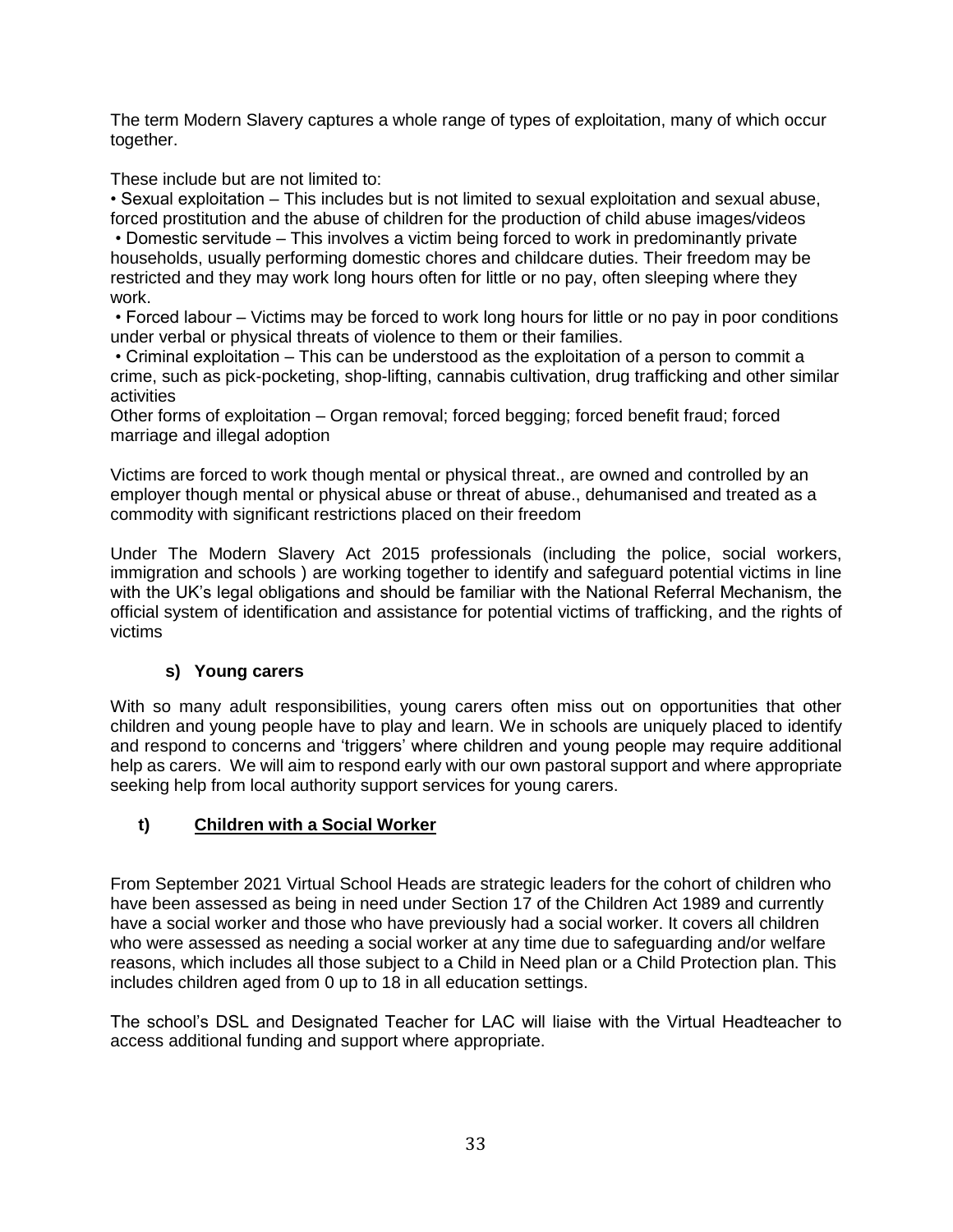## **Appendix 2 – Role Description for Designated Safeguarding Lead**

Governing bodies, proprietors and management committees should appoint an appropriate **senior member** of staff, from the school or college **leadership team**, to the role of designated safeguarding lead.

This person should have the appropriate status and authority within the school to carry out the duties of the post. They should be given the time, funding, training, resources and support to provide advice and support to other staff on child welfare and child protection matters, to take part in strategy discussions, inter-agency meetings, contribute to the assessments of children – and/ or to support other staff to do so.

Any deputy should be trained to the same standard as the DSL, but the ultimate lead responsibility for child protection remains with the DSL.

#### **Managing referrals:**

The Designated Safeguarding Lead is expected to:

- refer cases of suspected abuse to the local authority children's social care as required;
- support staff who make referrals to local authority children's social care;
- refer cases to the Channel programme where there is a radicalisation concern as required;
- support staff who make referrals to the Channel programme;
- refer cases where a person is dismissed or has left due to risk/ harm to a child to the Disclosure and Barring Service as required;
- refer cases where a crime may have been committed to the Police as required.

## **Working with others:**

The designated safeguarding lead is expected to:

- act as a point of contact with the three safeguarding partners (Local Authority, Police and Clinical Commissioning Group (CCG);
- liaise with the headteacher or principal to inform him or her of issues especially ongoing enquiries under *section 47* of the *Children Act 1989* and police investigations;
- liaise with staff (especially pastoral support staff, school nurses, IT Technicians, and SENCOs or the named person with oversight for SEN in a college) on matters of safety and safeguarding (including online and digital safety) and when deciding whether to make a referral by liaising with relevant agencies.
- act as a source of support, advice and expertise for staff.
- to work with the headteacher and relevant colleagues in "taking lead responsibility for promoting educational outcomes by knowing the welfare, safeguarding and child protection issues that children in need are experiencing, or have experienced, and identifying the impact that these issues might be having on children's attendance, engagement and achievement at school".

#### **Training:**

The designated safeguarding lead (and any deputies) should undergo training to provide them with the knowledge and skills required to carry out the role. This training should be updated at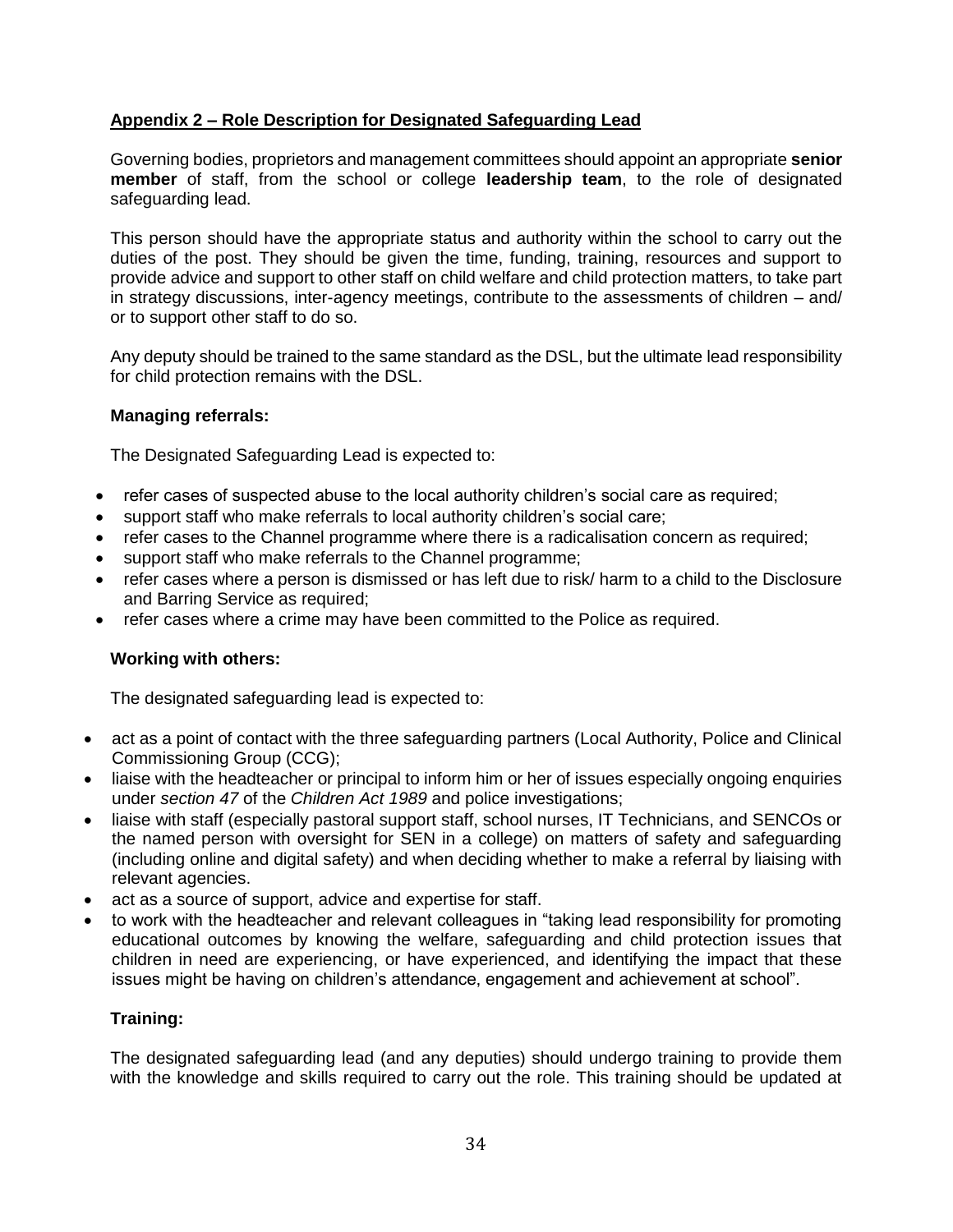least every two years. The designated safeguarding lead should undertake Prevent awareness training.

In addition to the formal training set out above, their knowledge and skills should be refreshed (this might be via e-bulletins, meeting other designated safeguarding leads, or simply taking time to read and digest safeguarding developments) at regular intervals, as required, and at least annually, to allow them to understand and keep up with any developments relevant to their role so they:

- understand the assessment process for providing early help and statutory intervention, including local criteria for action and local authority children's social care referral arrangements;
- have a working knowledge of how local authorities conduct a child protection case conference and a child protection review conference and be able to attend and contribute to these effectively when required to do so;
- ensure each member of staff has access to and understands the school or college's safeguarding and child protection policy and procedures, especially new and part time staff;
- are alert to the specific needs of children in need, those with special educational needs and young carers;
- understand relevant data protection legislation and regulations, especially the *Data Protection Act 2018* and the *General Data Protection Regulation* (GDPR);
- understand the importance of information sharing, both within the school/ college and with the three safeguarding partners, other agencies, organisations and practitioner's;
- are able to keep detailed, accurate, secure written records of concerns and referrals;
- understand and support the school or college with regards to the requirements of the *Prevent* duty and are able to provide advice and support to staff on protecting children from the risk of radicalisation;
- are able to understand the unique risks associated with online safety and be confident that they have the relevant knowledge and up-to-date capability required to keep children safe whilst they are online at school or college;
- can recognise the additional risks that children with SEN and disabilities (SEND) face online, for example, from online bullying, grooming and radicalisation and are confident they have the capability to support SEND children to stay safe online;
- obtain access to resources and attend any relevant or refresher training courses; and
- encourage a culture of listening to children and taking account of their wishes and feelings, among all staff, in any measures the school or college may put in place to protect them.
- Will be supported in developing knowledge and skills to encourage a culture of listening and reducing barriers to disclosure.

## **Raising Awareness**

The Designated Safeguarding Lead should:

- ensure the school or college's child protection policies are known, understood and used appropriately;
- ensure the school or college's safeguarding policy is reviewed annually (as a minimum) and the procedures and implementation are updated and reviewed regularly, and work with governing bodies or proprietors regarding this;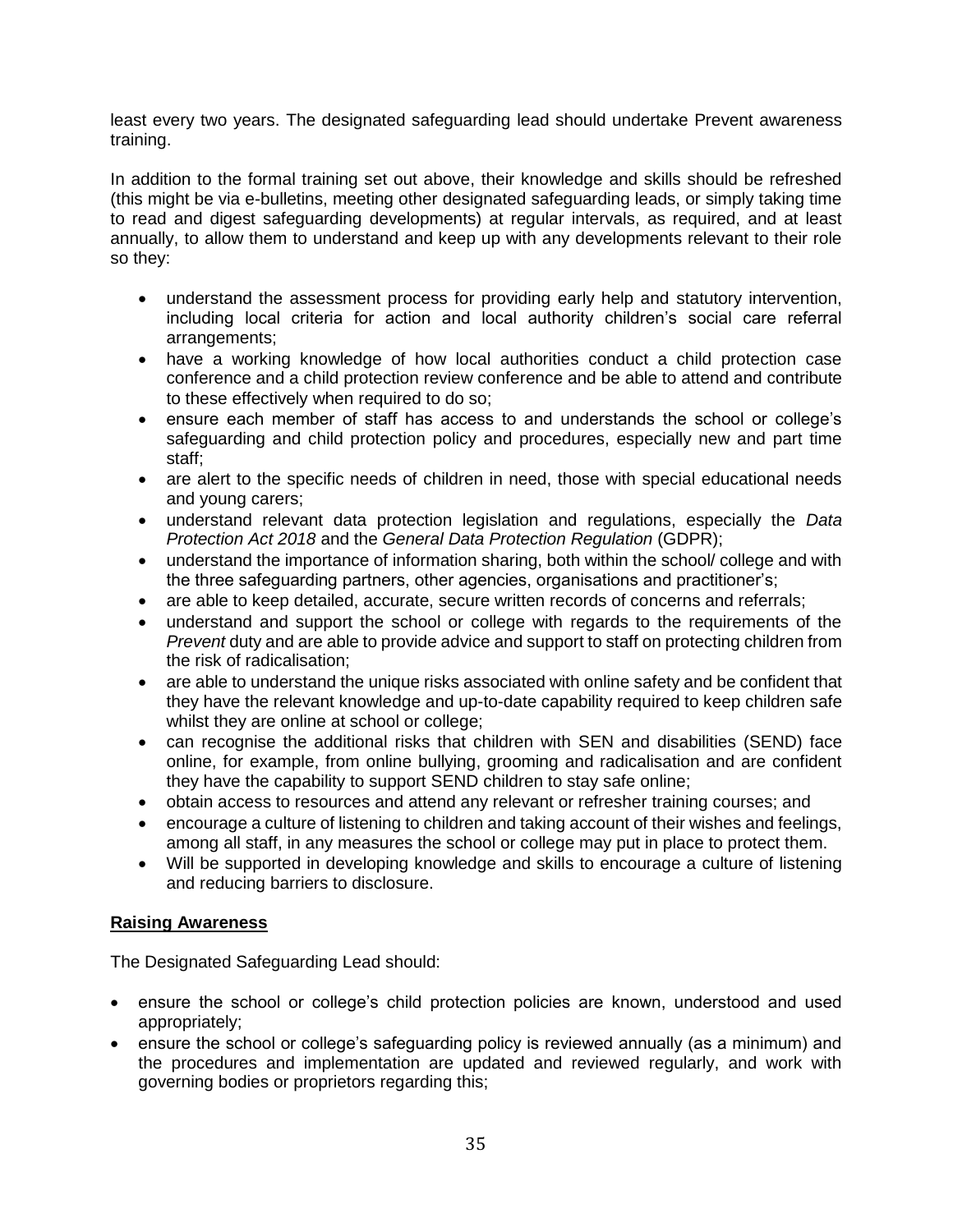- ensure the safeguarding and child protection policy is available publicly and parents are aware of the fact that referrals about suspected abuse or neglect may be made and the role of the school or college in this; and
- link with the safeguarding partner arrangements to make sure staff are aware of training opportunities and the latest local policies on safeguarding.
- help promote educational outcomes by sharing the information about the welfare, safeguarding and child protection issues that children, including children with a social worker, are experiencing, or have experienced, with teachers and school and college leadership staff. Their role could include ensuring that the school or college, and their staff, know who these children are, understand their academic progress and attainment and maintain a culture of high aspirations for this cohort; supporting teaching staff to identify the challenges that children in this group might face and the additional academic support and adjustments that they could make to best support these children.

#### **Transfer of child protection files:**

When a child transfers to another school or college, the DSL should inform the receiving school within five school days that a child protection/ safeguarding file exists. The receiving school should routinely ask the previous school if a child protection/ safeguarding file exists, for all transfers. The original child protection/ safeguarding file must be passed on either by hand or sent recorded delivery, separate from the child's main school file, within five school days from notification. Care must be taken to ensure confidentiality is maintained and the transfer process is as safe as possible. Parents should not be used as couriers for such files. See Guidance on the transfer of a [child protection file to another educational setting.](http://www.harrowlscb.co.uk/wp-content/uploads/2015/06/Guidance-on-the-transfer-of-a-child-protection-safeguarding-file-1.pdf)

#### **Availability:**

During term time the DSL or deputy should always be available (during school or college hours) for staff to discuss any safeguarding concerns. Whilst generally speaking the DSL or deputy would be expected to be available in person, it is a matter for individual schools/ colleges, working with the DSL to define what "available" means and whether in exceptional circumstances availability via phone and or Skype or other such media is acceptable.

It is a matter for individual schools/ colleges and the DSL to arrange adequate and appropriate cover arrangements for any out of hours/ out of term activities.

#### **Appendix 3:**

#### **Types of abuse and neglect**

#### **All school and college staff should be aware that abuse, neglect and safeguarding issues are rarely standalone events that can be covered by one definition or label. In most cases, multiple issues will overlap with one another.**

**Abuse**: a form of maltreatment of a child. Somebody may abuse or neglect a child by inflicting harm or by failing to act to prevent harm. Children may be abused in a family or in an institutional or community setting by those known to them or, more rarely, by others (e.g. via the internet). They may be abused by an adult or adults or by another child or children.

**Physical abuse**: a form of abuse which may involve hitting, shaking, throwing, poisoning, burning or scalding, drowning, suffocating or otherwise causing physical harm to a child. Physical harm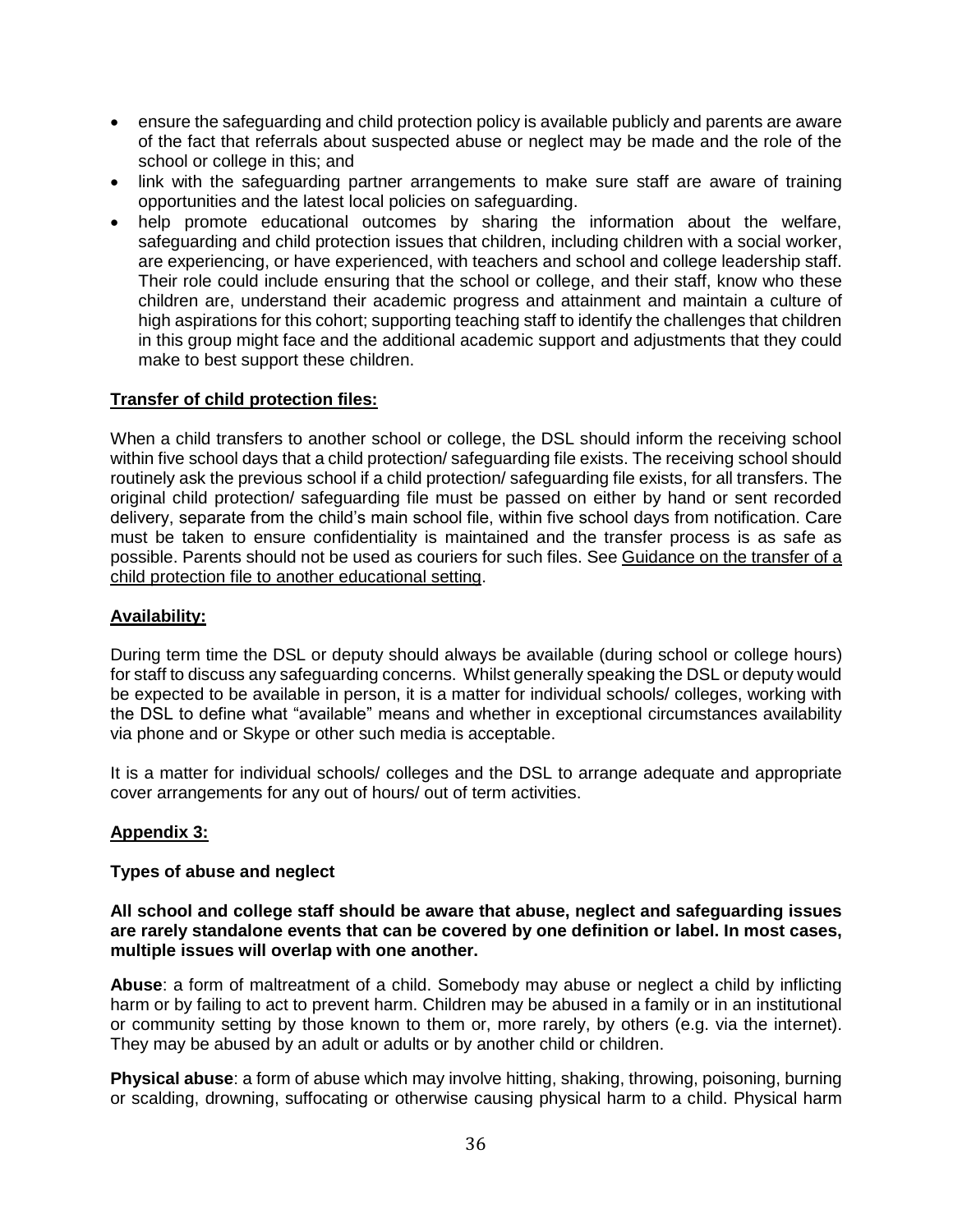may also be caused when a parent or carer fabricates the symptoms of, or deliberately induces, illness in a child.

**Emotional abuse**: the persistent emotional maltreatment of a child such as to cause severe and adverse effects on the child's emotional development. It may involve conveying to a child that they are worthless or unloved, inadequate, or valued only insofar as they meet the needs of another person. It may include not giving the child opportunities to express their views, deliberately silencing them or 'making fun' of what they say or how they communicate. It may feature age or developmentally inappropriate expectations being imposed on children. These may include interactions that are beyond a child's developmental capability as well as overprotection and limitation of exploration and learning, or preventing the child participating in normal social interaction. It may involve seeing or hearing the ill-treatment of another. It may involve serious bullying (including cyberbullying), causing children frequently to feel frightened or in danger, or the exploitation or corruption of children. Some level of emotional abuse is involved in all types of maltreatment of a child, although it may occur alone.

**Sexual abuse**: involves forcing or enticing a child or young person to take part in sexual activities, not necessarily involving a high level of violence, whether or not the child is aware of what is happening. The activities may involve physical contact, including assault by penetration (for example rape or oral sex) or non-penetrative acts such as masturbation, kissing, rubbing and touching outside of clothing. They may also include non-contact activities, such as involving children in looking at, or in the production of, sexual images, watching sexual activities, encouraging children to behave in sexually inappropriate ways, or grooming a child in preparation for abuse (including via the internet). Sexual abuse is not solely perpetrated by adult males. Women can also commit acts of sexual abuse, as can other children. The sexual abuse of children by other children is a specific safeguarding

**Neglect**: the persistent failure to meet a child's basic physical and/ or psychological needs, likely to result in the serious impairment of the child's health or development. Neglect may occur during pregnancy as a result of maternal substance abuse. Once a child is born, neglect may involve a parent or carer failing to: provide adequate food, clothing and shelter (including exclusion from home or abandonment); protect a child from physical and emotional harm or danger; ensure adequate supervision (including the use of inadequate care-givers); or ensure access to appropriate medical care or treatment. It may also include neglect of, or unresponsiveness to, a child's basic emotional needs.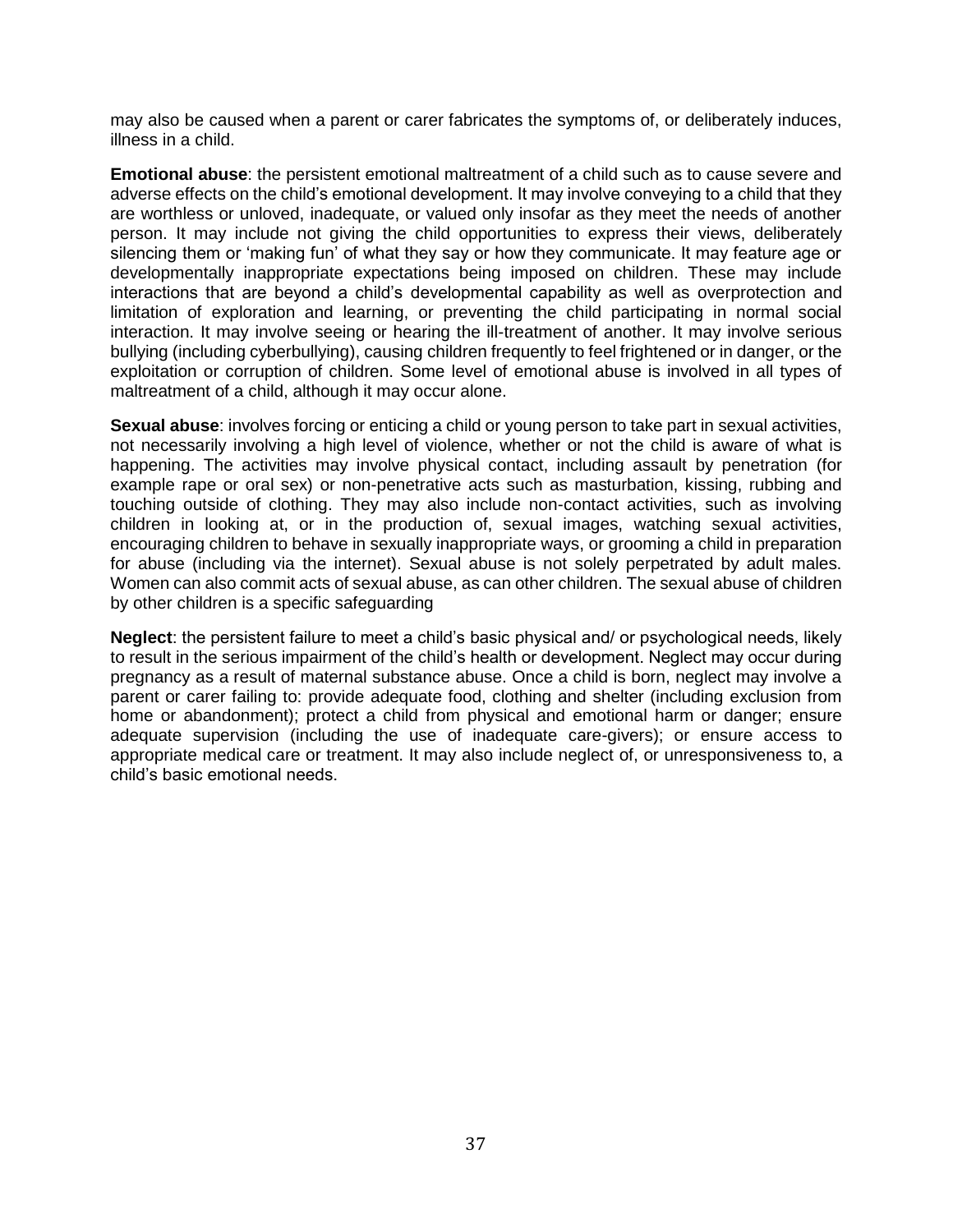#### **Appendix 4:**

#### **Actions where there are concerns about a child**



**safeguarding lead (or deputies) as required), and re-refer if appropriate, to ensure the child's circumstances improve – the child's best interests must always come first**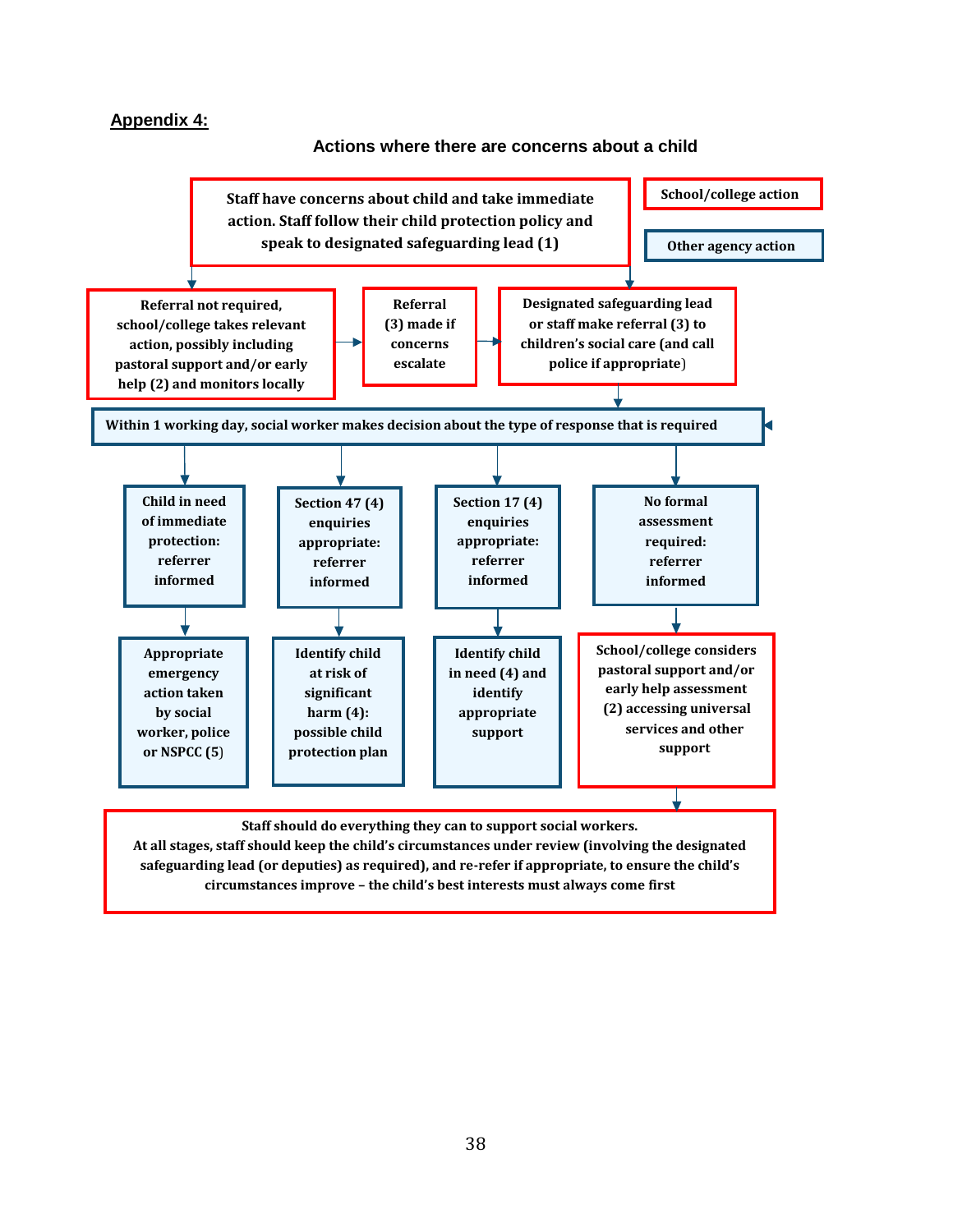1. In cases which also involve a concern or an allegation of abuse against a staff member, see Part Four of this guidance.

2. Early help means providing support as soon as a problem emerges at any point in a child's life. Where a child would benefit from coordinated early help, an early help inter-agency assessment should be arranged. Chapter one of Working Together to Safeguard Children provides detailed guidance on the early helpprocess.

3. Referrals should follow the process set out in the local threshold document and local protocol for assessment. Chapter one of Working [Together to Safeguard](https://www.gov.uk/government/publications/working-together-to-safeguard-children--2) Children.

4. Under the Children Act 1989, local authorities are required to provide services for children in need for the purposes of safeguarding and promoting their welfare. Children in need may be assessed under section 17 of the Children Act 1989. Under section 47 of the Children Act 1989, where a local authority has reasonable cause to suspect that a child is suffering or likely to suffer significant harm, it has a duty to make enquiries to decide whether to take action to safeguard or promote the child's welfare. Full details are in Chapter one of Working [Together to SafeguardChildren.](https://www.gov.uk/government/publications/working-together-to-safeguard-children--2)

5. This could include applying for an Emergency Protection Order(EPO).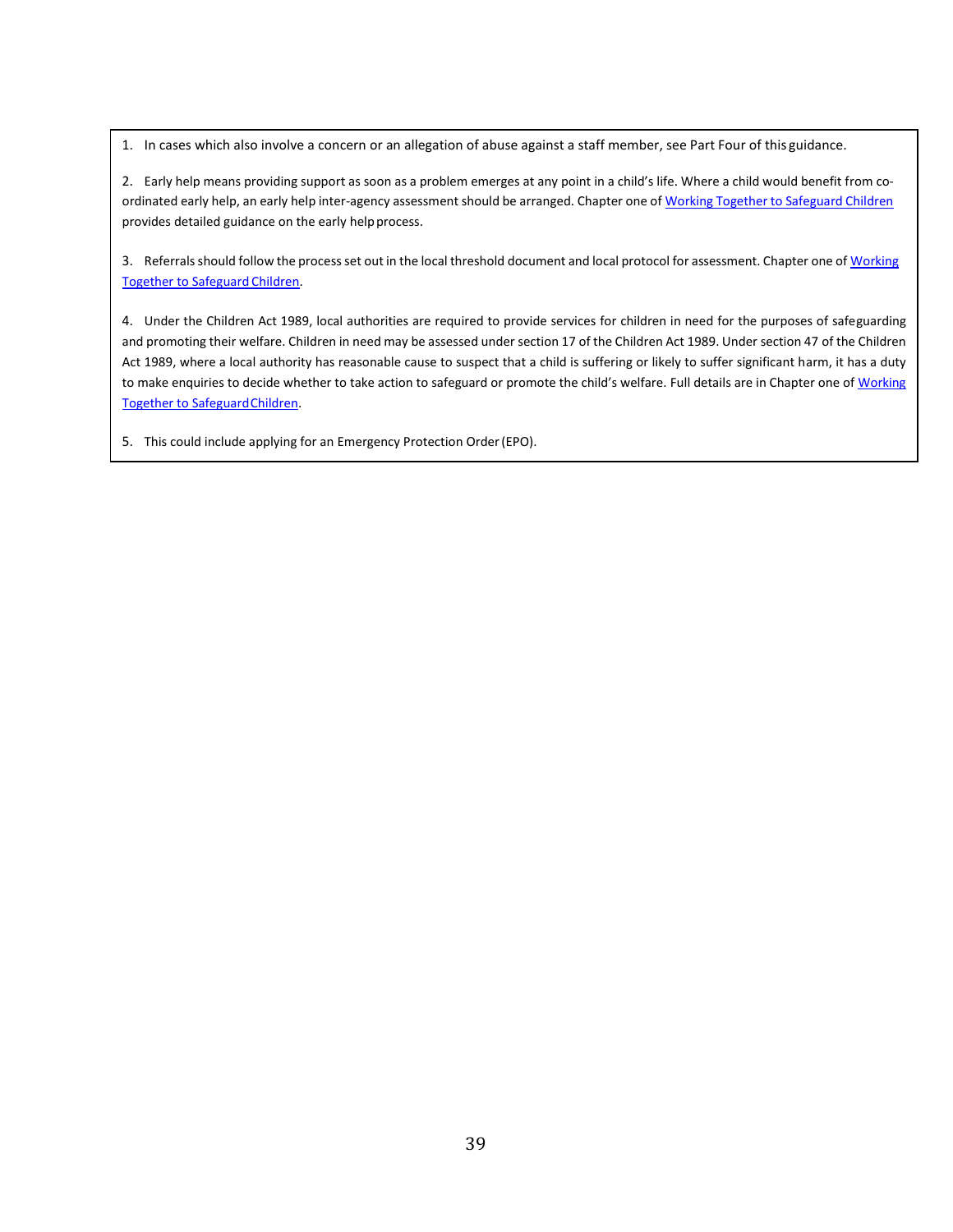## **Appendix 5**

#### **Low-level concerns**

The School strives to embed a culture of openness and transparency in which the School's values and expected behaviour, as set out in the Code of Conduct for Staff, are constantly reinforced by all staff.

All staff should feel enabled to share any concerns about their own or another member of staff's behaviour, with the appropriate member of staff as set out below.

#### The distinction between an allegation and a low-level concern

The term 'allegation' (in this context) means that it is alleged that an adult who works with children has:

- behaved in a way that has harmed a child, or may have harmed a child and/or;
- possibly committed a criminal offence against or related to a child and/or;
- behaved towards a child or children in a way that indicates he or she may pose a risk of harm to children; and/or
- behaved or may have behaved in a way that indicates they may not be suitable to work with children (this includes behaviour that may have happened outside of School that might make an individual unsuitable to work with children)

A low-level concern is any concern about an adult's behaviour towards a child that does not meet the allegation threshold set out above, or is not otherwise serious enough to consider a referral to the LADO.

A low-level concern is any concern, no matter how small, and even if no more than a 'nagging doubt' that an adult may have acted in a manner which:

- is not consistent with the Code of Conduct for Staff, and/or
- relates to their conduct outside of work which, even if not linked to a particular act or omission, has caused a sense of unease about that adult's suitability to work with children.

Examples of such behaviour could include, but are not limited to, being over friendly with children, having favourites, taking photographs of children on their personal devices, engaging with a child on a one-to-one basis in a secluded area or behind a closed door, using inappropriate sexualised, intimidating or offensive language etc.

Staff are not expected to determine whether their concern is a low-level concern, serious enough to consider a referral to the LADO, or meets the threshold of an allegation. Once staff share what they believe to be a low-level concern, that determination will be made by the Headteacher.

#### How to share low-level concerns

It is important that low-level concerns are shared with the Headteacher as soon as reasonably possible and, in any event, within 24 hours of becoming aware of the concern and relevant incident(s).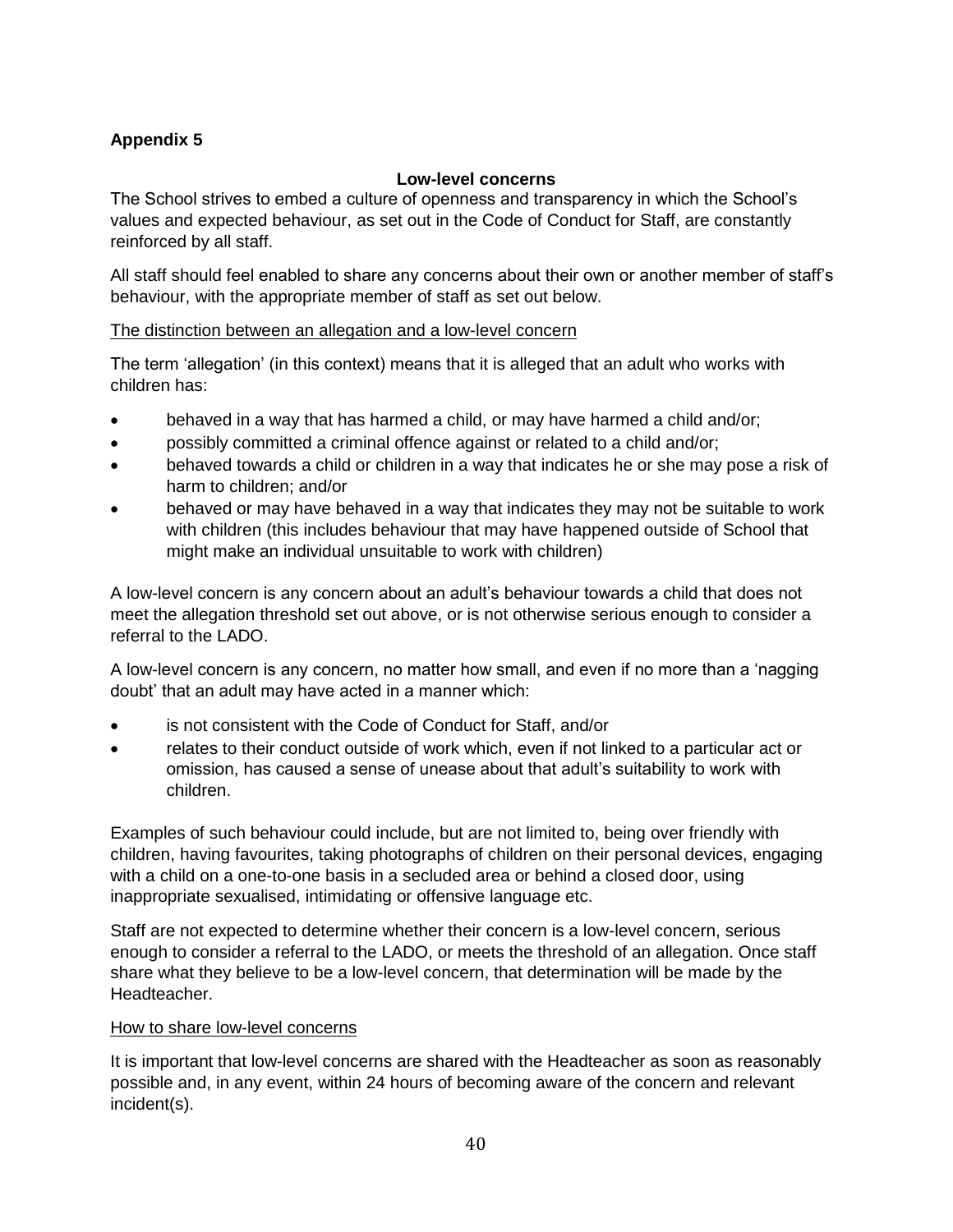Concerns can be shared verbally in the first instance, or in writing. The context in which the lowlevel concern arose and details which are chronological, precise and accurate as possible of the concern and relevant incident(s) must be provided.

Where details of the low-level concern is provided verbally, the Headteacher will make an appropriate record of the conversation, either contemporaneously or immediately following the discussion. The Headteacher will check the accuracy of the record with the member of staff who raised the concern.

Low-level concerns will be treated in confidence as far as possible, but the School may in certain circumstances be subject to legal reporting requirements or other legal obligations to share information with appropriate persons, including legal claims and formal investigations.

#### Self-reporting

Staff who find themselves in a situation which could be misinterpreted, might appear compromising to others, have behaved in a manner which on reflection they consider falls below the standard set out in the Code of Conduct for Staff are encouraged to self-report. Selfreporting can be positive for a number of reasons: it is self-protective in that it enables a potentially difficult issue to be addressed at the earliest opportunity; it demonstrates awareness of the expected behavioural standards and self-awareness of the individual's own actions or how they could be perceived; and is an important means of maintaining a culture where all staff aspire to the highest standards of conduct and behaviour.

#### Recording and reviewing low-level concerns

All low-level concerns will be recorded in writing by the Headteacher. The record will include details of the context in which the concern arose and the action taken. The name of the member of staff sharing the concern will be noted however, where the member of staff wishes to remain anonymous this will be respected as far as possible.

Records will be reviewed at regular intervals to identify potential patterns of concerning, problematic or inappropriate behaviour.

#### Retention of records

Records will be kept confidential, held securely and in compliance with the Data Protection Act 2018 and UK GDPR.

When the member of staff leaves and/or takes up new employment the records will be reviewed to ensure it still has value either as a safeguarding measure or because of its possible relevance to future claims and is therefore necessary to retain, or whether it can be securely destroyed.

#### References

Low-level concerns will not be included in references unless they relate to issues which would normally be included in a reference, e.g., misconduct or poor performance. Low-level concerns which relate exclusively to safeguarding (and not to misconduct or poor performance) will not be referred to in a reference. Where a low-level concern has met the threshold for referral to the LADO and found to be substantiated will be included in a reference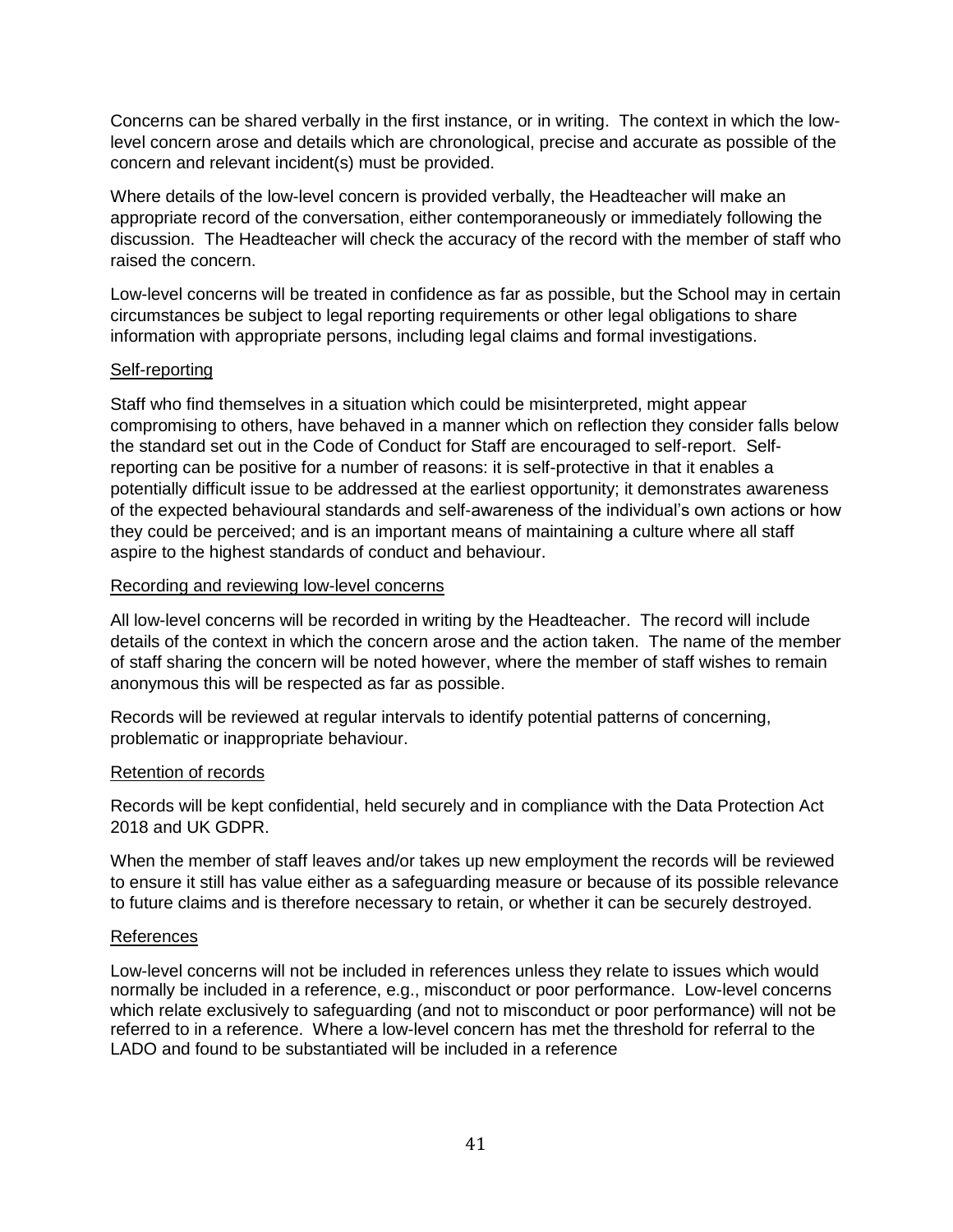## Appendix 6

## **Reporting incidents of alleged sexual violence and sexual harassment**

## **Context:**

Sexual violence and sexual harassment can occur between two children of any age and sex from primary through to secondary stage and into colleges. It can occur through a group of children sexually assaulting or sexually harassing a single child or group of children. Sexual violence and sexual harassment exist on a continuum and may overlap; they can occur online and face to face (both physically and verbally) **and are never acceptable.**

Sexual violence and sexual abuse can happen anywhere, and all staff working with children are advised to maintain an attitude of 'it could happen here'. Schools should be aware of, and respond appropriately to all reports and concerns, including those outside the school, and or online.

**We need to be clear that there is a zero-tolerance approach to sexual violence and sexual harassment and it is never acceptable, and it will not be tolerated.**

It is essential that all victims are reassured that they are being taken seriously and that they will be supported and kept safe. A victim should never be given the impression that they are creating a problem by reporting sexual violence or sexual harassment. Nor should a victim ever be made to feel ashamed for making a report.

Reports of sexual violence and sexual harassment are extremely complex to manage. It is essential that victims are protected, offered appropriate support and every effort is made to ensure their education is not disrupted. It is also important that other children, adult students and school are supported and protected as appropriate.

## **What is sexual violence?**

**Rape**: A person (A) commits an offence of rape if: he intentionally penetrates the vagina, anus or mouth of another person (B) with his penis, B does not consent to the penetration and A does not reasonably believe that B consents.

**Assault by Penetration:** A person (A) commits an offence if: s/he intentionally penetrates the vagina or anus of another person (B) with a part of her/his body or anything else, the penetration is sexual, B does not consent to the penetration and A does not reasonably believe that B consents.

**Sexual Assault:** A person (A) commits an offence of sexual assault if: s/he intentionally touches another person (B), the touching is sexual, B does not consent to the touching and A does not reasonably believe that B consents. (Schools should be aware that sexual assault covers a very wide range of behaviour so a single act of kissing someone without consent or touching someone's bottom/breasts/genitalia without consent, can still constitute sexual assault.)

**Causing someone to engage in sexual activity without consent:** A person (A) commits an offence if: s/he intentionally causes another person (B) to engage in an activity, the activity is sexual, B does not consent to engaging in the activity, and A does not reasonably believe that B consents. (This could include forcing someone to strip, touch themselves sexually, or to engage in sexual activity with a third party.)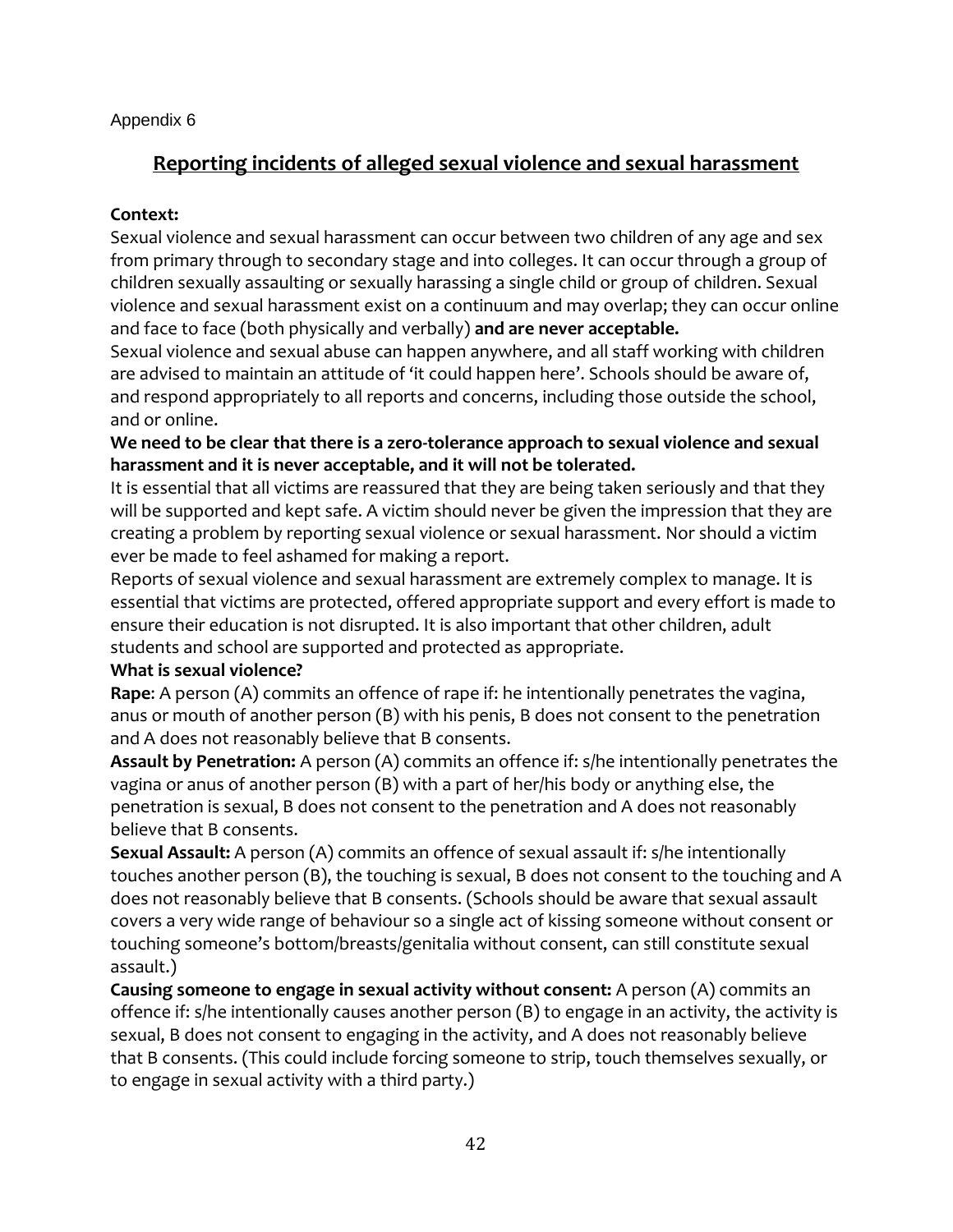## **What is sexual harassment?**

This list is not exhaustive but could include:

- sexual comments, such as: telling sexual stories, making lewd comments, making sexual remarks about clothes and appearance and calling someone sexualised names;
- sexual "jokes" or taunting;
- physical behaviour, such as: deliberately brushing against someone, interfering with someone's clothes (schools and colleges should be considering when any of this crosses a line into sexual violence - it is important to talk to and consider the experience of the victim) and displaying pictures, photos or drawings of a sexual nature;
- online sexual harassment. This may be standalone, or part of a wider pattern of sexual harassment and/or sexual violence. It may include:
	- o consensual and non-consensual sharing of nude and semi-nude images and/or videos. As set out in UKCIS Sharing nudes and semi-nudes: advice for education settings working with children and young people (which provides detailed advice for schools) taking and sharing nude photographs of U18s is a criminal offence;
	- o sharing of unwanted explicit content;
	- o upskirting (is a criminal offence);
	- o sexualised online bullying;
	- o unwanted sexual comments and messages, including, on social media;
	- o sexual exploitation; coercion and threats.

## **Legal responsibilities and equality policies**

Schools and colleges are required to comply with relevant requirements as set out in the Equality Act 2010.

Schools also need to be aware of our obligations under the Human Rights Act 1998. Compliance with the Public Sector Equality Duty (PSED) is a legal requirement. Under the PSED, schools and colleges that are public bodies have a general duty to have regard to the need to eliminate unlawful discrimination, harassment and victimisation, to advance equality of opportunity between different groups and to foster good relations between different groups. The duty applies to all protected characteristics.

## **Action following a report of sexual violence and/or sexual harassment**

There are four likely scenarios for schools and colleges to consider when managing any reports of sexual violence and/or sexual harassment:

- 1. Manage internally
- 2. Early help
- 3. Referrals to children's social care
- 4. Reporting to the police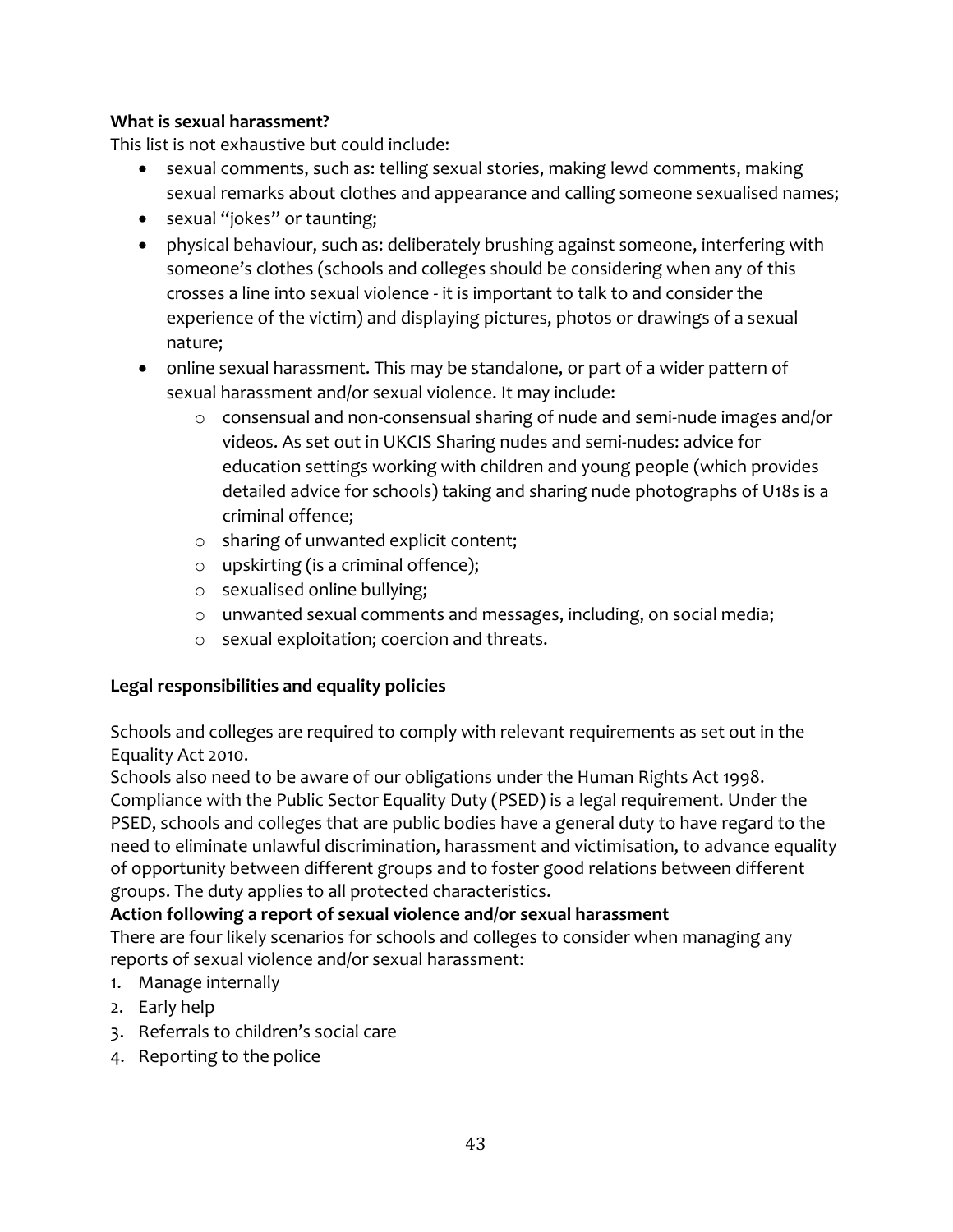

# **Documentation to be completed:**

- 1. Student/ staff statements
- 2. Form A
- 3. Form B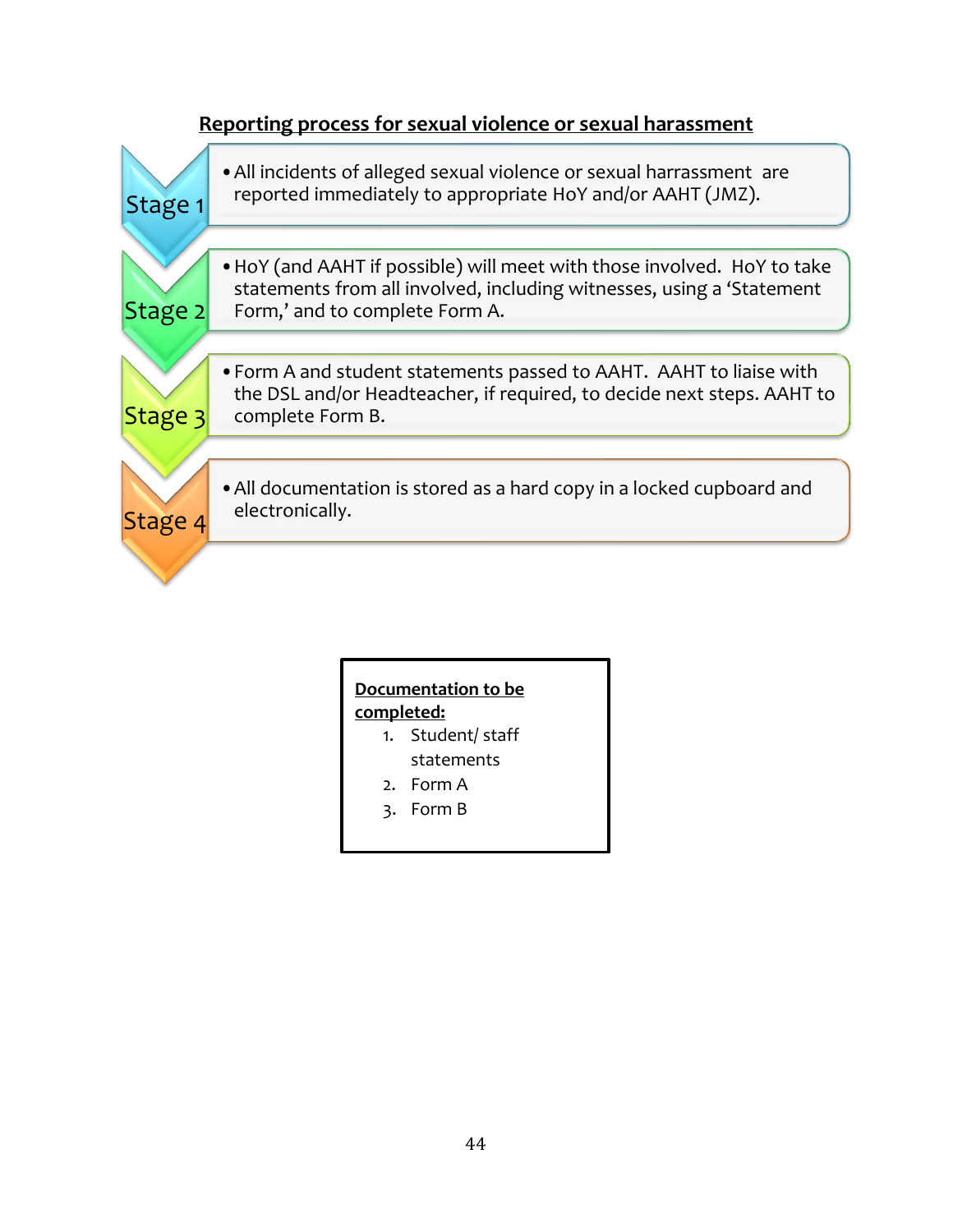## **Incident of sexual harassment: Form A** *To be completed by HoY following discussion with AAHT (JMZ)*

| Incident reported  |                 | Role in school    |  |
|--------------------|-----------------|-------------------|--|
| b٧                 |                 |                   |  |
| Incident reported  |                 | Role in school    |  |
| to                 |                 |                   |  |
| Date of incident   |                 | Date of report    |  |
| Nature of incident | Sexual violence | Sexual harassment |  |
|                    |                 |                   |  |

#### **Section 1: Details of those involved in the incident** (continue on a separate sheet if necessary)

| Victim:                                                | <b>Alleged Perpetrator:</b>                            | <b>Alleged Perpetrator:</b>                         |
|--------------------------------------------------------|--------------------------------------------------------|-----------------------------------------------------|
| If student at school please<br>complete the following: | If student at school please<br>complete the following: | If person outside school<br>please provide details: |
| Year group:                                            | Year group:                                            |                                                     |
| Form group:                                            | Form group:                                            |                                                     |

## **Section 2: Summary of the incident**

**Incident of sexual violence or sexual harassment: Form B** *To be completed by AAHT following meetings with those involved*